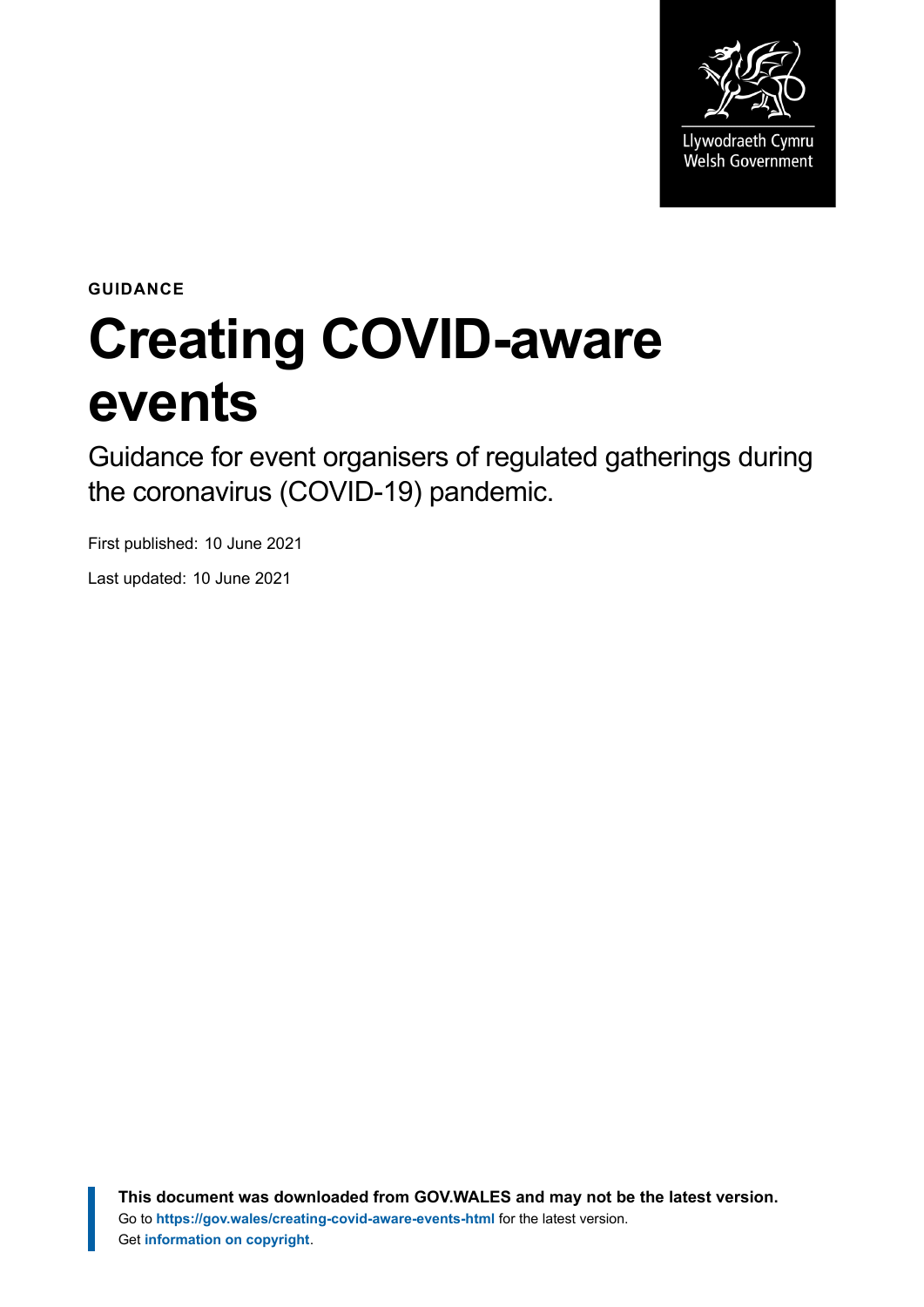#### **Contents**

| 1. Introduction                                      |
|------------------------------------------------------|
| <b>2. Restrictions in Wales</b>                      |
| 3. The guidance                                      |
| 4. The role of local authorities                     |
| <b>5. Enforcement</b>                                |
| 6. A risk assessment approach                        |
| <b>7. Social distancing</b>                          |
| 8. Face coverings                                    |
| 9. Personal Protective Equipment (PPE)               |
| 10. Management                                       |
| 11. Assessing the risks                              |
| <b>12. Assessing capacities</b>                      |
| 13. Protecting those who work for you and volunteers |
| <b>14. Consultation</b>                              |
| 15. On-site illness                                  |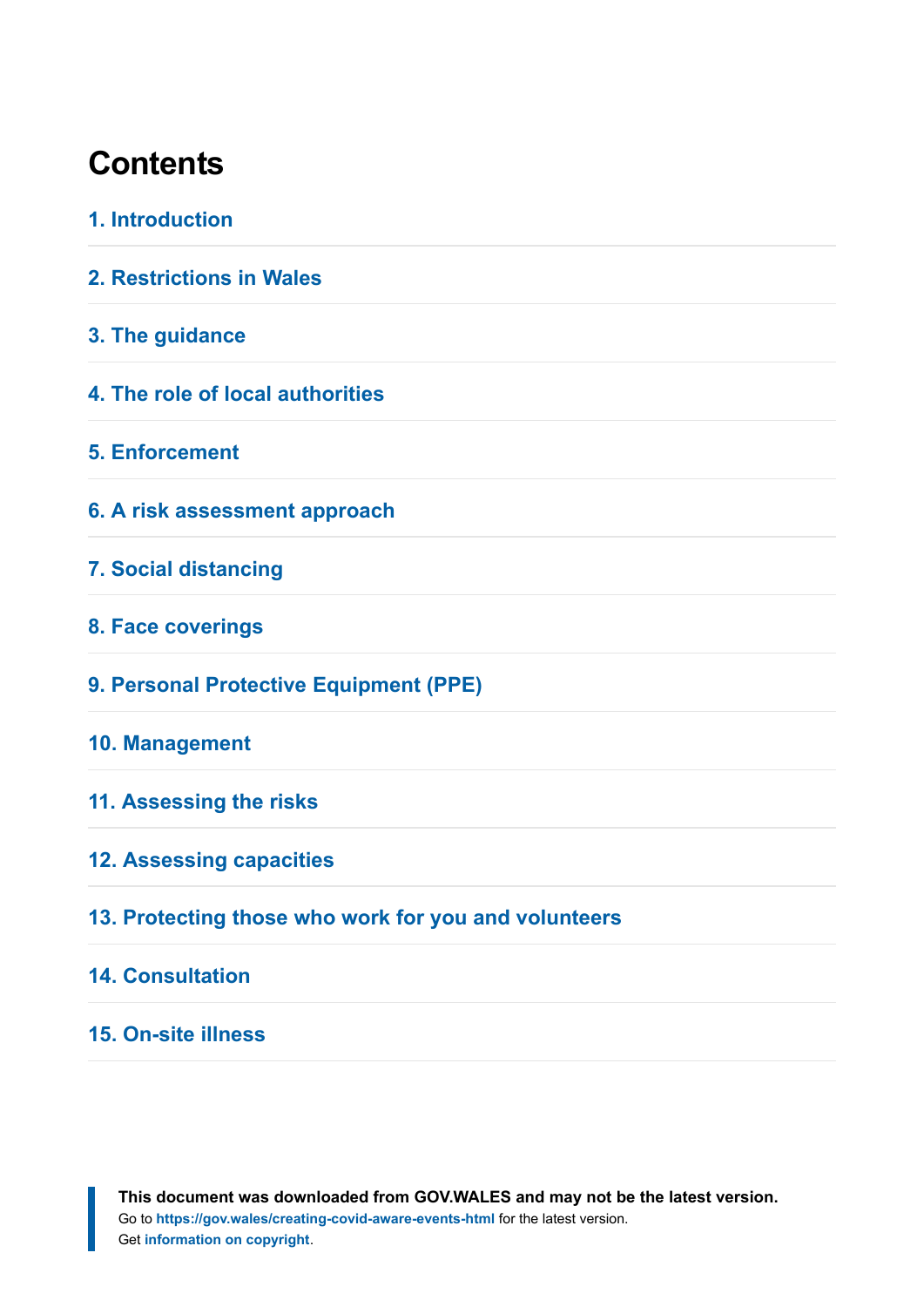#### **[16. Protecting people](#page-25-0)**

- **[17. Accidents and first aid](#page-26-0)**
- **[18. Getting to and leaving the event site](#page-26-1)**
- **[19. Cleaning](#page-26-2)**

**[20. Toilets](#page-26-3)**

- **[21. Moving around the event site](#page-27-0)**
- **[22. Equality in the workplace](#page-27-1)**
- **[23. Communication and training](#page-28-0)**
- **[24. Collecting of personal data for Test Trace Protect](#page-29-0)**
- **[25. Deliveries](#page-31-0)**
- **[26. Suppliers and contractors](#page-31-1)**

**[27. Traders and caterers etc.](#page-32-0)**

**[28. Performances, including rehearsals, training and management of](#page-32-1) [stages, dressing rooms and similar areas](#page-32-1)**

- **[29. Keeping attendees safe](#page-32-2)**
- **[30. Enclosed spaces and ventilation](#page-33-0)**
- **[31. Attendee management](#page-36-0)**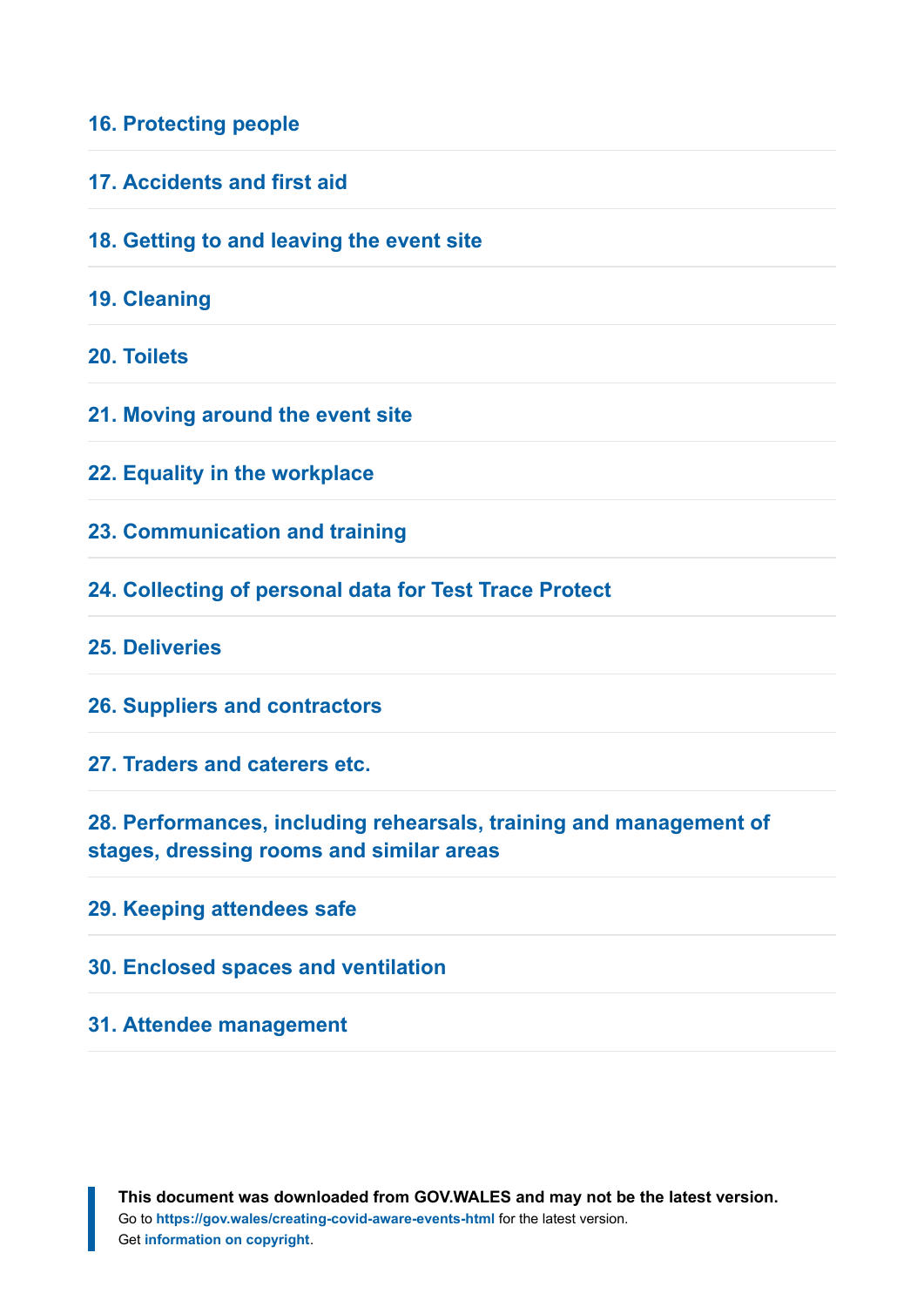| <b>32. Attendee transport</b>                                          |
|------------------------------------------------------------------------|
| <b>33. Seated areas</b>                                                |
| 34. Ingress and egress                                                 |
| <b>35. Emergency egress</b>                                            |
| <b>36. Community assurance</b>                                         |
| Appendix 1: considerations for events involving animals and show rings |
| <b>Appendix 2: definitions</b>                                         |
| <b>Appendix 3: other guidance</b>                                      |

### <span id="page-3-0"></span>**1. Introduction**

The COVID-19 pandemic has had a massive impact on public life, caused tens of thousands of deaths and put lives in danger. To minimise the risks to public health, the Welsh Government introduced a range of measures to protect the population. The **[Health Protection \(Coronavirus Restrictions\) \(No 5\) \(Wales\)](https://gov.wales/health-protection-coronavirus-restrictions-no-5-wales-regulations-2020-amended) [Regulations 2020](https://gov.wales/health-protection-coronavirus-restrictions-no-5-wales-regulations-2020-amended)** (as amended) set out restrictions and requirements which must be complied with in relation to organised gatherings and events. References in this guidance to "the Regulations" are to these Regulations unless otherwise stated.

#### **Gatherings and events that are "regulated"**

The term used in the Regulations for these types of organised activities are gatherings or events that are "regulated". Regulation 57(7) sets out what regulated means in this context and includes where an event has been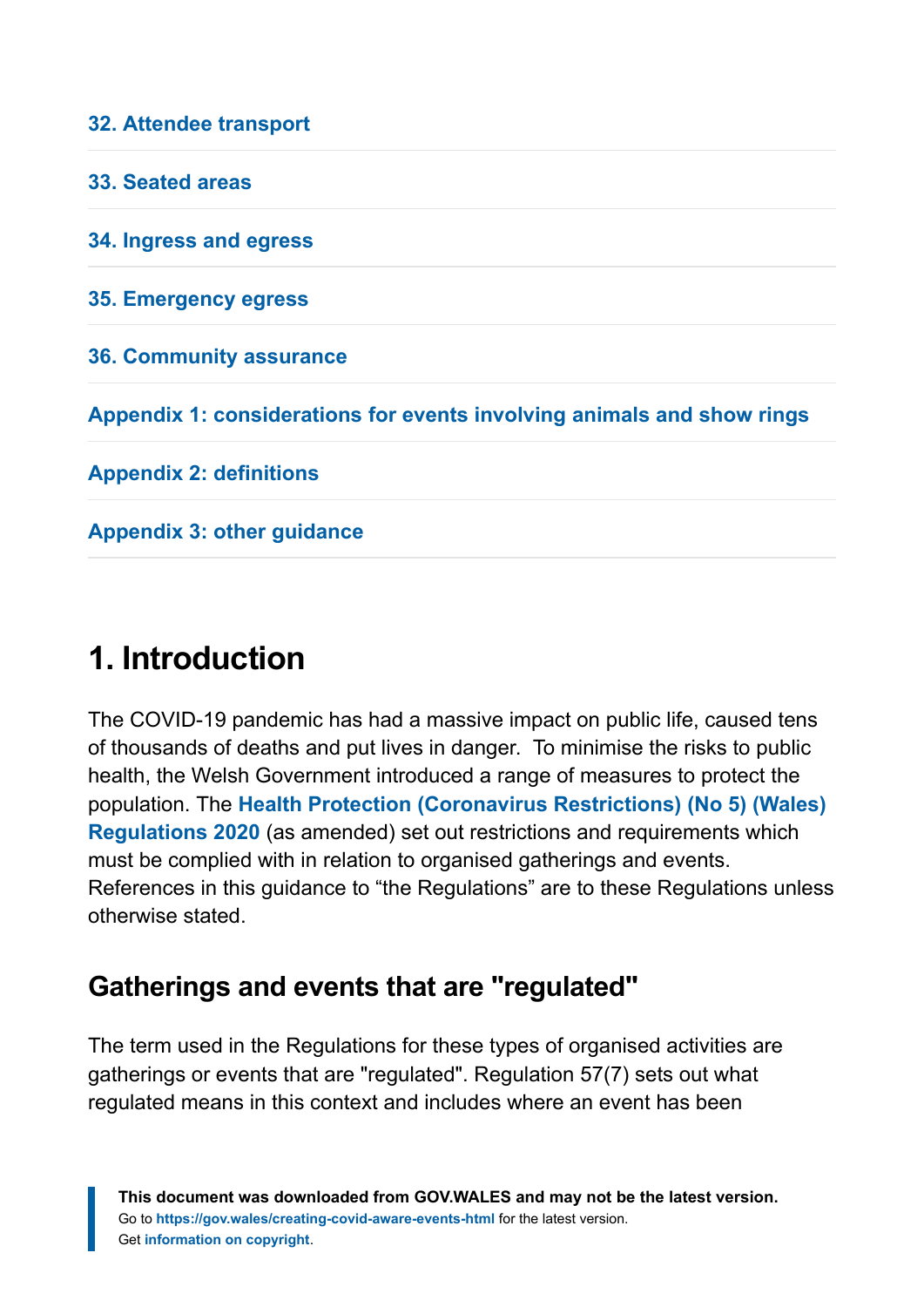organised by a business, charity, club, national association or other public body which will undertake a risk assessment and take all reasonable measures to minimise the risk of exposure to and spread of coronavirus.

#### **Regulated gatherings**

Regulated gatherings may encompass a broad range of activities that can be attended by people of any age. These activities may include activities that were previously referred to as organised activities and may include such things such as exercise classes, team sports organised activities for the development and wellbeing of children, guided tours and others.

#### **Regulated events**

A regulated event can be distinguished from other regulated gatherings by being identified as an occasion, which is planned or scheduled for a particular purpose, and at which any number of people are in the same place for that purpose, whether or not they are participating in a gathering at the event.

The numbers permitted to attend a particular event of this type will be determined by the size of the venue, the risk assessment and the reasonable measures, which includes ensuring 2m social distancing\* can be maintained. The maximum number permitted outdoors at these types of events are 4,000 people standing and 10,000 people seated.

In instances where, in the following Guidance, all reasonable measures of 2m social distancing is referred to, it should be noted that, following amendments to the regulations **[Coronavirus legislation: restrictions on individuals,](https://gov.wales/coronavirus-legislation-restrictions-individuals-business-and-others) [business and others](https://gov.wales/coronavirus-legislation-restrictions-individuals-business-and-others)**, attendees at a regulated event or regulated gathering may now dispense with that requirement within the permitted group of up to six people they attend with. All reasonable measures to maintain 2m social distancing between attending permitted groups of up to six should still be taken: **[Taking reasonable measures to minimise the risk of exposure to](https://gov.wales/taking-reasonable-measures-minimise-risk-exposure-coronavirus-workplaces-and-premises-open-public) [coronavirus in workplaces and premises open to the public](https://gov.wales/taking-reasonable-measures-minimise-risk-exposure-coronavirus-workplaces-and-premises-open-public)**.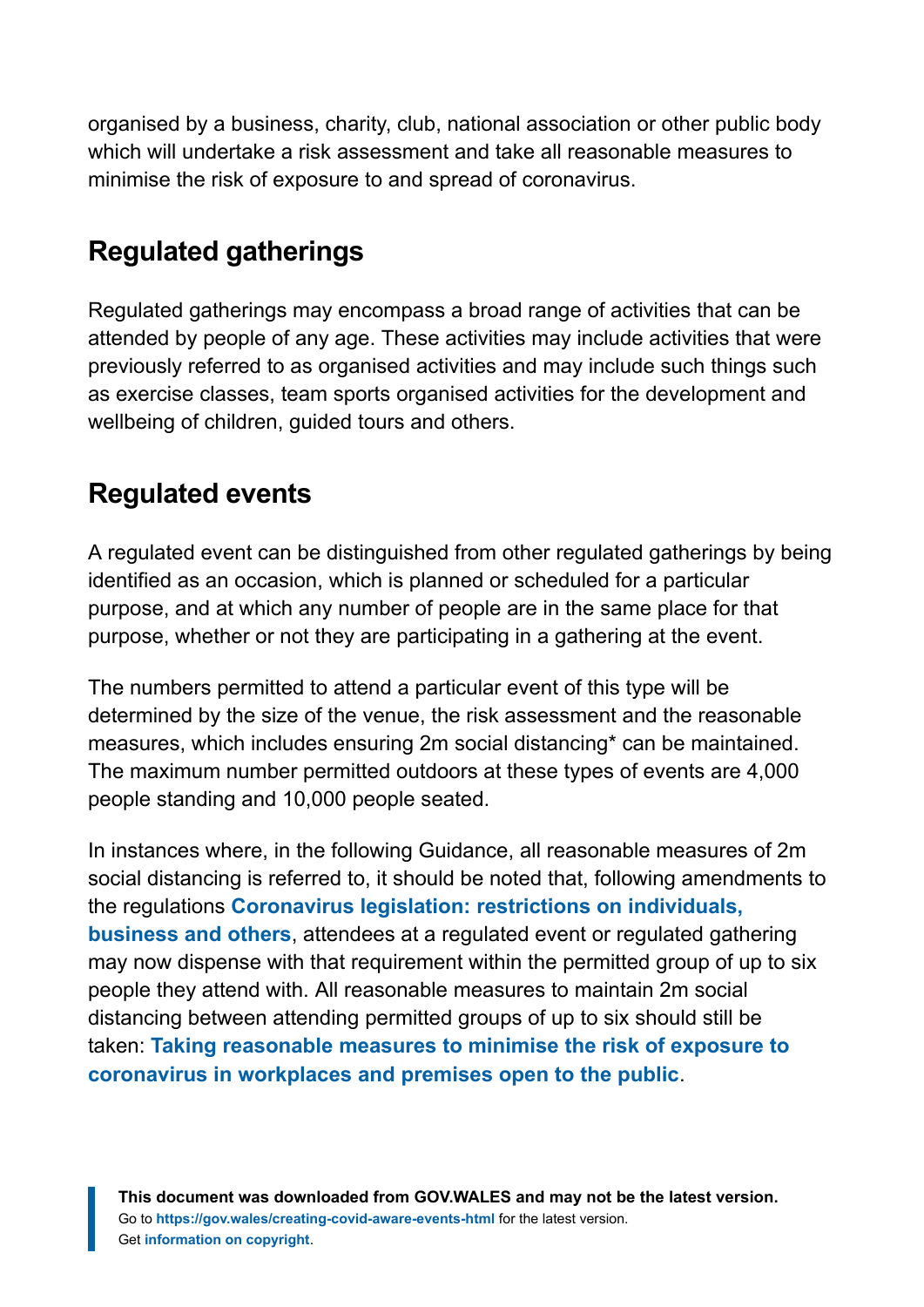Other legislation may also apply depending on the nature of the event.

It is the responsibility of event organisers to ensure they adhere to the current laws in Wales which are applicable to the event in question and note that these may change from time to time. Information on the alert level in place and any transitional arrangements can be seen here: **[COVID-19 alert levels](https://gov.wales/covid-19-alert-levels)**.

This document is designed to help all those involved in organising, attending and regulating both indoor and outdoor events in Wales to understand how to operate *during this pandemic* and minimise the risks to employees, contractors (including those that are self-employed), volunteers and attendees at events. This guidance also highlights some of the restrictions and legal requirements which apply in relation to organised events.

#### **Reasonable measures to minimise risks: general summary**

There is a requirement for businesses to minimise the risk of exposure to coronavirus. For the purposes of minimising the risk of exposure to coronavirus at regulated premises, or the spread of coronavirus by those who have been at regulated premises, the responsible person must take the following steps:

**Step 1**: Undertake a specific assessment of the risk of exposure to coronavirus at the premises, and in doing so consult persons working on the premises or representatives of those persons.

**Step 2**: Provide information to those entering or working at the premises about how to minimise the risk of exposure to coronavirus.

#### **Step 3**: **[Take all reasonable measures](https://gov.wales/taking-reasonable-measures-minimise-risk-exposure-coronavirus-workplaces-and-premises-open-public) to ensure**:

- 1. that a distance of 2 metres is maintained between any persons on the premises, except between members of a permitted group;
- 2. where persons are required to wait to enter the premises, that a distance of 2 metres is maintained between them, except between members of a permitted group.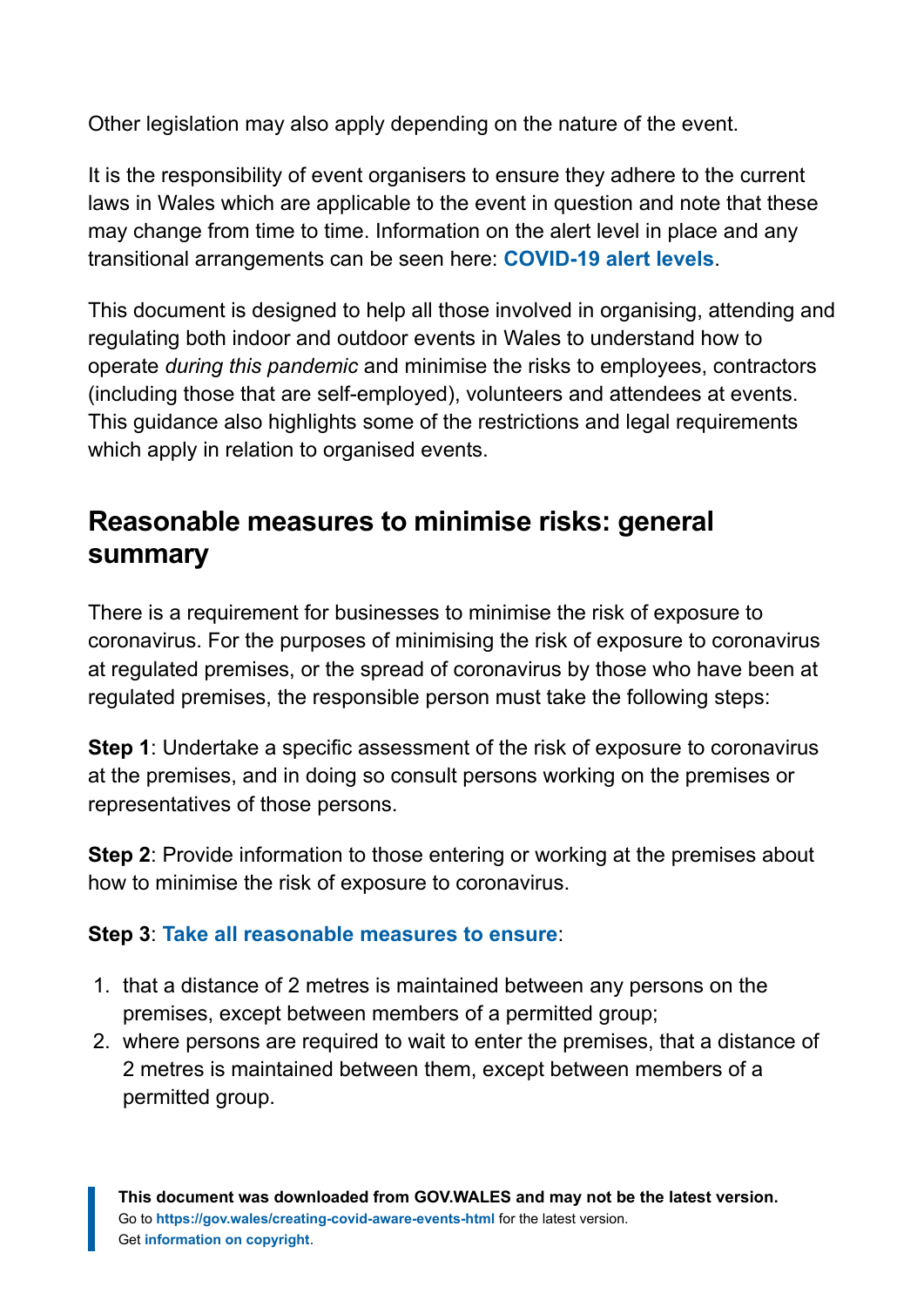**Step 4**: Take reasonable measures to mitigate the risk of exposure to coronavirus that arises where persons gather in close proximity, such as:

- 1. seeking to prevent the following persons from being present at the premises:
	- any person who has tested positive for coronavirus in the previous 10 days,
	- any person who has had close contact in the previous 10 days with any person who has tested positive for coronavirus,
	- any person experiencing symptoms associated with COVID-19;
- 2. ensuring that persons gathering at the premises gather outdoors where this is practicable;
- 3. limiting close face–to-face interaction between persons on the premises, for example by:
	- changing the layout of premises including the location of furniture and workstations;
	- controlling the use of entrances, passageways, stairs and lifts;
	- controlling the use of shared facilities such as toilets and kitchens;
	- otherwise controlling the use of, or access to, any other part of the premises;
	- installing barriers or screens;
- 4. limiting the duration of time for which persons may be present on the premises;
- 5. seeking to ensure that the premises are well ventilated;
- 6. maintaining good hygiene on the premises;
- 7. providing or requiring use of personal protective equipment.

In determining the extent to which it is reasonable to take a particular measure under Step 3, regard may be had to measures taken under Step 4 to mitigate the risk of exposure to coronavirus that arises when any person is within a distance of 2 metres of another person.

Measures that may be taken under Steps 1 - 4 include:

- 1. not carrying out certain activities;
- 2. closing a part of the premises;
- 3. allowing and enabling a person who ordinarily works at the premises to isolate due to testing positive for coronavirus or having had close contact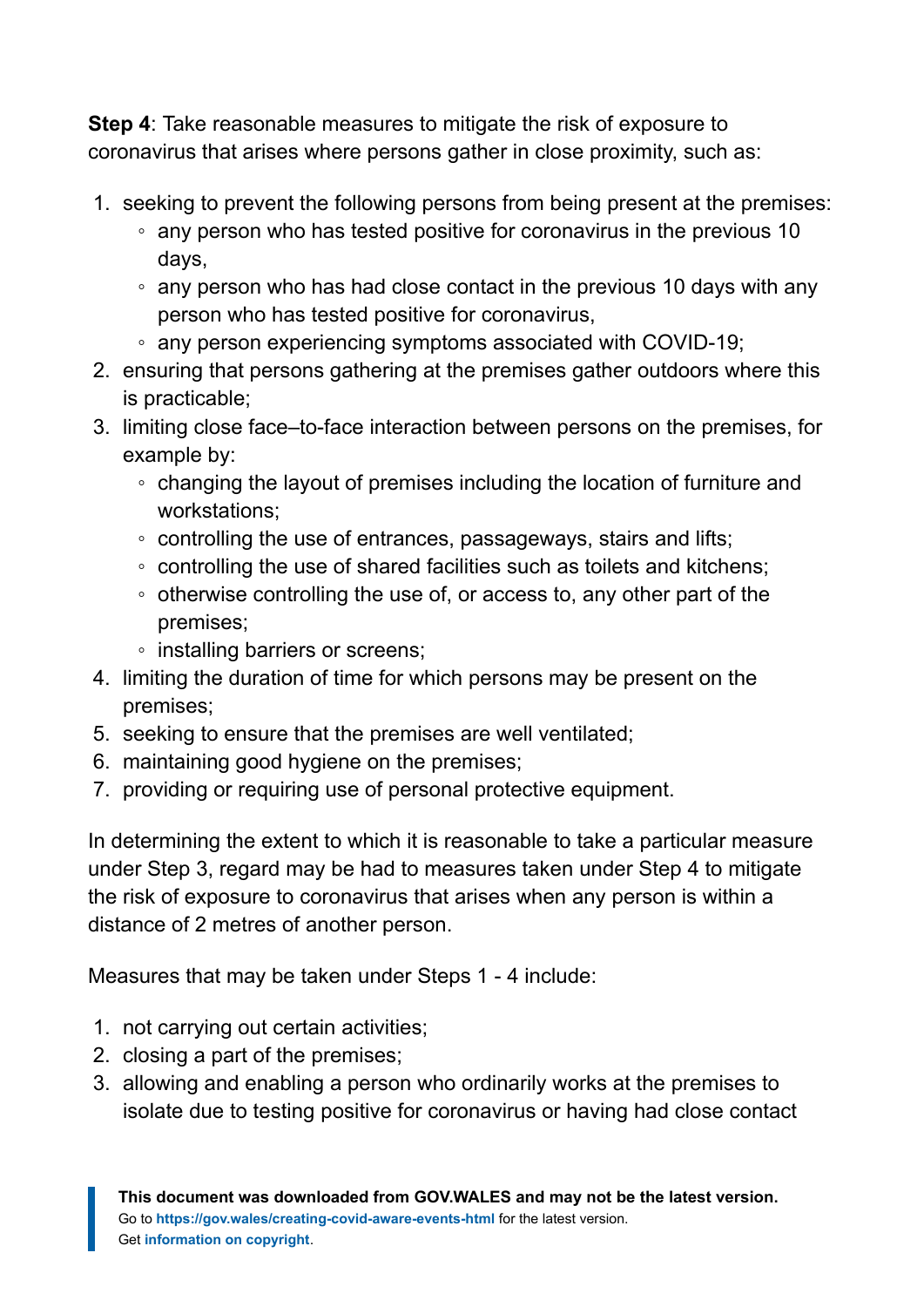with somebody who has tested positive, for a period-

- recommended in guidance published by the Welsh Ministers;
- specified in a notification given to the person by a contact tracer;
- 4. collecting contact information from each person at the premises and retaining it for 21 days for the purpose of providing it to any of the following, upon their request:
	- the Welsh Ministers;
	- a contact tracer;
- 5. taking reasonable measures to ensure that such contact information is correct.

To re-cap, in developing proposals for events, the event organiser must undertake a risk assessment and must comply with:

The risk assessment must satisfy the requirements of regulation 3 of the Management of Health and Safety at Work Regulations 1999 (whether or not the person conducting it would otherwise be subject to that regulation).

- 1. Regulation 16 (requirement to take all reasonable measures to minimise the risk of exposure to coronavirus) including social distancing, and
- 2. Regulation 18 (guidance about taking reasonable measures).

The risk assessment must satisfy the requirements of regulation 3 of the Management of Health and Safety at Work Regulations 1999 (whether or not the person conducting it would otherwise be subject to that regulation).

In doing so, the organiser should pay particular attention to venue/site pinch points which may provide greater opportunity for transmission. For those higher risk areas where social distancing may be more difficult, organisers should ensure that additional mitigations are put in place. While mitigations will be specific to the event and venue, this should include full staff and attendee data collection on site for the NHS Wales Test Trace Protect service and robust pre and on-site event communications/signage and floor markings to reiterate the need to maintain 2m social distancing to protect themselves and others.

Where mitigations cannot be put in place or risks managed effectively, including attendees socially distancing, those events or elements of events should not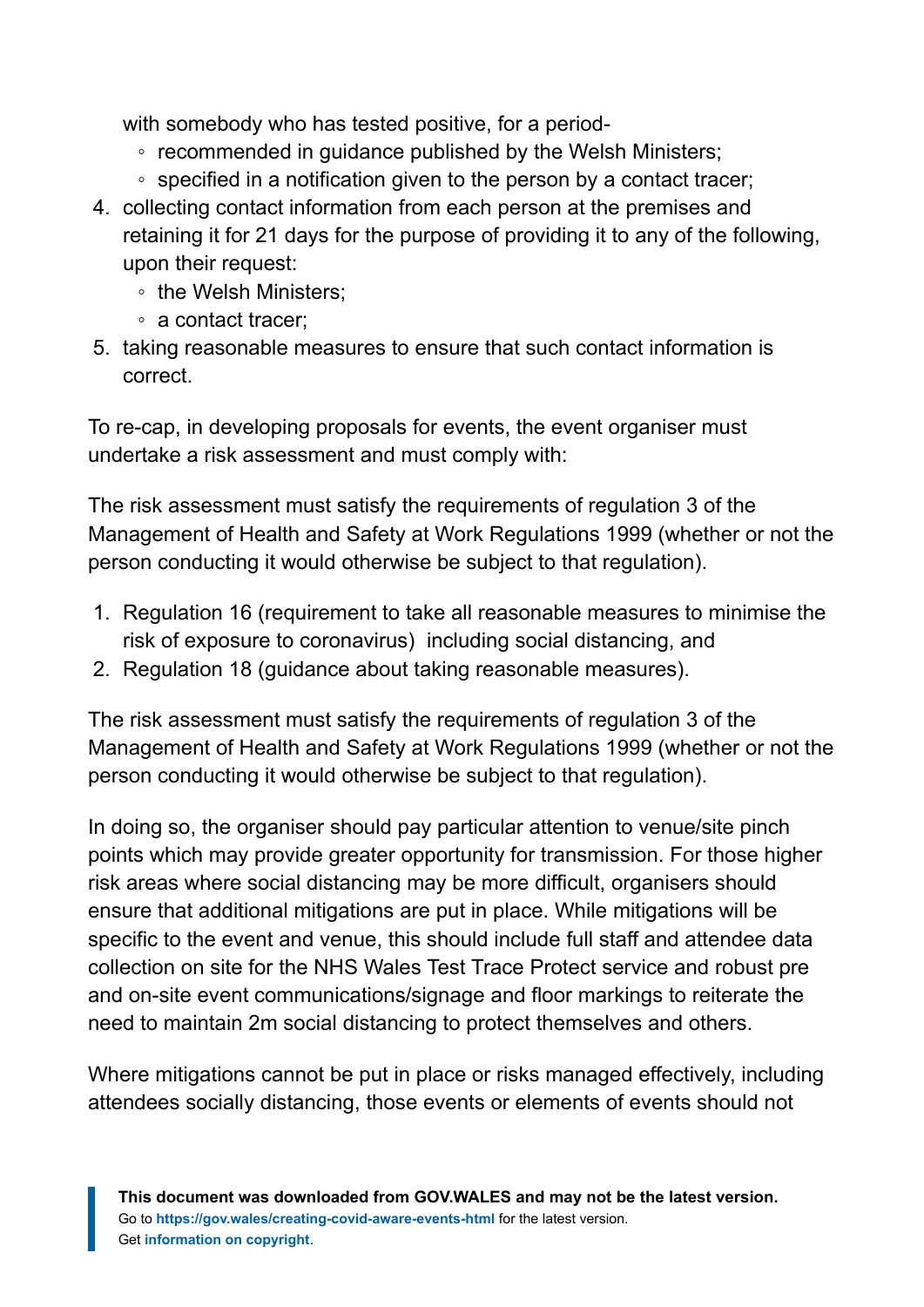take place. In some cases, by virtue of regulation 16, it will be a reasonable measure for certain activities not to proceed or for certain parts of premises not to be open. If that is the conclusion, following the risk assessment, then that reasonable measure must be taken. (Attention will also need to be given to necessary compliance with Section 149 of the Equality Act 2010. See also: **[22:](https://gov.wales/keep-wales-safe-creating-covid-aware-events-html#section-72144) [Equality in the workplace](https://gov.wales/keep-wales-safe-creating-covid-aware-events-html#section-72144)**).

If required, (see below) organisers should make early contact with the Local Authority in the area where an event is due to take place to check if there are any local restrictions. Event organisers are also strongly advised to make contact with the relevant Director or Head of Service within the Local Authority covering the event site who is responsible for public health in the local area, as well as the local Safety Advisory Group (or local equivalent) at an early stage.

Local authorities have the powers to prevent events taking place if they are felt to be unsafe, or present a risk to public health for either those working on site, or the general public.

### <span id="page-8-0"></span>**2. Restrictions in Wales**

The current alert level plan for Wales can be found here: **[COVID-19 alert levels](https://gov.wales/covid-19-alert-levels)**.

Recent decisions arising out of the Welsh Government's 21 day review process have delivered an easement of the restrictions around events which state that regulated gatherings (including organised activities and weddings) and regulated events may be permitted but only outdoors and subject to reasonable measures rules. The limits are:

- Regulated events (outdoors) where attendees are normally seated: up to a maximum of 10,000 attendees
- Other regulated events (outdoors), ie: not seated. Standing/ambulatory events: up to a maximum of 4,000 attendees

For the avoidance of doubt, unless an event is normally totally seated, the limit of attendees is 4,000. For seated events of 10,000 an additional 4,000 standing/ ambulatory may not be added nor could an event be comprised of 6,000 seated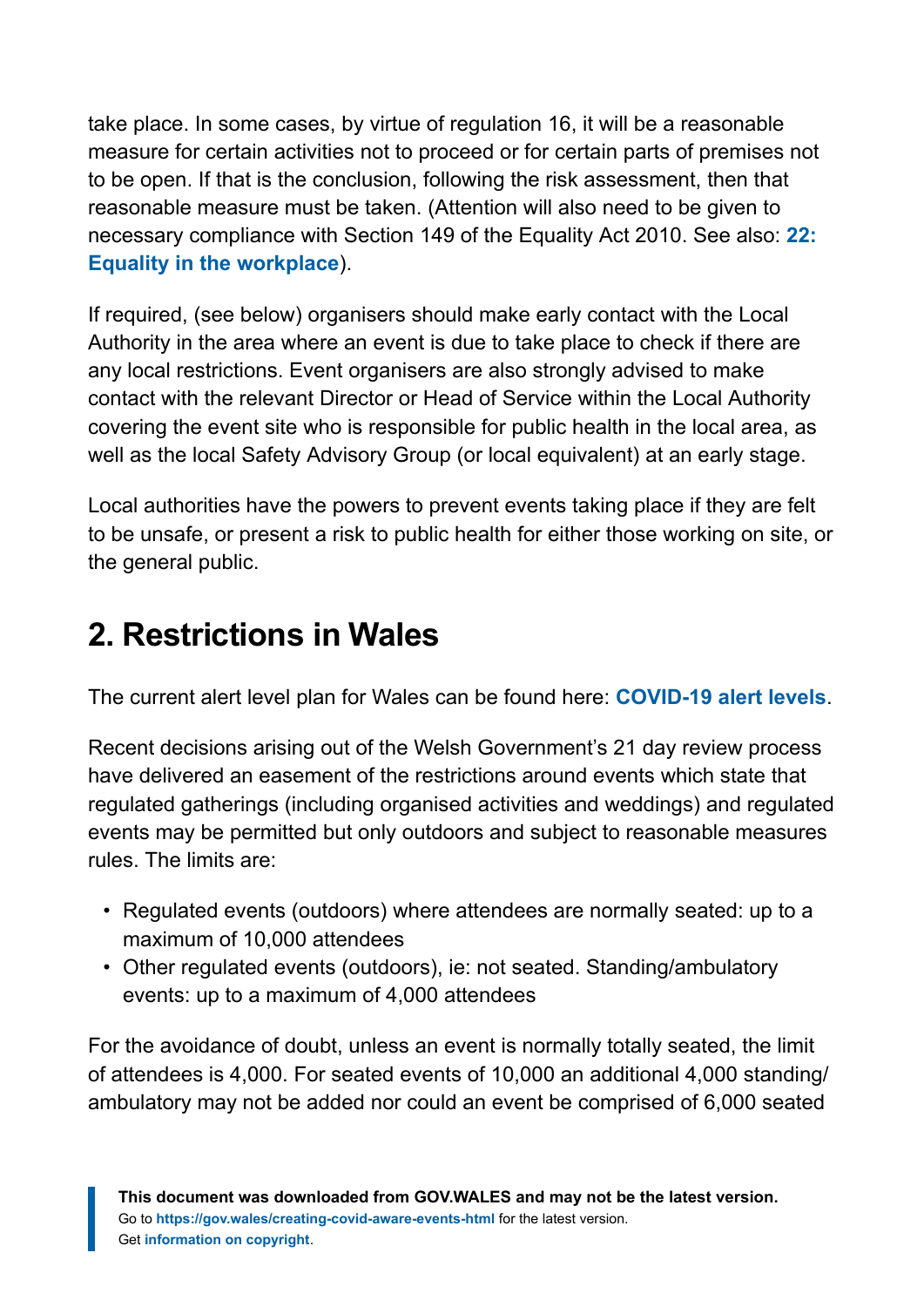and 4,000 not seated.

The limits above do not include those working or providing voluntary services at events.

In the case of permitted events, regard should be had to the regulations which apply to proposed hospitality provision and the guidance for hospitality businesses operating in Wales: **[UKH guidance for hospitality in Wales](https://www.ukhospitality.org.uk/page/WalesGuidance)**.

For clarity the amendments to the requirement for social distancing at events also applies to hospitality provision at events:

- At permitted events, groups of six can also be together for hospitality purposes. The six should remain as a group and maintain social distancing between their group, other individuals and other groups of six, even if the hospitality provision is situated in designated hospitality boxes. The amendment to allow closer interaction between the group of six does not affect the requirement for face coverings to be worn in indoor public places.
- Food and beverage consumption is allowed as part of hospitality provision but but must be consumed seated.

This guidance only applies to events that are permitted under the Regulations. The legal restrictions and requirements vary depending on the current alert level and any transitional arrangements that may be in place from time to time, and event organisers, and/or venue owners, with responsibility for the premises in or at which the event will take place must ensure the appropriate legislation is followed.

## <span id="page-9-0"></span>**3. The guidance**

The aspects of this guidance relating to the duties to take reasonable measures is made under regulation 18 of the **[Health Protection \(Coronavirus](https://gov.wales/health-protection-coronavirus-restrictions-no-5-wales-regulations-2020-amended) [Restrictions\) \(No 5\) \(Wales\) Regulations 2020](https://gov.wales/health-protection-coronavirus-restrictions-no-5-wales-regulations-2020-amended)** and applies to each of the organised events captured by those Regulations. Event organisers with responsibility for the premises, and/or venue owners in or at which the event will take place must, under the legislation, have regard to those aspects of this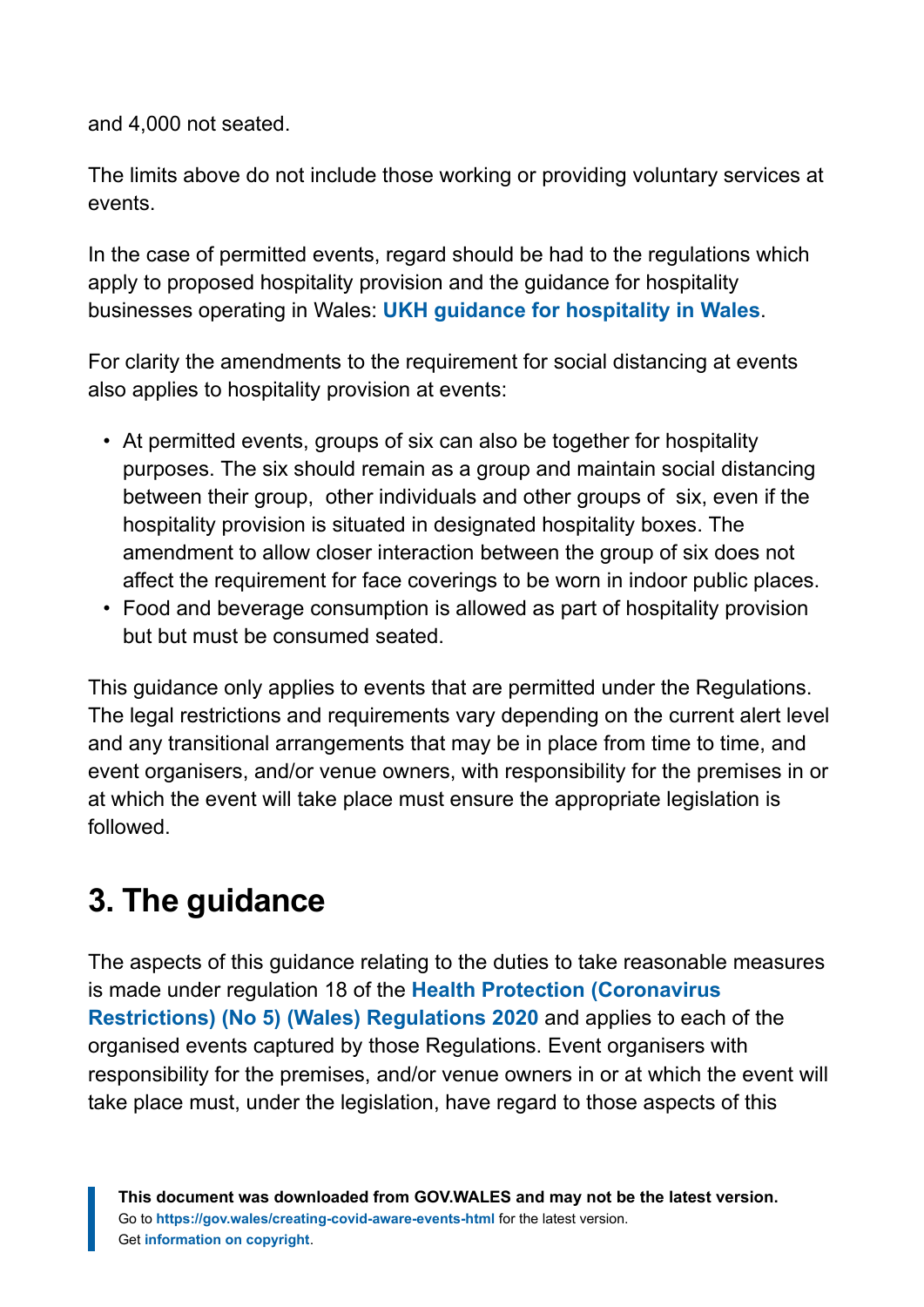guidance.

This overarching guidance should be read in conjunction with event sectorspecific guidance which is crossed-referenced within this document (but not incorporated under regulation 18), including:

- **[The purple guide](https://www.thepurpleguide.co.uk/)**
- **[Festivals guidance](https://www.thepurpleguide.co.uk/index.php/the-purple-guide/information-news-updates/121-new-covid-19-planning-guidance-published-for-uk-festivals)**
- **[Guide to safety at sports grounds](https://sgsa.org.uk/greenguide/)**
- **[The AEV e-guide](https://www.aev.org.uk/e-guide)**
- **[Meetings Industry Association](https://www.mia-uk.org/)**
- **[Association of event organisers](https://www.aeo.org.uk/covid-19)**
- **[UKHospitality guidance](https://www.ukhospitality.org.uk/page/UKHospitalityGuidanceforHospitality)**
- **[Circus toolkit](https://circusgb.com/safety-tool-kit)**
- **[Retail shops guidance](https://gov.wales/keep-wales-safe-work-html)**
- **[Foodservice \(including takeaway\)](https://gov.wales/guidance-for-tourism-and-hospitality-businesses-coronavirus)**
- **[Visitor economy guidance](https://gov.wales/guidance-for-tourism-and-hospitality-businesses-coronavirus)**
- **[Sport Wales](https://www.sport.wales/content-vault/recognition-of-sports-and-national-governing-bodies/)**

Note: the above sector guides may not reflect local statutory requirements and should be considered in the context of the specific legal position in Wales, where restrictions and requirements may differ from the rest of the UK.

In the case of specific sporting events it may also be necessary to consider, in addition, any guidance, if available, from the relevant National Governing Body for Wales.

As the events captured by the **[Health Protection \(Coronavirus Restrictions\)](https://gov.wales/health-protection-coronavirus-restrictions-no-5-wales-regulations-2020-amended) [\(No 5\) \(Wales\) Regulations 2020](https://gov.wales/health-protection-coronavirus-restrictions-no-5-wales-regulations-2020-amended)** take many forms, this guidance is based on a COVID risk assessment approach which should be applied to all types of event, regardless of capacity.

Regulations 57(7) and 16 of the Regulations requires event organisers to undertake a specific assessment of the risk of exposure to coronavirus at the event premises, in order to minimise that risk. In carrying out this risk assessment, organisers must consult with those persons working on the premises or their representatives. If the regulated event or regulated gathering is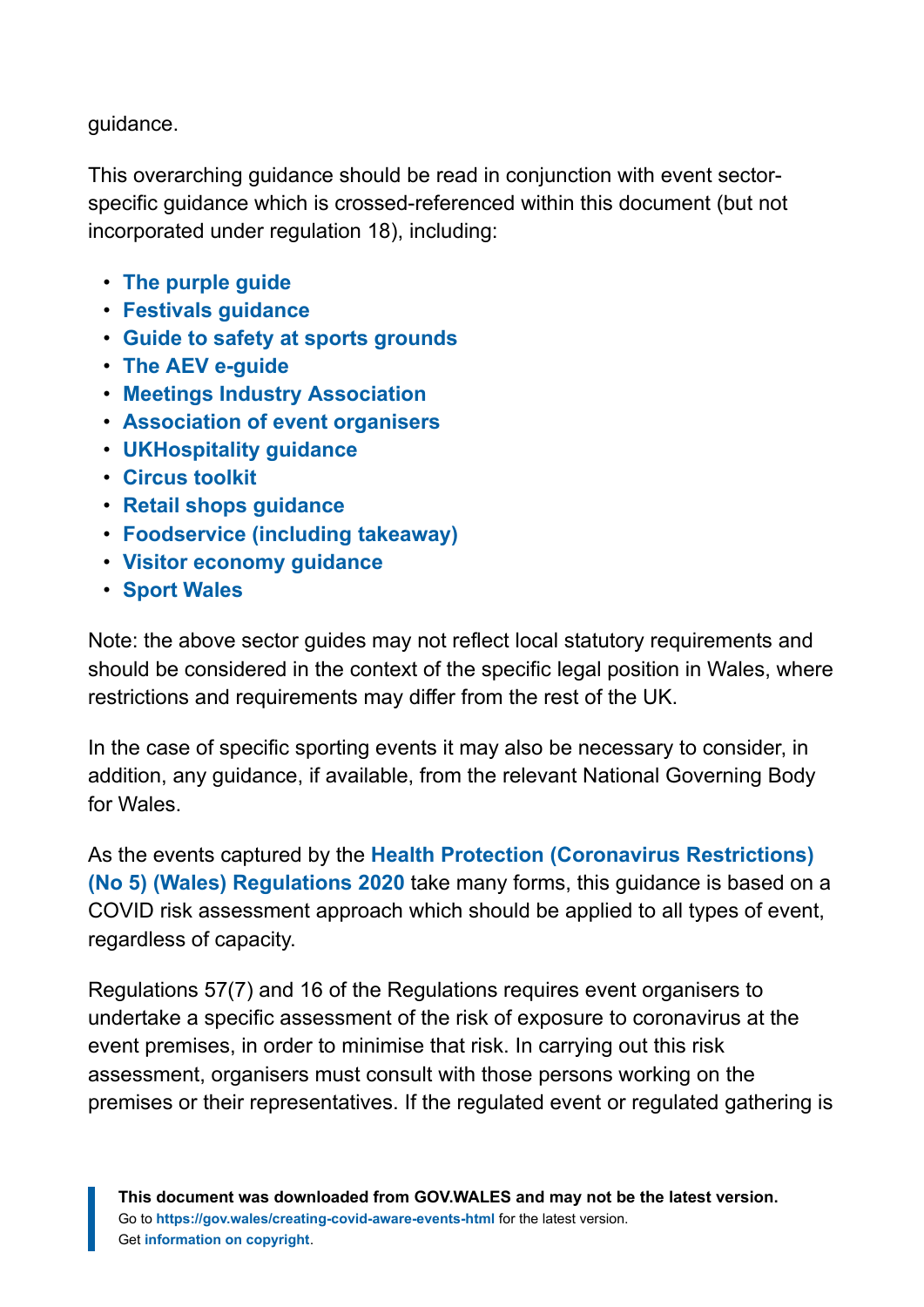held on premises that would normally be regarded as regulated premises the organiser should also consult with the responsible person who is usually responsible for those premises and who will also have duties under regulation 16.

It is recognised that some events which, by their nature, are higher risk may not be permitted to take place until restrictions are further lifted. However, under the **[Health Protection \(Coronavirus Restrictions\) \(No 5\) \(Wales\) Regulations](https://gov.wales/health-protection-coronavirus-restrictions-no-5-wales-regulations-2020-amended) [2020](https://gov.wales/health-protection-coronavirus-restrictions-no-5-wales-regulations-2020-amended)**, the Welsh Ministers have power to give authorisation for an event to take place despite the fact the number of attendees would exceed the limits prescribed by the applicable Alert Level in place at the time.

### <span id="page-11-0"></span>**4. The role of local authorities**

Local authorities have an important role in helping to ensure the safe return of events. They are ordinarily responsible for considering applications for certain licenced organised events to take place in their local area. They make decisions as to whether to allow an event to take place on a case-by-case basis, doing so, now, with consideration given to both the COVID risks to public health, and the proposed mitigations (including an appropriate COVID risk assessment). This is as well as the usual statutory processes and wider considerations in relation to economic and social benefits that events offer to local communities.

Please consider all information available from the local authority in relation to planning events, and begin to plan as early as possible. Where advice and consultation is required, the sooner this is sought, the more time will be available for discussing the options, securing the basis for an agreement to proceed in line with statutory processes.

Local authorities vary in the time that is required for them to consider event proposals, so it is necessary for organisers to ensure they are aware of local arrangements. For some events, the lead in time can be as much as six months.

Event organisers should use this guidance alongside any event-related advice available on the relevant local authority website/s and any notification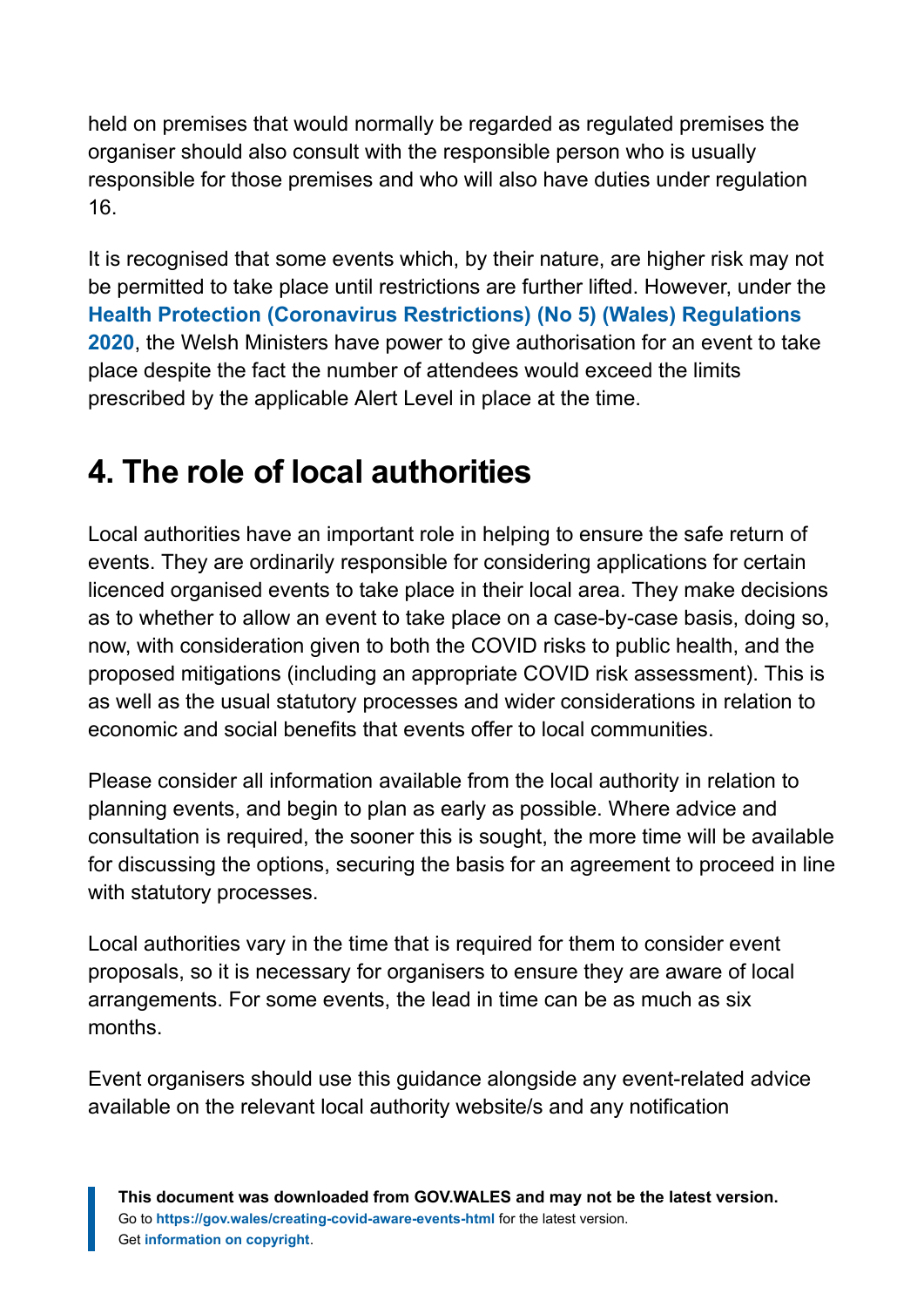procedures - usually found on the local authority website where the event is proposed to take place.

When local authorities are notified that an organiser is to hold an event, the local authority should first check whether the event in question is of a type permitted under the latest **[Welsh Government rules](https://eur01.safelinks.protection.outlook.com/?url=https%3A%2F%2Fgov.wales%2Fcovid-19-alert-levels&data=04%7C01%7CHelen.Butler%40gov.wales%7Ca9d627c8e8624ee5a3b708d9298509ce%7Ca2cc36c592804ae78887d06dab89216b%7C0%7C0%7C637586473629910645%7CUnknown%7CTWFpbGZsb3d8eyJWIjoiMC4wLjAwMDAiLCJQIjoiV2luMzIiLCJBTiI6Ik1haWwiLCJXVCI6Mn0%3D%7C1000&sdata=ivMnV%2Fo2QEZHdlVp10M%2BD5dmz2CvqTjN%2F4wdyj%2BdiuA%3D&reserved=0)**.

The local authority will review the event organiser's risk assessment, if required, (see below: **6***:* **[A risk assessment approach](https://gov.wales/node/39712/latest#section-72112)**) and, where practicable, may give the organiser advice on how to manage the event whilst reducing risks to the public.

Where local authorities have a Safety Advisory Group (SAG), or equivalent, which brings together all the interested stakeholders, including local public health representation as required, this group will be involved in the consideration of the event proposal. As above, if consulting with the local authority, it is advisable for event organisers to engage with this process at an early stage. Ideally, the relevant Director/Head of Service within the local authority who is responsible for public health at a local level should also be involved.

Local authorities may allow the event to take place provided they are satisfied that it will not pose a threat to public health and subject to the organisers adhering to all legal requirements and having regard to relevant guidance.

If local authorities are concerned about an event, they should discuss those concerns with the event organiser at the earliest possible opportunity and, wherever possible, advise what actions might be taken to mitigate any risks or concerns in order for the event to go ahead.

If an authority decides that an event cannot take place, they should share their reasons for not progressing the application with the event organiser so that their reasons for doing so can be understood.

If required, the Welsh Ministers have powers under Schedule 22 to the Coronavirus Act 2020 to close venues hosting large gatherings or prohibit certain events (or types of event) from taking place. There are also powers under regulation 31 of the **[Health Protection \(Coronavirus, Restrictions\) \(No.](https://gov.wales/health-protection-coronavirus-restrictions-no-5-wales-regulations-2020-amended)**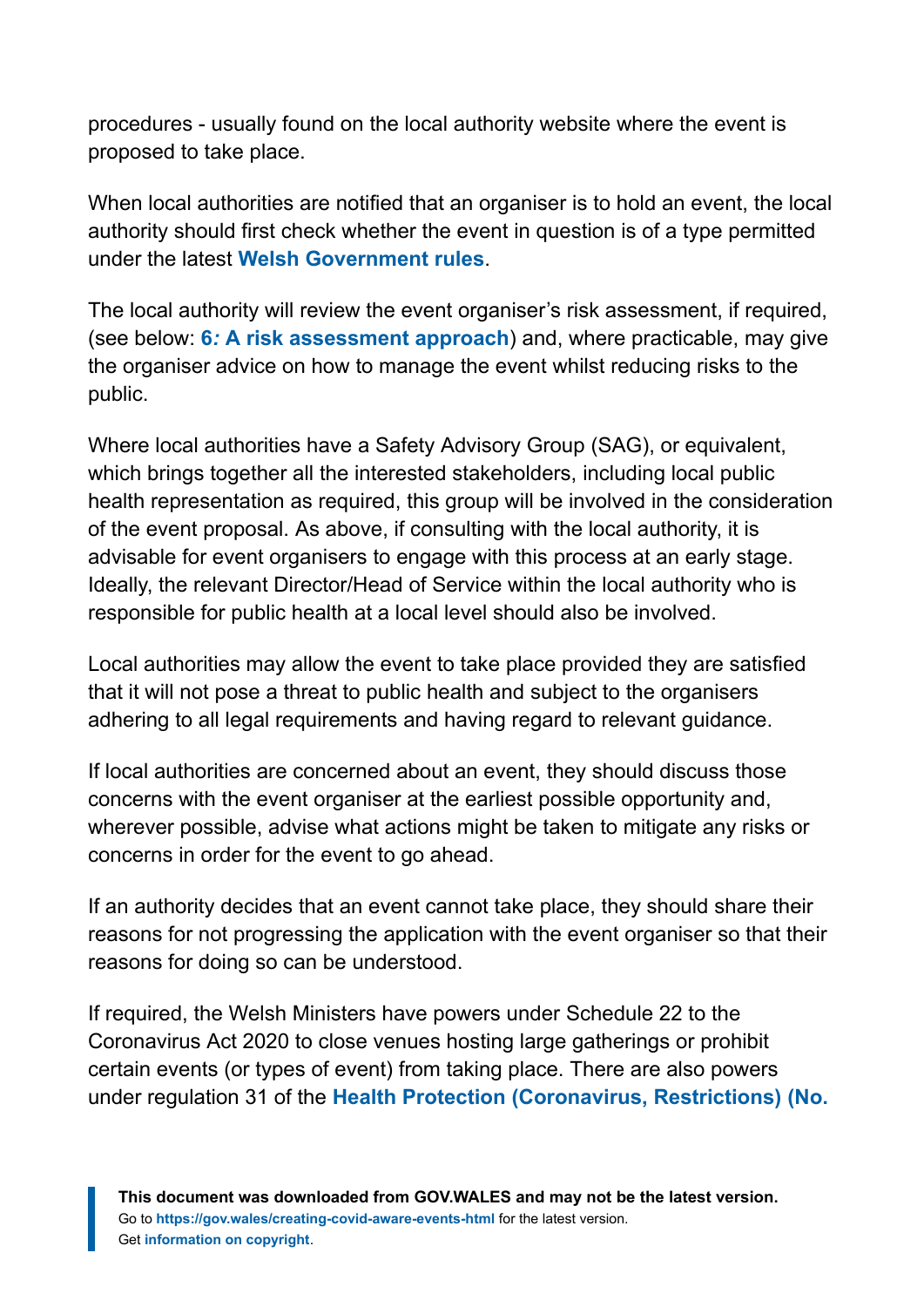**[5\) \(Wales\) Regulations 2020](https://gov.wales/health-protection-coronavirus-restrictions-no-5-wales-regulations-2020-amended)** (as amended from time to time) to restrict access to a public place.

### <span id="page-13-0"></span>**5. Enforcement**

Where an authority, such as the Health & Safety Executive (HSE: who would potentially take action under the Health and Safety at Work Act 1974) or a Local Authority, identifies organisers or businesses which are not taking action to comply with the relevant public health legislation and guidance to control public health risks, they are empowered to take a range of actions to improve control of workplace risks. For example, this would cover employers not taking appropriate action to ensure **[social distancing](https://gov.wales/coronavirus-social-distancing-guidance)** was in place at an organised event.

Failure to complete a risk assessment (as below) which properly takes account of COVID-19, or completing a risk assessment, but failing to put in place sufficient or effective measures to manage the risk of the transmission of COVID-19, may constitute a breach of health and safety law. The actions the enforcing authority can take include providing advice to organisers/businesses to help them achieve the required standard, through to issuing enforcement notices to help secure improvements.

Serious breaches and failure to comply with enforcement notices can constitute a criminal offence, with significant fines. There is also a wider system of enforcement, which includes specific obligations and conditions for licensed premises.

Employers, including event organisers, are expected to respond to any advice or notices issued by enforcing authorities in a timely manner, and must do so within any timescales imposed by the enforcing authorities. It is acknowledged that the vast majority of employers are responsible and will join with Wales' fight against COVID-19 by working with the Welsh Government and their sector bodies to protect their workers and the public. However, inspectors are carrying out compliance checks nationwide to ensure that all employers are taking the necessary steps.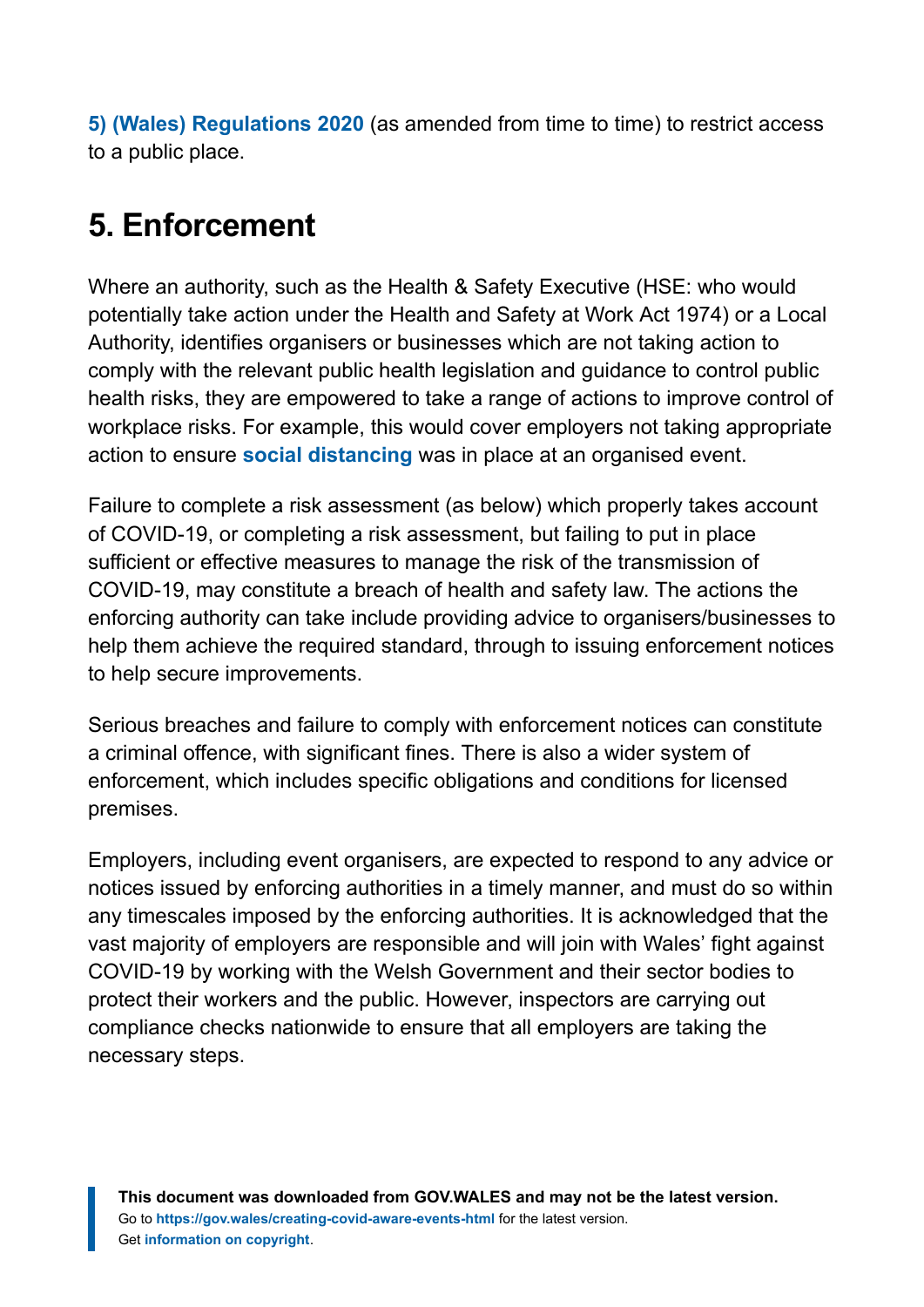## <span id="page-14-0"></span>**6. A risk assessment approach**

As indicated above, Regulations 57(7) and 16 of the Regulations requires event organisers to undertake a specific assessment of the risk of exposure to coronavirus at the event premises, in order to minimise that risk. In carrying out this risk assessment, organisers must consult with those persons working on the premises, or their representatives, and put in place all reasonable measures, including social distancing, paying particular attention to venue/site pinch points which may provide greater opportunity for transmission.

For those higher risk areas where social distancing may be more difficult, organisers should ensure that additional mitigations are put in place. While mitigations will be specific to the event and venue, this should include full staff and attendee data collection on site for the Test, Trace, Protect service and robust pre and on-site event communications/signage and floor markings to reiterate the need to maintain 2m social distancing to protect themselves and others. Where mitigations cannot be put in place or risks managed effectively, including attendees socially distancing, those events or elements of events should not take place.

This document sets out broad guidance about how events can be organised lawfully while minimising the risk of spreading COVID-19. (See also: **[11:](https://gov.wales/keep-wales-safe-creating-covid-aware-events-html#section-72122) [Assessing the Risks](https://gov.wales/keep-wales-safe-creating-covid-aware-events-html#section-72122)**).

While it provides practical suggestions for how events can take place, it is recognised that each event is different and organisers will need to undertake their own legal analysis and risk assessments to identify how best to minimise the risks to all those involved in their particular event, from those working for them, volunteers and contractors to attendees. As previously, this guidance relates only to activities and events permitted by law in Wales.

This guidance does not supersede any legal obligations relating to COVID-19 restrictions, health and safety, employment or equality laws and it is important that, as a business, individual or employer, organisers comply with their legal obligations, including those relating to individuals with protected characteristics. As previously, a COVID risk assessment should be undertaken as an addition to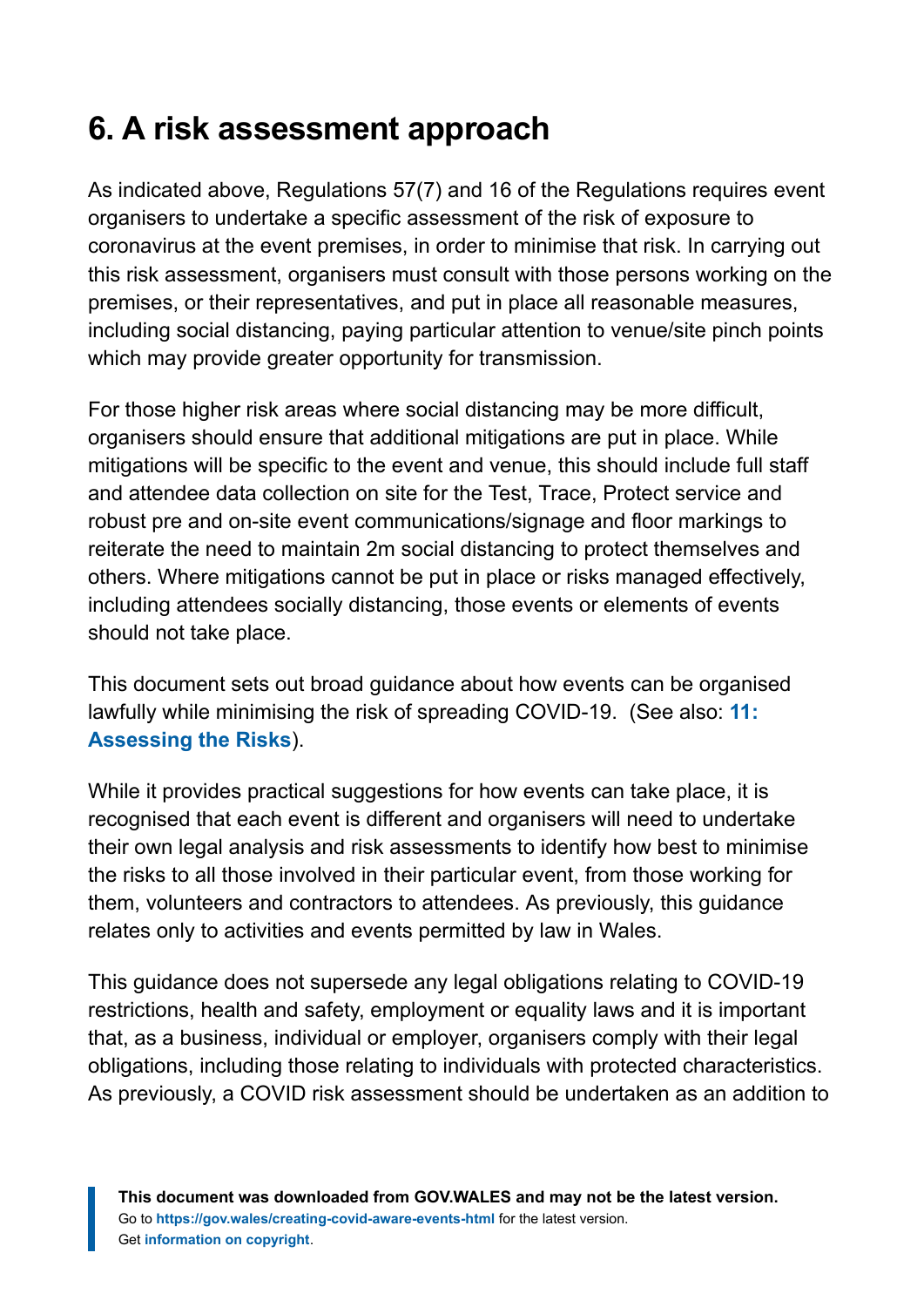the normal health and safety and fire risk assessments that event organisers are required to do.

When organising events, organisers should take account of other relevant guidance for example, when organising with live performances, the Welsh Government's **[Performing Arts Guidance](https://gov.wales/rehearsing-performing-and-taking-part-performing-arts-guidance-phased-return-html)** *.*

*It should also be noted that* some large-scale events where large groups tend to concentrate around an area – such as at concerts and festivals – may be unable to go ahead at this time due to local restrictions, capacity caps and social distancing requirements. Industry guidance for concerts and festival events can be found here: **[New Covid-19 planning guidance published for UK festivals](https://www.thepurpleguide.co.uk/index.php/the-purple-guide/information-news-updates/121-new-covid-19-planning-guidance-published-for-uk-festivals)**. See also: **[Culture and heritage destinations and venues: guidance for a](https://gov.wales/culture-and-heritage-destinations-and-venues-guidance-phased-return) [phased return](https://gov.wales/culture-and-heritage-destinations-and-venues-guidance-phased-return)**.

In creating a COVID-aware risk assessment, organisers and those responsible for venues should take into account factors beyond the confines of the event site/venue, including the cumulative impact of many venues re-opening in a small area; the impact the event might have on local community facilities; and the impact on the transportation of attendees, those who work on site and equipment to and from the event, plus the potential impact the consumption of alcohol/food/drink may have on attendees. This means working with Local authorities, neighbouring businesses and travel operators to fully assess these risks and considering whether any additional mitigations are required. These could include:

- Further lowering capacity even if it is possible to accommodate a number of people at a venue, it may not be safe for them all to travel to or enter that venue.
- Staggering entry times with other venues and taking steps to avoid queues building up in surrounding areas.
- Arranging one-way travel routes between transport hubs and venues.
- Advising attendees to avoid particular forms of transport or routes and to avoid crowded areas when in transit to the venue.
- Employing robust pre- and on-site event communications in order to inform attendees, both in advance and at the event, of safe practice in and around the event. This should include details of any requirement to provide ID or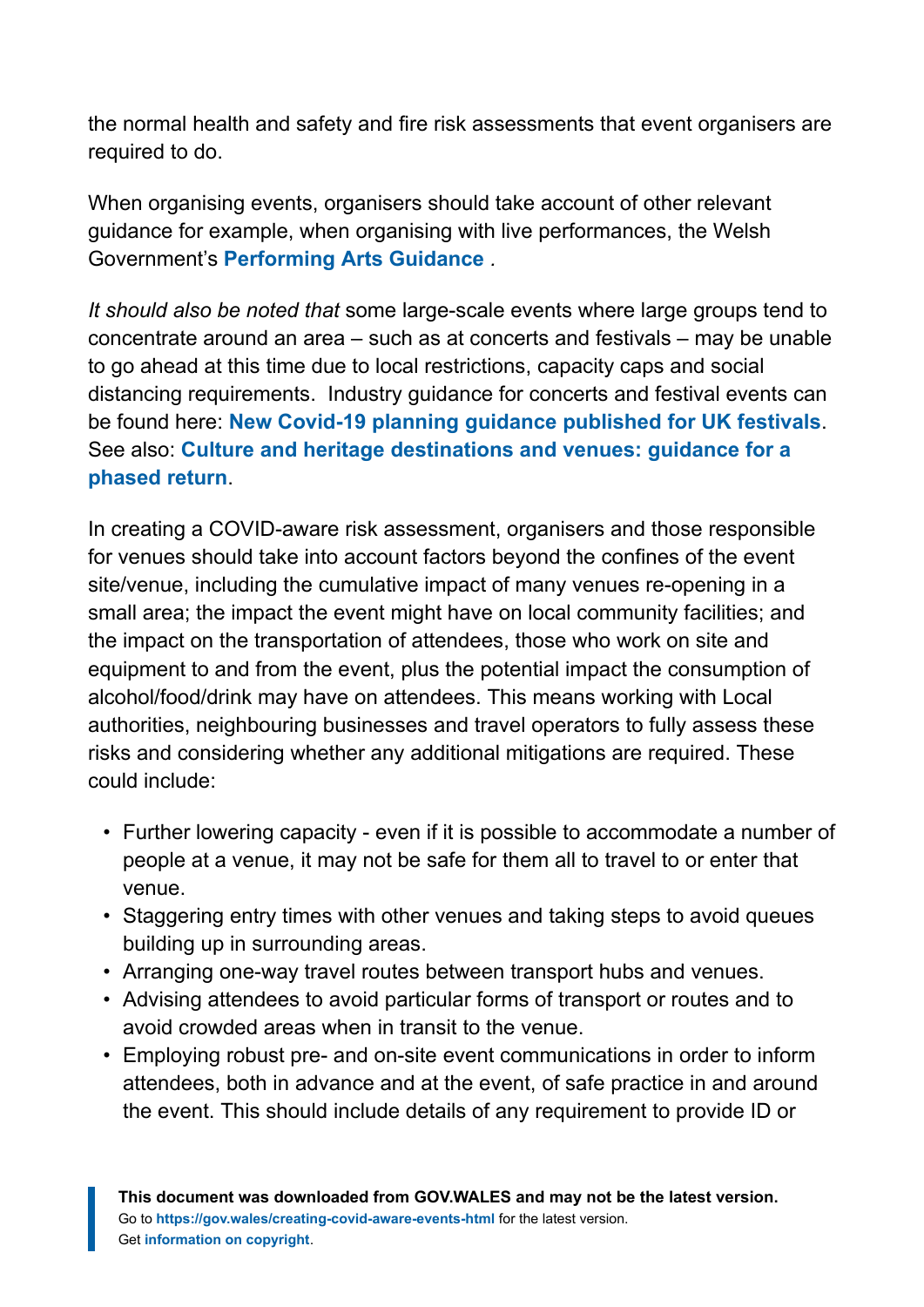data for TTP purposes on arrival, if not collected in advance, in order to reduce the risks caused by queuing.

• Ensuring stewards, volunteers are fully briefed on venue layout and the COVID mitigations in place at the event to facilitate enforcement.

This guidance applies to the organiser of events as well as anyone who has some degree of responsibility for the venue or the event, including suppliers and contractors. Where there is more than one responsible person or organisation - for example, the venue owner/operator, a person who has hired the venue for a period of time and the users of the venue – they will need to co-operate to ensure that they give proper consideration to this guidance.

As many events involve a mix of activities, from catering to retail services, particular attention needs to be paid to the specific regulations made by the Welsh Ministers relating to these activities which may apply. Similarly, where events include performances (including demonstrations), regulations relating to the performing arts may apply, particularly in respect of how audiences should be socially distanced.

It is the responsibility of all event organisers to produce a risk assessment.

### <span id="page-16-0"></span>**7. Social distancing**

Maintaining social distancing remains fundamental to creating a COVID-aware event and applies to all those visiting or working on the event site, including attendees (see above para on regulated events and revised regulations). It is currently a legal requirement in Wales for event organisers and responsible persons in respect of regulated premises to take all **[reasonable measures](https://gov.wales/taking-all-reasonable-measures-minimise-risk-exposure-coronavirus-workplaces-and-premises-open)** to ensure:

- 1. that a distance of 2 metres is maintained between people except between those within any permitted group of six people attending or between members of the same household or extended household (including a carer of any person in the household who is attending or children under the age of 11).
- 2. where persons are required to wait to enter the premises, or at other pinch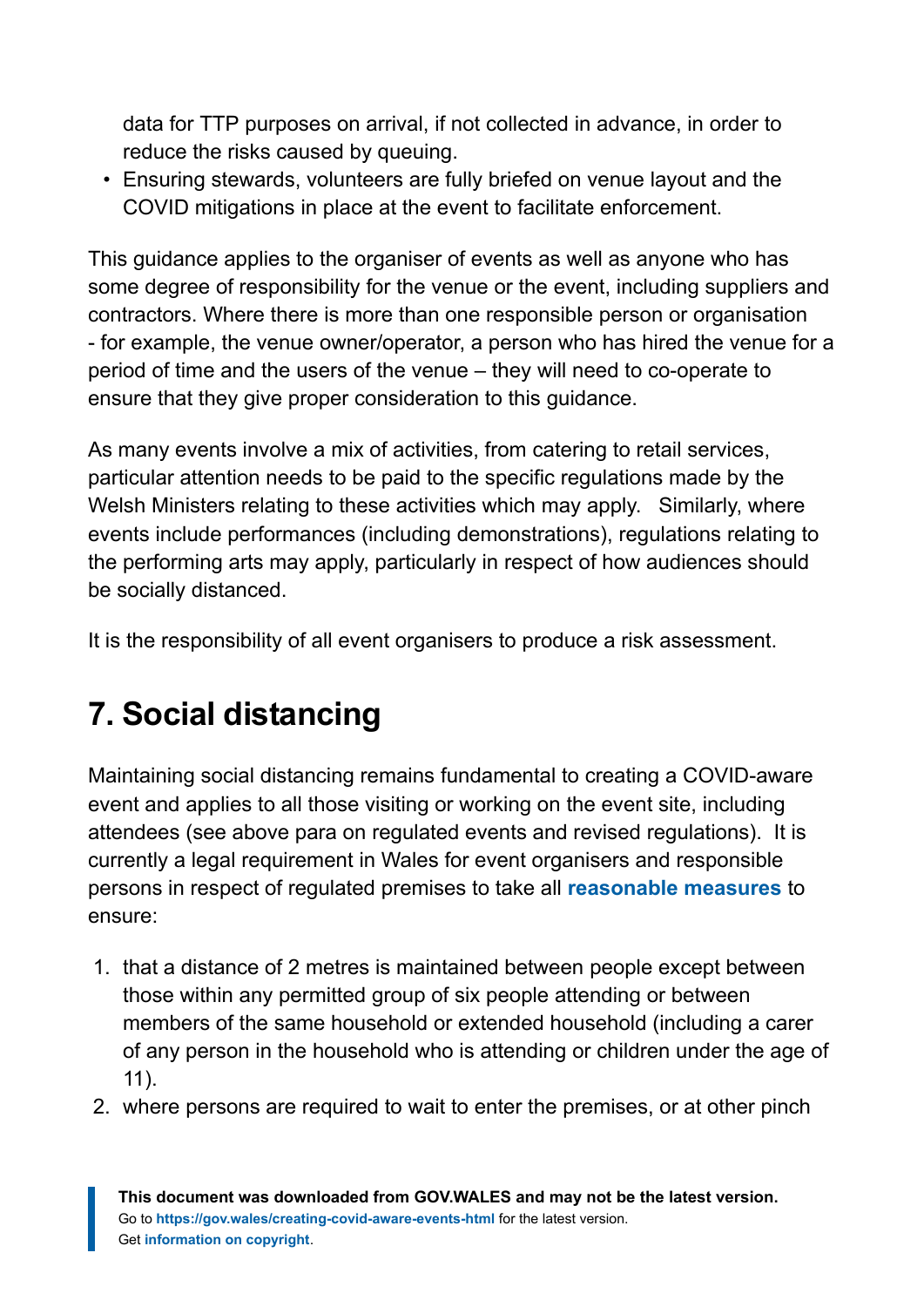points, that a distance of 2 metres is maintained between them except between members of the same household or extended household (including a carer of a person attending or children under the age of 11) or as referenced above between those within the permitted group of up to six people. See current **[Welsh Government guidance](https://gov.wales/taking-all-reasonable-measures-minimise-risk-exposure-coronavirus-workplaces-and-premises-open)**

Taking account of the above and with reference to all those working on-site, including volunteers and contractors, event organisers should note:

- Social distancing applies to all areas, not just the place where people spend most of their time, but also entrances and exits, break rooms, canteens and similar settings. These are often the most challenging areas to maintain social distancing
- For those higher risk areas where social distancing may be more difficult, organisers should ensure that additional mitigations are put in place. While mitigations will be specific to the event and venue, this should include full staff and attendee data collection on site for Test, Trace, Protect and robust pre and on-site event communications/signage and floor markings to reiterate the need to maintain 2m social distancing to protect themselves and others.
- Any failure to take all reasonable measures to maintain social distancing of 2 metres must be fully justified and set out in the event risk assessment.
- Where the social distancing requirements cannot be followed in relation to a particular activity, organisers should consider whether it is a reasonable measure that the activity is brought to an end or does not take place. If so, then that reasonable measure must be taken..
- Wearing **[face coverings](https://gov.wales/face-coverings-guidance-measures-be-taken-employers-and-managers-premises)** in indoor public places is a requirement.
- Organisers should take all reasonable mitigating actions to reduce the risk of transmission of COVID between those working on site. Mitigating actions might include:
	- Further increasing the frequency of hand washing/sanitising and surface cleaning.
	- Keeping the activity time involved as short as possible.
	- Using screens or barriers to separate people from each other.
	- Using back-to-back or side-to-side working (rather than face-to-face), whenever possible.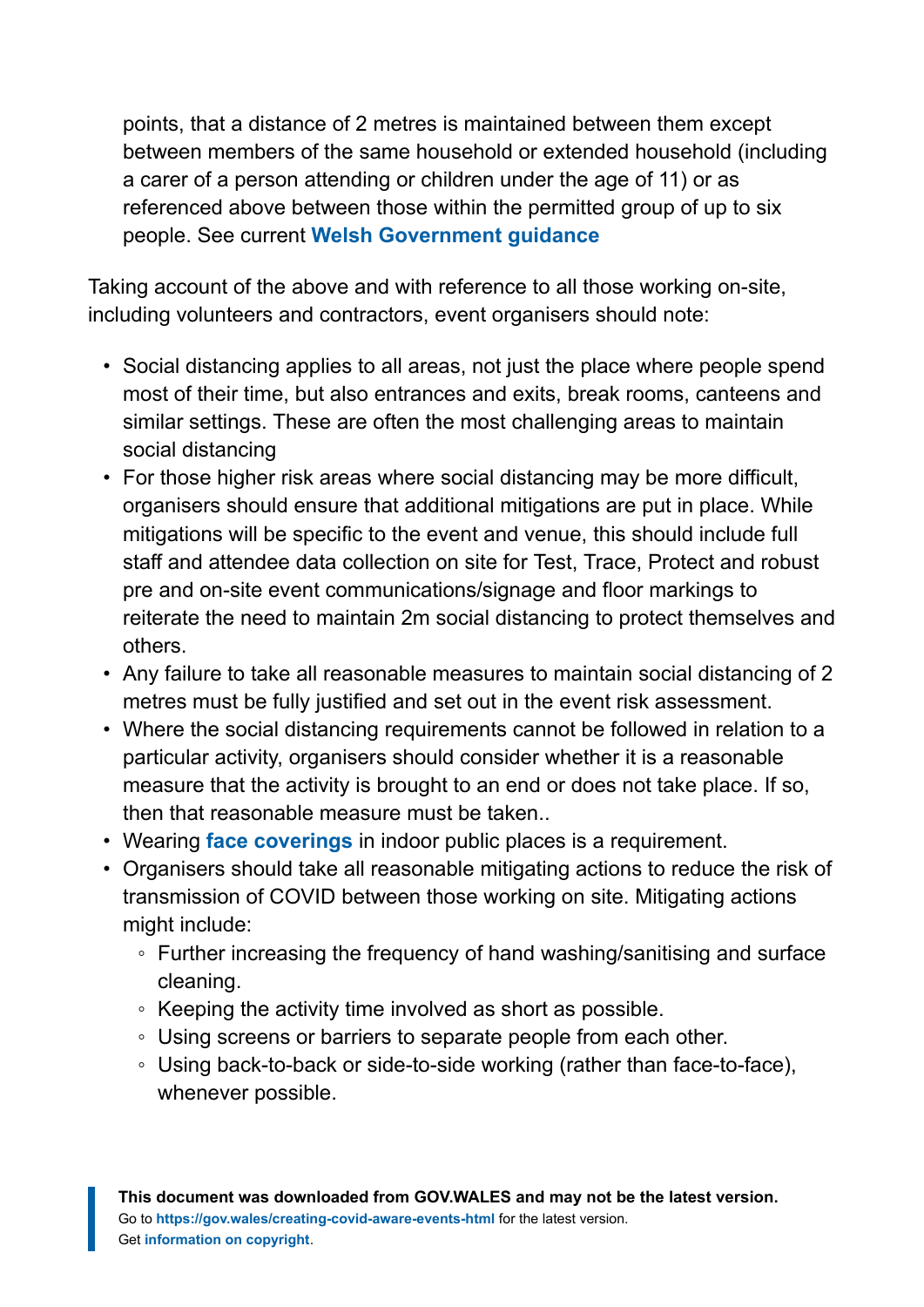- Reducing the number of people each person has contact with by using fixed teams or partnering (so each person works with only a few others).
- Site access points for those working on site should be managed to ensure social distancing is maintained.

#### **Attendees**

- All reasonable measures must be taken to ensure 2 metre social distancing as between attendees who are from different households (unless part of a permitted group of six) and between attendees and workers/performers/ traders etc. should be maintained at all times. **[Coronavirus \(COVID-19\)](https://gov.wales/coronavirus-social-distancing-guidance) [social distancing guidance for everyone in Wales](https://gov.wales/coronavirus-social-distancing-guidance)**.
- Organisers must pay particular attention to maintaining social distancing requirements at points where there is direct interaction between people or groups of people, such as at entrance points.
- Those operating venues, or running events, should take all reasonable measures to prevent mass gatherings from taking place within the event. This may require additional security and marshalling.

### <span id="page-18-0"></span>**8. Face coverings**

In some locations and settings, such as indoor retail and catering areas, the wearing of face coverings, as required by the regulations, is mandatory in spaces where the public have access for both **[staff](https://gov.wales/face-coverings-guidance-measures-be-taken-employers-and-managers-premises)** and **[customers,](https://gov.wales/face-coverings-guidance-public#section-52202)** unless they have a reasonable excuse for not wearing one, or they are under the age of 11. Members of the public may remove their face coverings for the immediate consumption of food or drink in designated areas, but must immediately replace their face coverings when they have finished eating or drinking.

A face covering is not the same as a face mask, such as the surgical masks or respirators used by health and care workers, which are manufactured to a regulated standard. Similarly, face coverings are not the same as the PPE (see below) used to manage risks like dust and spray in an industrial context.

In areas where the wearing of face coverings is not required by regulations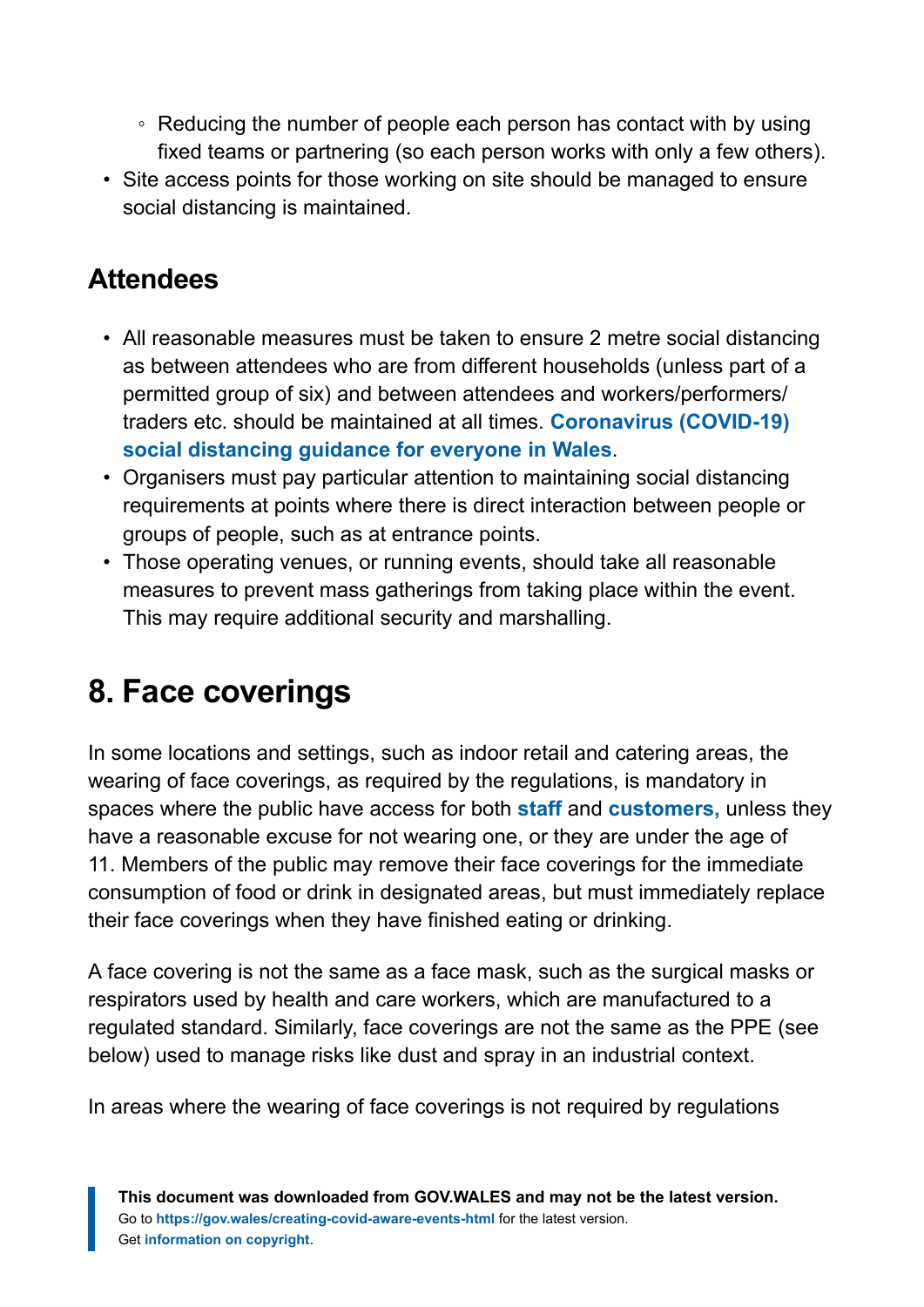made by the Welsh Ministers, such as outdoors, event organisers should nonetheless consider whether to require their use as part of their COVID-19 risk assessment if it is not possible to put other mitigations in place. People within permitted groups do not have to wear face coverings when interacting with each other outdoors, but must wear face coverings when indoors.

Please be mindful that the wearing of a face covering may inhibit communication with people who rely on lip reading, facial expressions and clear sound. Some may also have a reasonable excuse for not wearing one, for example, because of their age or a health condition or other protected characteristic. Members of staff may remove their face coverings temporarily whilst maintaining 2 meters distance in order to assist anyone who is reliant on lip reading or seeing facial expressions to communicate.

Businesses, including event organisers, are also required to remind customers to wear face coverings where this is mandated (e.g., by displaying posters).

People are strongly encouraged to wear a face covering in other public spaces where social distancing may not be reasonably practicable and where they may come into contact with people they do not normally meet.

Face coverings are not a replacement for the other ways of managing risk in the workplace, including minimising time spent in contact with others, using fixed teams and partnering for close-up work, and increasing hand and surface washing/sanitising. These other measures remain the best ways of managing risk in the workplace and face coverings should not be used as a replacement for health and safety measures.

People should remove face coverings if asked to do so by police officers and staff for the purposes of identification.

Employers, including event organisers, should support their workers in using face coverings safely. This means telling workers:

- When removing or putting on a face covering, wash hands thoroughly with soap and water for 20 seconds or use hand sanitiser.
- When wearing a face covering, avoid touching your face or face covering, as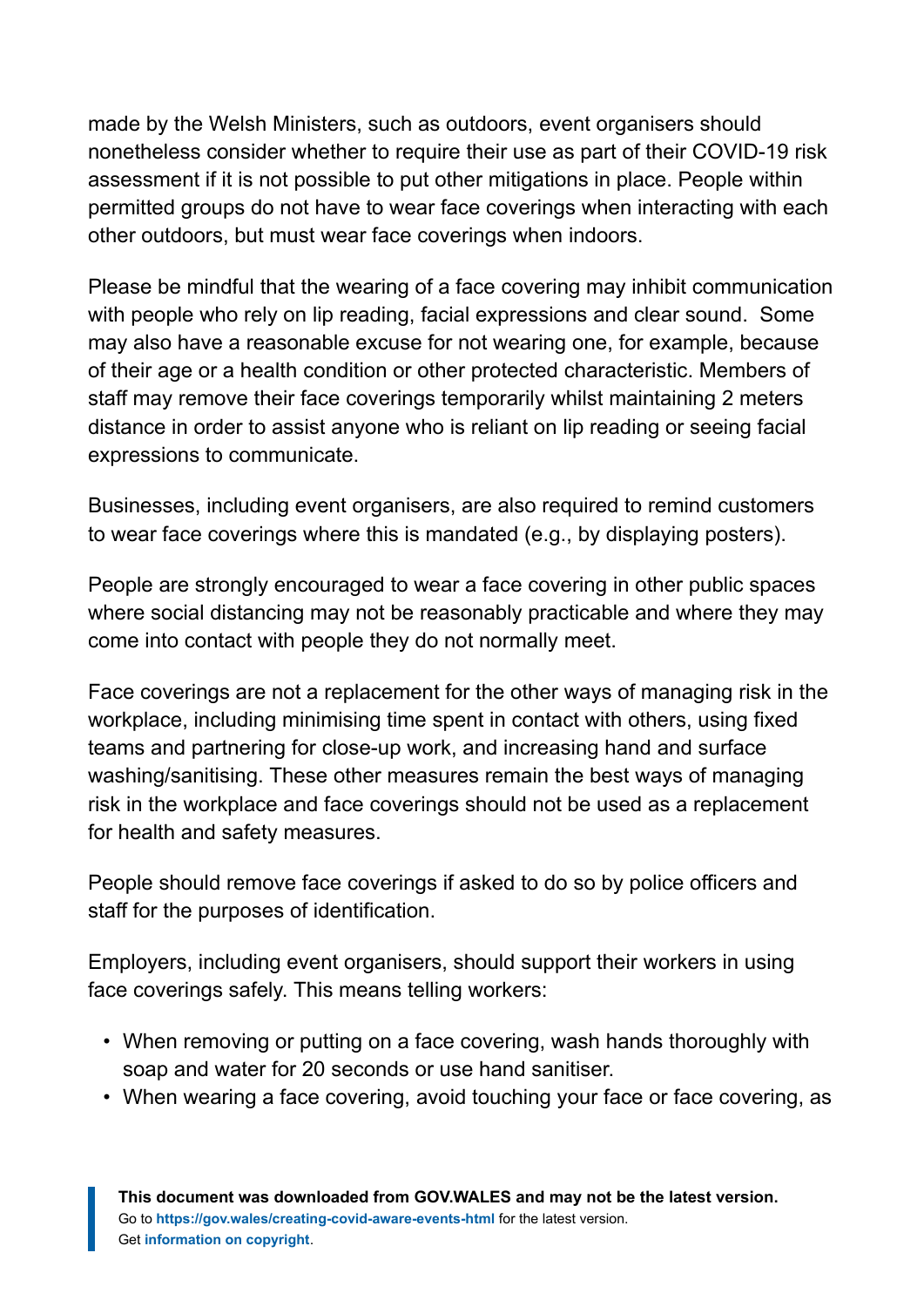this could contaminate them with germs from your hands.

- Change your face covering if it becomes damp or if you've touched it.
- Change and wash your face covering daily.
- If the material is washable, wash in line with manufacturer's instructions. If it's not washable, dispose of it carefully in usual in the non-recyclable waste stream.

Face-coverings can be made at home and guidance on how to do this can be found here: **[How to make a 3 layer face covering](https://gov.wales/how-make-3-layer-face-covering)**.

### <span id="page-20-0"></span>**9. Personal Protective Equipment (PPE)**

If any risk assessment shows that PPE is required as a reasonable measure, then PPE must be provided free of charge to those workers who need it.

PPE protects the user against health or safety risks at work and is manufactured to regulated standards to provide an identified level of protection to the wearer. It can include items such as safety helmets, gloves, eye protection, high-visibility clothing, safety footwear and safety harnesses. It includes respiratory protective equipment, such as face masks.

Supplies of PPE, including face masks, should continue to be reserved for those who need them (such as health and care workers) to protect against risks in their workplace and those in industrial settings like those exposed to dust hazards.

Where PPE is already used by workers to protect against non-COVID-19 risks, they should continue to use it.

PPE should not be used to protect against COVID-19 outside clinical settings or when responding to a suspected or confirmed case of COVID-19.

### <span id="page-20-1"></span>**10. Management**

A suitably trained manager should be appointed to coordinate and oversee the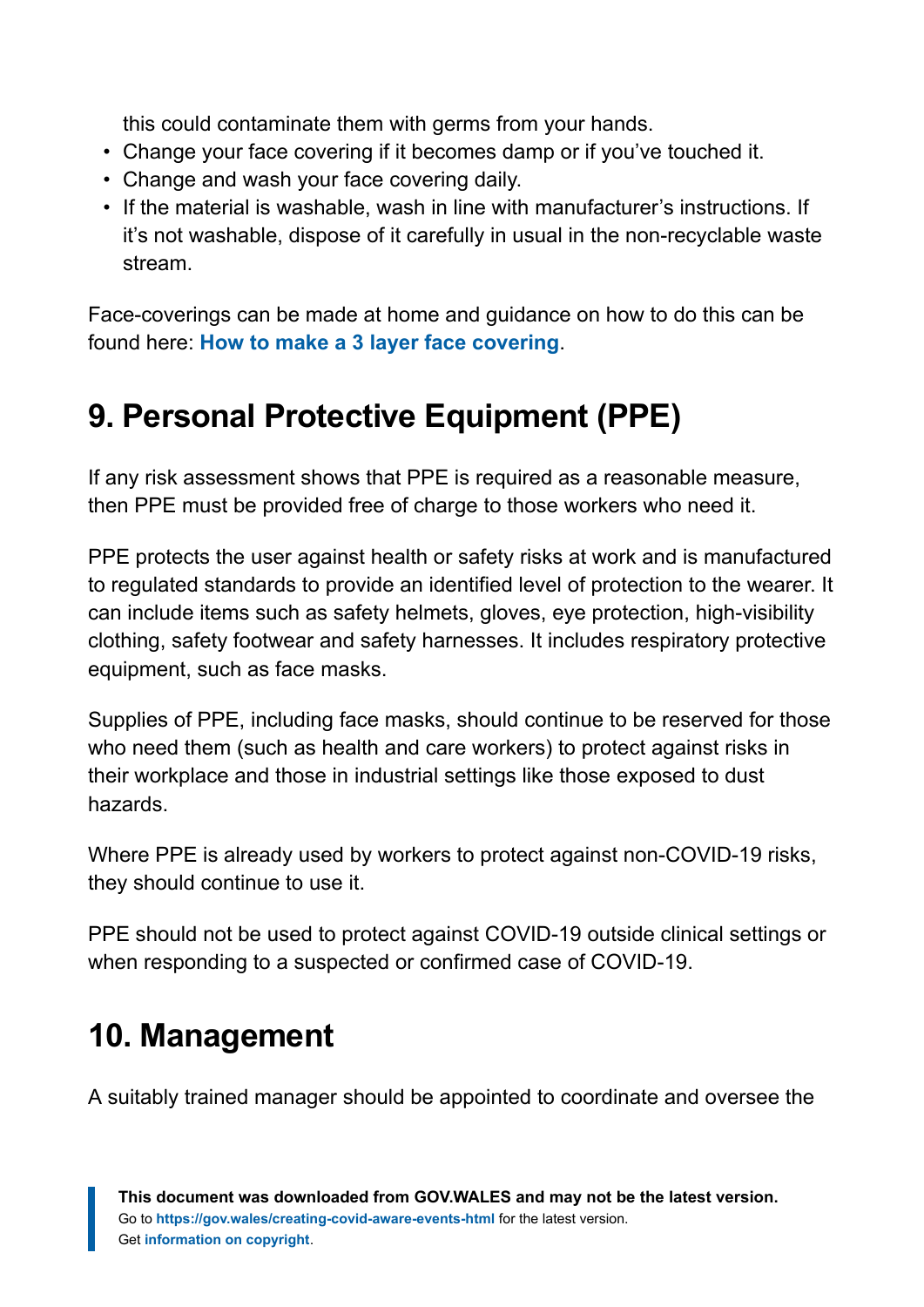implementation of health management on site, including the development of a health risk assessment which should form part of the overall event risk assessment. This may fall within the remit of the event safety manager, if they are suitably trained.

Event organisers should designate someone with sufficient seniority to be responsible for ensuring that all COVID-safe actions are taken and that person should be directly involved in drawing up a COVID-19 risk assessment. They should also be known to all those working on the event site and recognised as the 'COVID Officer'.

### <span id="page-21-0"></span>**11. Assessing the risks**

#### (**[See also: 6: a risk assessment approach](https://gov.wales/keep-wales-safe-creating-covid-safe-events-html#section-72112)**)

Every regulated event or regulated gathering, whether large or small, must carry out a detailed risk assessment to identify any issues that could put people attending the event site in any danger. As indicated in the Four Step Approach (above), this risk assessment should take account of factors required under health and safety or fire regulations as well issues affecting public health. It should also specify what actions are being taken to mitigate all the risks that are identified, including the additional risks in relation to COVID-19 (which should form its own risk assessment).

As part of this risk assessment, consideration should be given to the particular circumstances of those with protected characteristics. The specific risk assessment must be undertaken in consultation with workers or their relevant unions or representatives.

Event organisers are required to assess and manage the risks of COVID-19, and in the case of events, this should take into account all those attending the event site, including workers, volunteers, delivery drivers, attendees and the public in general.

Employers have a legal responsibility to protect workers and others from risk to their health and safety. This means organisers need to think about the risks they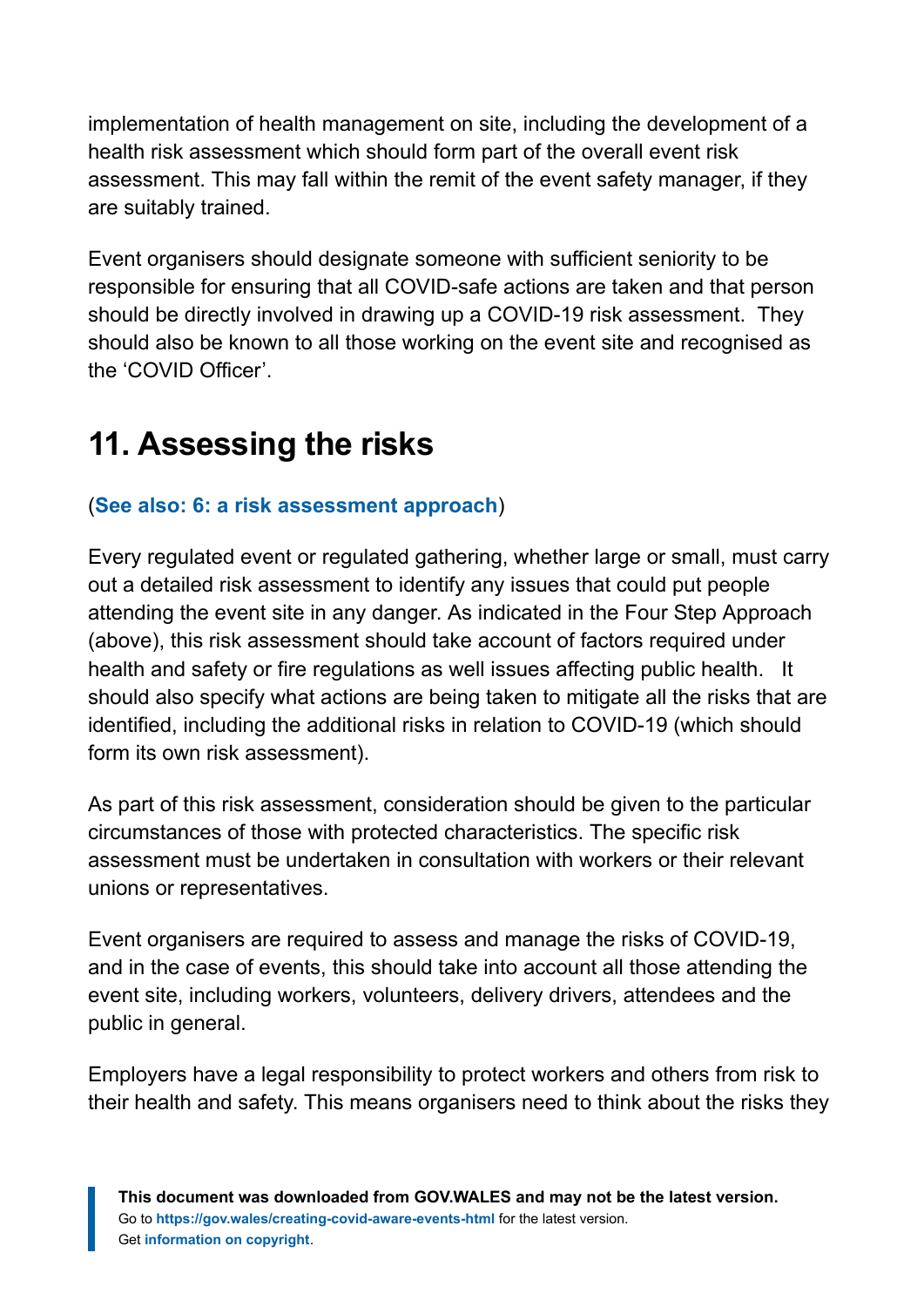face and do everything reasonably practicable to minimise them, recognising that it is not possible to completely eliminate the risk of transmission of COVID-19.

Consideration should also be given to the security implications of any decisions and control measures that are put in place, which may present new or altered security risks that may require further mitigation. This could relate to varying the level of spectator/attendee/participant checks undertaken in order to access the event, for example, which need to be in line with current threat levels.

A risk assessment is not about creating huge amount of paperwork but, rather, about identifying sensible measures to control the risk of the transmission of COVID-19.

Those with fewer than five workers, or who are self-employed, do not legally have to write anything down as part of their risk assessment but it is always advisable to do so in order to be able to demonstrate that all the risks have been considered should anything go wrong.

Risk assessments should always be treated as live documents that need to be referred to and updated/changed as events evolve.

There are interactive tools available to help the writing of a risk assessment, including the following:

- **[Managing risks and risk assessment at work](https://gov.wales/offices-and-contact-centres-coronavirus-workplace-guidance-html)**
- **[Working safely during the coronavirus \(COVID-19\) outbreak](https://gov.wales/keep-wales-safe-work-html)**
- **mia [COVID-19: Safety Resources](https://www.mia-uk.org/Safety-Resources)**

# <span id="page-22-0"></span>**12. Assessing capacities**

Understanding the safe capacity of an event venue/site is a vital part of the risk assessment. Assessing the capacity of the venue/site will depend on a number of factors, from the type of event to the layout and maximising ventilation, but it is also necessary to determine the numbers that can be accommodated to enable the required social distancing.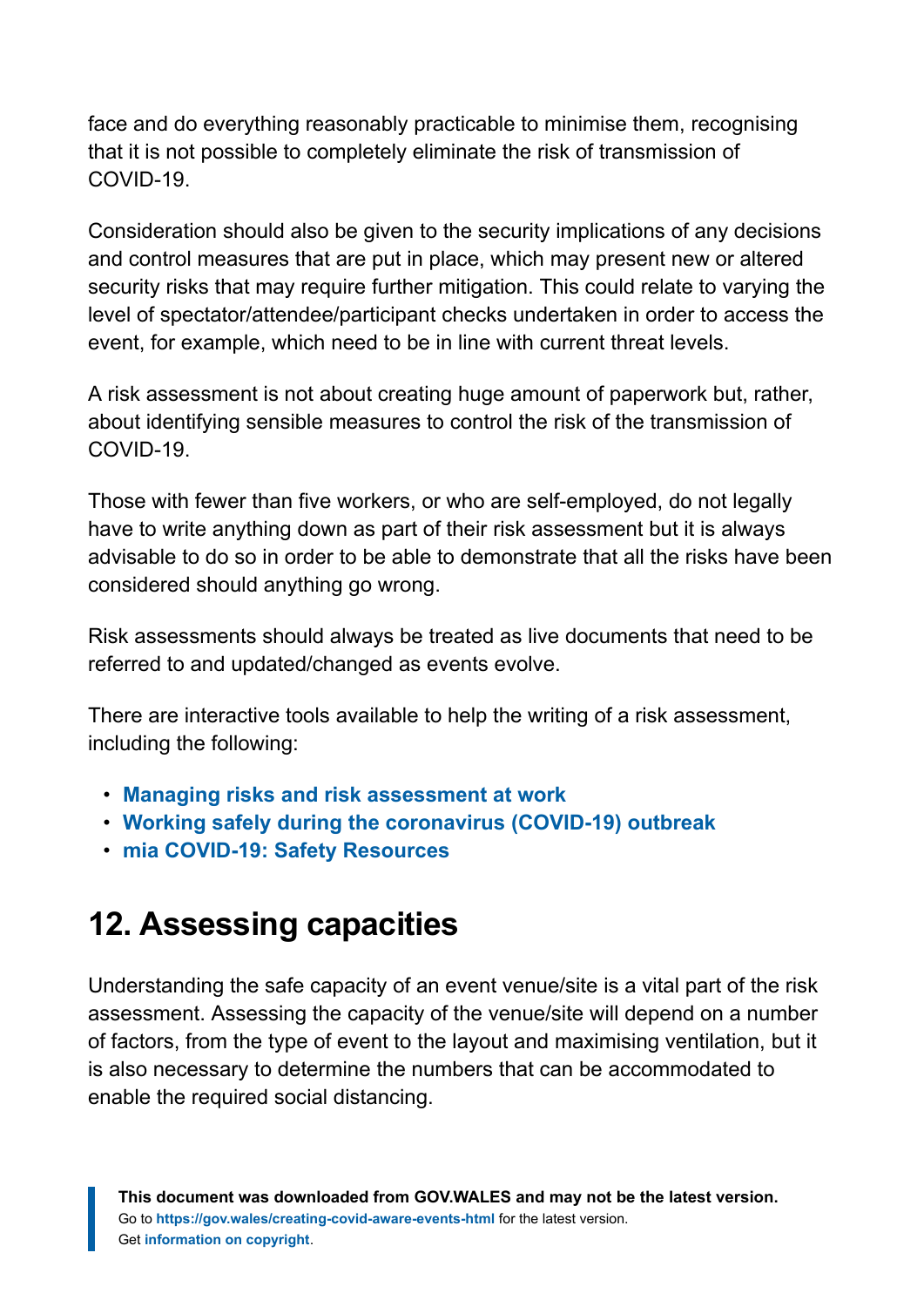- Capacities should comply with current Welsh Government Regulations/ guidance (see above).
- Where a venue is designed for mixed usage, such as a meeting room within a hotel, the capacity should be calculated on the area where the event is taking place allowing for 2 metres distancing between each permitted group of six (see above), but with consideration for any impact on other areas, such as entrances and any shared facilities (See also: **[7: Social](https://gov.wales/keep-wales-safe-creating-covid-aware-events-html#section-72114) [Distancing](https://gov.wales/keep-wales-safe-creating-covid-aware-events-html#section-72114)**).
- It is vital that capacities are adjusted to allow for any pinch points or particularly busy areas within the area being used. These would include, but might not be limited to:
	- entrance and exit points,
	- toilet facilities,
	- food and beverage sales points,
	- merchandise sales points, and
	- "attraction points" such as front of stage, meet and greets, selfie opportunities etc.
- Consideration should also be given to other activities that may be taking place in the same venue to avoid crowding. This may involve, for example:
	- Liaising with the venue and other event organisers to avoid congestion points.
	- Adjusting event times to avoid people arriving for different events at the same times.
	- Correlating event programmes to avoid intervals or breaks coinciding.
	- Arranging different entrances and exits for each event.

### <span id="page-23-0"></span>**13. Protecting those who work for you and volunteers**

Employers, including event organisers, have a duty to reduce workplace risk to the lowest possible level by taking preventative safeguarding measures. Employers should work with any other employers or contractors sharing the workplace so that everybody's health and safety is protected.

As previously, organisers, venues, suppliers, contractors and traders should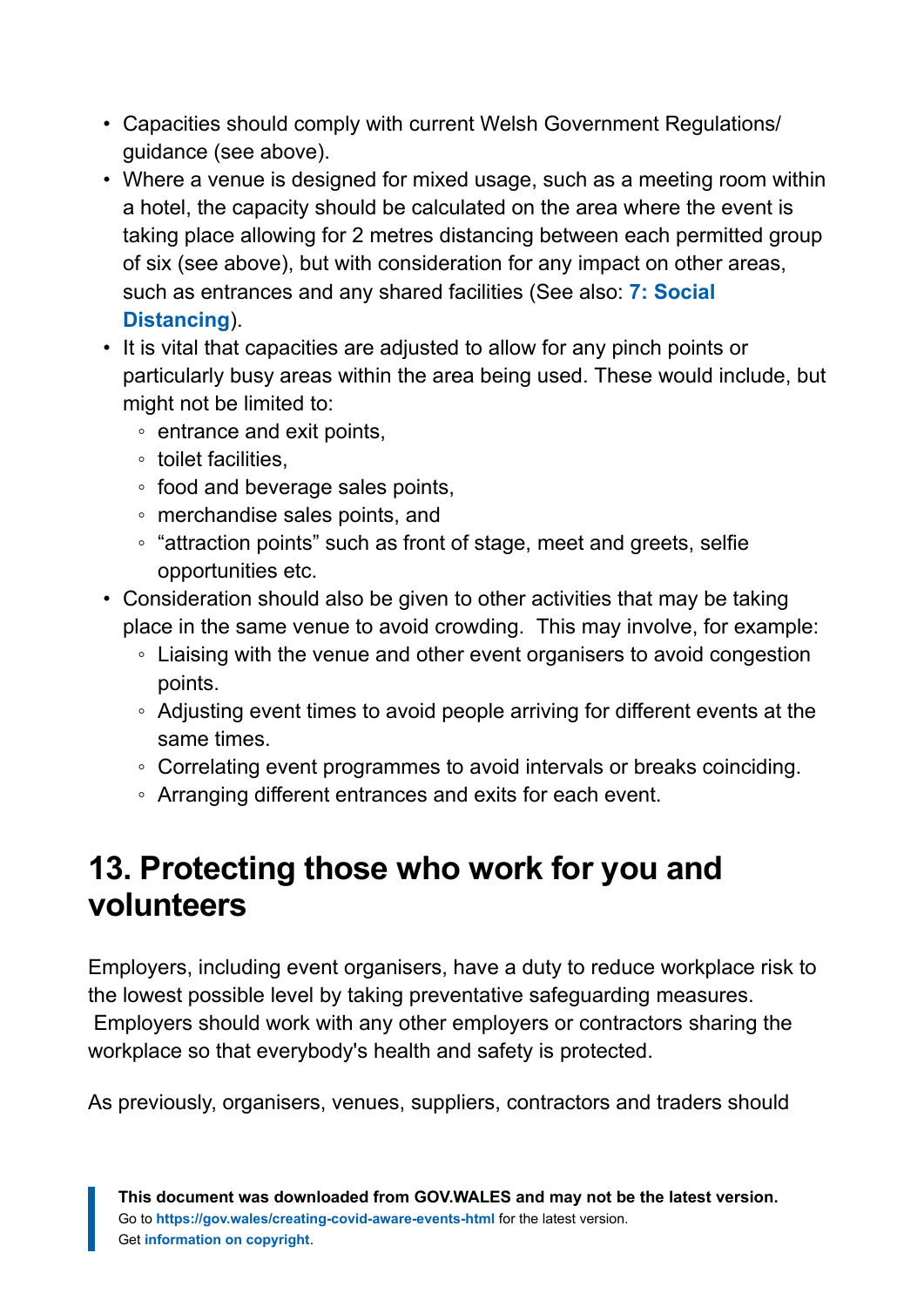follow the appropriate sector specific **[Welsh Government guidance for](https://gov.wales/business-and-employers-coronavirus) [working at events](https://gov.wales/business-and-employers-coronavirus)**.

Risk assessments should particularly consider the safety of those working closely with event attendees.

Event organisers should also consider consulting any relevant unions covering their workforce for help with issues affecting workers and for sector-specific guidance.

### <span id="page-24-0"></span>**14. Consultation**

Employers have a duty to consult their workforce on health and safety matters, including the risks identified and the preventative and protective measures being put in place in relation to COVID-19.

Event organisers should also consider consulting any relevant unions covering their workforce for help with issues affecting those who work for them and for sector-specific guidance.

See: **Health and [Safety Executive guidance](https://www.hse.gov.uk/involvement/)**

## <span id="page-24-1"></span>**15. On-site illness**

Anyone showing any of the symptoms, lives with someone who has symptoms or who is identified as a contact of someone with COVID-19 should not attend the event. Anyone working on the event site who starts to feel unwell or shows any of the symptoms of COVID-19 should immediately be isolated from other workers and either stay in isolation until medical assistance can be brought to them or leave the site altogether to return straight home and self-isolate.

Event organisers might consider creating an isolation/quarantine area (ideally close to medical facilities) from the start of construction through to the conclusion of breakdown. Consideration should be given to providing suitably qualified medical staff at these points.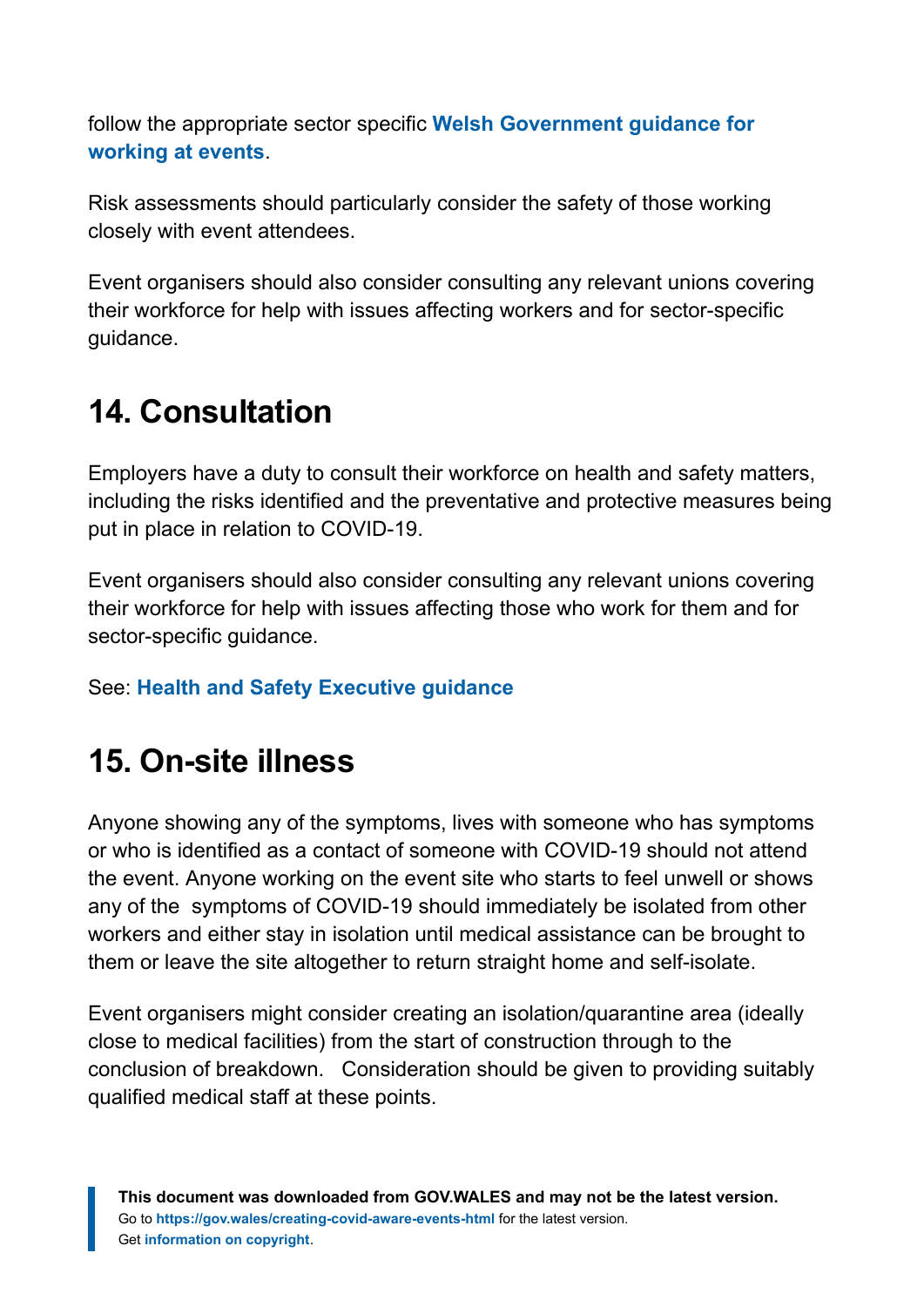Anyone feeling unwell with COVID symptoms should self-isolate immediately and book a test: **[Getting tested for coronavirus \(COVID-19\)](https://gov.wales/getting-tested-coronavirus-covid-19)**

See:

- Current guidance relating to statutory sick pay due to COVID-19: **[COVID-19](https://gov.wales/covid-19-statutory-sick-pay-enhancement-scheme) [statutory sick pay enhancement scheme](https://gov.wales/covid-19-statutory-sick-pay-enhancement-scheme)**
- **[Guidance on self-isolation](https://gov.wales/self-isolation)**

# <span id="page-25-0"></span>**16. Protecting people**

The clinically extremely **[vulnerable and people at increased risk](https://gov.wales/people-increased-risk-coronavirus)** can go to work as long as the workplace is **[COVID-secure](https://gov.wales/keep-wales-safe-work-html)**, but should carry on working from home, wherever possible.

Extra care should be taken where clinically extremely vulnerable individuals need to be on site. They should be offered the option of the safest available onsite roles, enabling them to maintain social distancing requirements. If the nature of their role means that reasonable measures cannot be put in place to maintain social distancing, organisers must carefully assess whether the work the individual will be doing involves an unacceptable level of risk. Individual workplace assessments may be helpful in this regard, using the online **[COVID-19 Workforce Risk Assessment Tool](https://gov.wales/covid-19-workforce-risk-assessment-tool)**. This is a two-stage risk assessment for NHS and Social Care workers, which is suitable for use for all staff who are vulnerable or at risk of contracting COVID-19, including people from Black, Asian and minority ethnic backgrounds.

Event organisers should ensure that any changes to entries, exit and queue management take into account reasonable adjustments for those who need them, including customers living with a disability. For example, maintaining pedestrian and parking access for customers living with a disability*.*

Event organisers should be particularly mindful of the mental health and wellbeing of all those working for them. NHS Wales has published guidance on the mental health and wellbeing aspects of coronavirus which can be found here: **[How are you doing? - Public Health Wales \(nhs.wales\)](https://phw.nhs.wales/topics/latest-information-on-novel-coronavirus-covid-19/how-are-you-doing/).**

**This document was downloaded from GOV.WALES and may not be the latest version.** Go to **<https://gov.wales/creating-covid-aware-events-html>** for the latest version. Get **[information on copyright](https://gov.wales/copyright-statement)**.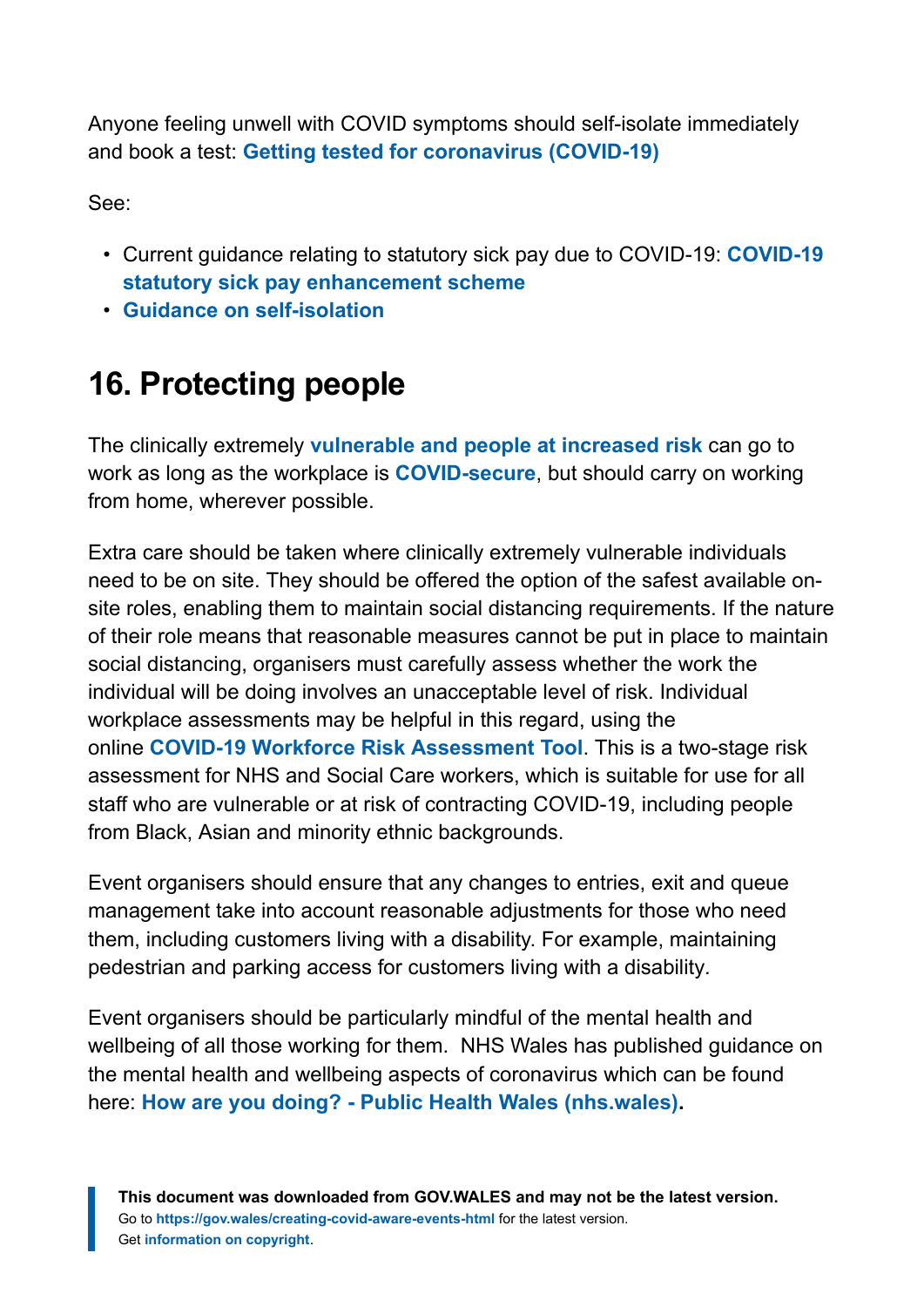# <span id="page-26-0"></span>**17. Accidents and first aid**

In an emergency, such as an accident or need for evacuation, people do not have to maintain social distancing if it would be unsafe.

People involved in the provision of assistance to others in the event of an emergency should pay particular attention to sanitation measures immediately afterwards, including washing hands.

Organisers should review their incident and emergency procedures to ensure they maintain social distancing requirements as far as possible.

### <span id="page-26-1"></span>**18. Getting to and leaving the event site**

Organisers should encourage those working on site, including volunteers, to observe COVID safety rules when travelling to and from the event site.

Advice on travelling during the pandemic can be found here: **[Travel and](https://gov.wales/travel-and-transport-advice) [transport: advice](https://gov.wales/travel-and-transport-advice)**.

## <span id="page-26-2"></span>**19. Cleaning**

Regular and thorough cleaning is an essential part of creating a COVID-aware event.

Guidance on cleaning in non-healthcare settings can be found under cleaning here: **[Keep Wales safe at work](https://gov.wales/keep-wales-safe-work-html)**.

### <span id="page-26-3"></span>**20. Toilets**

Public toilets present a potential pinch point on an event site/at an event venue and should be identified as such in the risk assessment. Public toilets, whether portable or fixed, should be kept open, well-ventilated and carefully managed to reduce the risk of transmission of COVID-19. See guidance on providing safer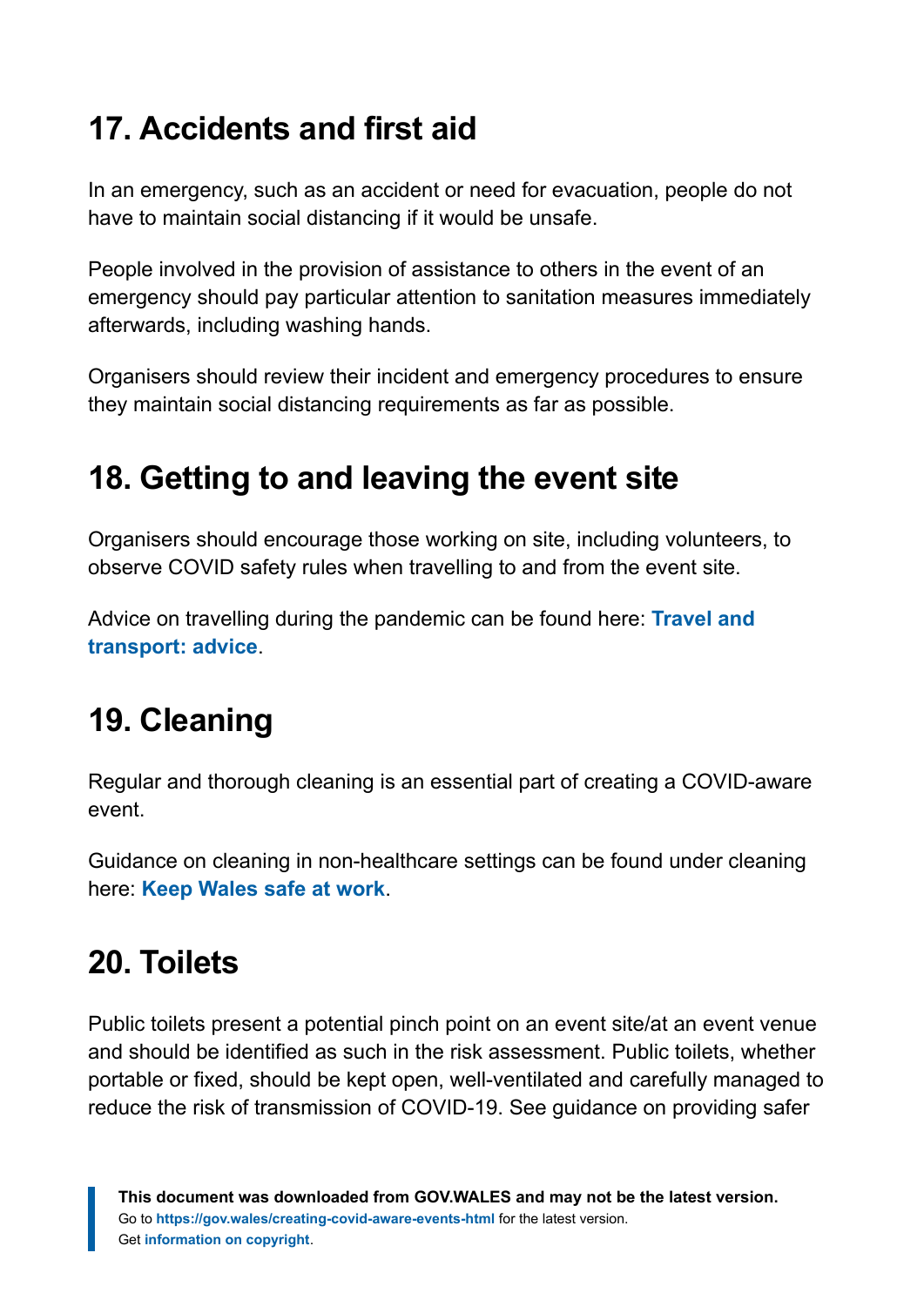toilets for public use: **[Providing safer toilets for public use: coronavirus](https://gov.wales/providing-safer-toilets-public-use-coronavirus-html)**.

Those responsible for managing toilet facilities should be aware that those doing the work are especially vulnerable to COVID-19.

### <span id="page-27-0"></span>**21. Moving around the event site**

Movement around an event site should be kept to a minimum by encouraging the use of radios/telephones and organising one-way flow through the site and structures. Pinch points should be carefully managed to avoid crowding.

### <span id="page-27-1"></span>**22. Equality in the workplace**

Employers have particular responsibilities towards those who work for them with protected characteristics. This will require considering whether there is a need to put any particular measures or adjustments in place to ensure compliance with equalities legislation and also making sure that any steps taken to manage the COVID risk do not have an unjustifiably negative impact on some groups compared to others. See: **[Equality planning and strategy](https://gov.wales/equality-planning-strategy)**.

In applying this guidance, employers should also be mindful of the particular needs of different groups of workers or individuals.

It is unlawful to discriminate, directly or indirectly, against anyone because of a **[protected characteristic](https://eur01.safelinks.protection.outlook.com/?url=https%3A%2F%2Fwww.equalityhumanrights.com%2Fen%2Fequality-act%2Fprotected-characteristics&data=04%7C01%7CHelen.Butler%40gov.wales%7Ca19f73a290254a09b66d08d92a51449b%7Ca2cc36c592804ae78887d06dab89216b%7C0%7C0%7C637587350791665031%7CUnknown%7CTWFpbGZsb3d8eyJWIjoiMC4wLjAwMDAiLCJQIjoiV2luMzIiLCJBTiI6Ik1haWwiLCJXVCI6Mn0%3D%7C1000&sdata=A%2FqM1iUv1q3E9wYg0bZi8GJQNw5OTCdRATBbBgqhG4w%3D&reserved=0)** such as age, sex, disability, race or ethnicity.

Employers also have particular responsibilities towards staff that have disabilities and those who are new or expectant mothers.

Steps that will usually be needed:

- Understanding and taking into account the particular circumstances of those with different protected characteristics.
- Involving and communicating appropriately with workers whose **[protected](https://eur01.safelinks.protection.outlook.com/?url=https%3A%2F%2Fwww.equalityhumanrights.com%2Fen%2Fequality-act%2Fprotected-characteristics&data=04%7C01%7CHelen.Butler%40gov.wales%7Ca19f73a290254a09b66d08d92a51449b%7Ca2cc36c592804ae78887d06dab89216b%7C0%7C0%7C637587350791674983%7CUnknown%7CTWFpbGZsb3d8eyJWIjoiMC4wLjAwMDAiLCJQIjoiV2luMzIiLCJBTiI6Ik1haWwiLCJXVCI6Mn0%3D%7C1000&sdata=JSrZnjA9nqbWOkPlVR6ypTo9CD1Af7Yr41RPMo0%2Fl%2FM%3D&reserved=0) [characteristics](https://eur01.safelinks.protection.outlook.com/?url=https%3A%2F%2Fwww.equalityhumanrights.com%2Fen%2Fequality-act%2Fprotected-characteristics&data=04%7C01%7CHelen.Butler%40gov.wales%7Ca19f73a290254a09b66d08d92a51449b%7Ca2cc36c592804ae78887d06dab89216b%7C0%7C0%7C637587350791674983%7CUnknown%7CTWFpbGZsb3d8eyJWIjoiMC4wLjAwMDAiLCJQIjoiV2luMzIiLCJBTiI6Ik1haWwiLCJXVCI6Mn0%3D%7C1000&sdata=JSrZnjA9nqbWOkPlVR6ypTo9CD1Af7Yr41RPMo0%2Fl%2FM%3D&reserved=0)** might either expose them to a different degree of risk, or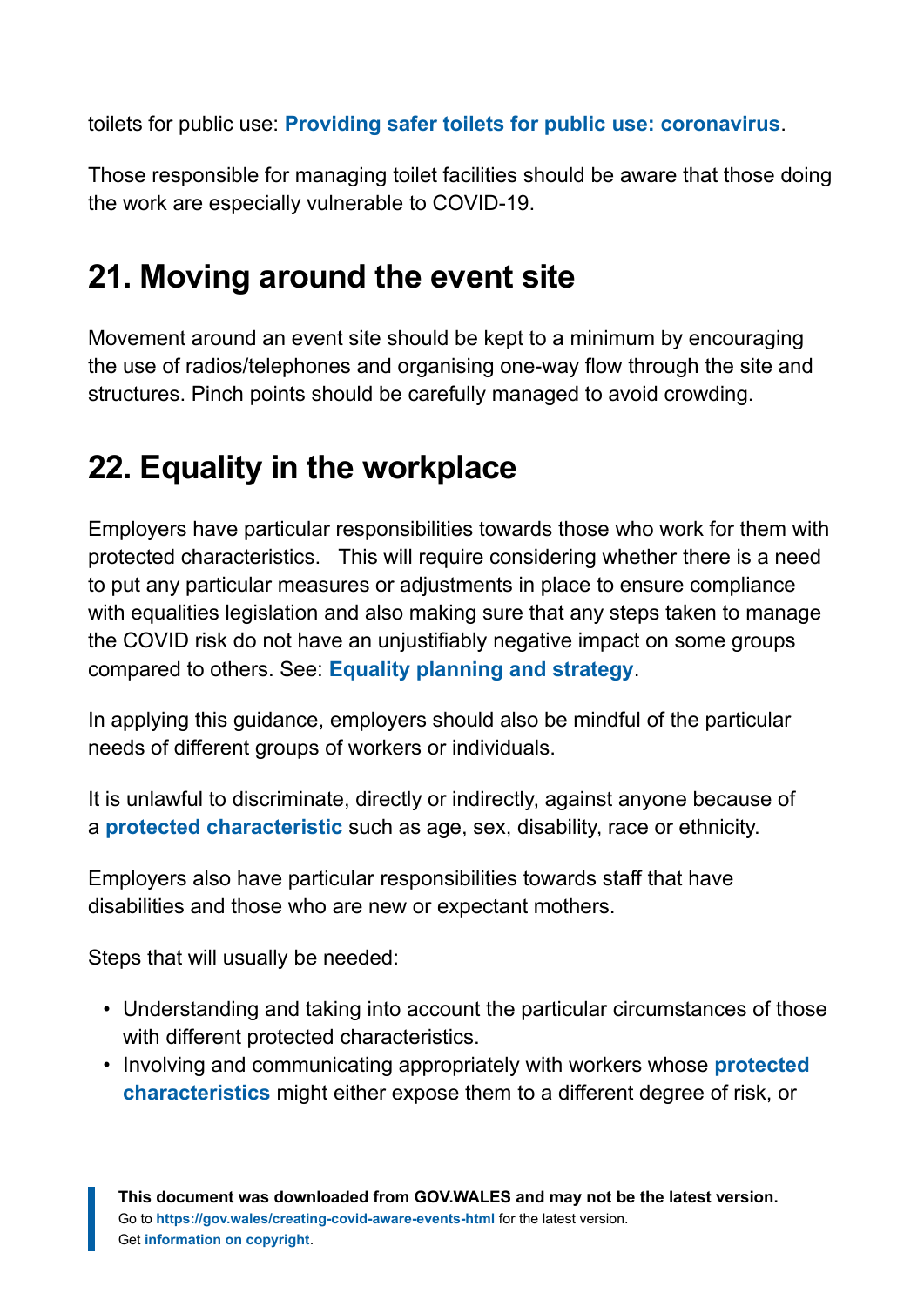make any measures you are thinking about implementing inappropriate or challenging for them.

- Considering whether you need to put in place any particular measures or adjustments to take account of your duties under equalities legislation.
- Making reasonable adjustments to avoid workers with disabilities being put at a disadvantage, and **[assessing the health and safety risks for new or](https://eur01.safelinks.protection.outlook.com/?url=https%3A%2F%2Fwww.rcog.org.uk%2Fglobalassets%2Fdocuments%2Fguidelines%2F2020-09-10-occupational-health-statement-rcog-rcm-fom.pdf&data=04%7C01%7CHelen.Butler%40gov.wales%7Ca19f73a290254a09b66d08d92a51449b%7Ca2cc36c592804ae78887d06dab89216b%7C0%7C0%7C637587350791674983%7CUnknown%7CTWFpbGZsb3d8eyJWIjoiMC4wLjAwMDAiLCJQIjoiV2luMzIiLCJBTiI6Ik1haWwiLCJXVCI6Mn0%3D%7C1000&sdata=MB3olJ9%2BVt3nm4lR2HNk8SF4qIgp%2FOEu9C1DtVmjETE%3D&reserved=0) [expectant mothers](https://eur01.safelinks.protection.outlook.com/?url=https%3A%2F%2Fwww.rcog.org.uk%2Fglobalassets%2Fdocuments%2Fguidelines%2F2020-09-10-occupational-health-statement-rcog-rcm-fom.pdf&data=04%7C01%7CHelen.Butler%40gov.wales%7Ca19f73a290254a09b66d08d92a51449b%7Ca2cc36c592804ae78887d06dab89216b%7C0%7C0%7C637587350791674983%7CUnknown%7CTWFpbGZsb3d8eyJWIjoiMC4wLjAwMDAiLCJQIjoiV2luMzIiLCJBTiI6Ik1haWwiLCJXVCI6Mn0%3D%7C1000&sdata=MB3olJ9%2BVt3nm4lR2HNk8SF4qIgp%2FOEu9C1DtVmjETE%3D&reserved=0)**.
- Making sure that the steps you take do not have an unjustifiable negative impact on some groups compared to others, for example, those with caring responsibilities or those with religious commitments (and complying with the Equality Act 2010).

### <span id="page-28-0"></span>**23. Communication and training**

As part of maintaining COVID-aware working practices, it is important to communicate clearly with - and reassure - everyone about the rules that have been put in place. Communication with all those attending, both pre-event and whilst on site, plays a key role in increasing the impact of mitigations and reducing risk.

All those coming onto the event site to work who may not be familiar with COVID work practices, should be briefed on health rules and provided with a written copy of the site's health policy. This should ideally happen prior to them coming onto the event site.

It is vital that stewards, volunteers etc. are fully briefed on the COVID mitigations in place at the event to facilitate enforcement.

Signage on site should be used to remind workers and all others on site of the need to socially distance and to wash hands regularly. See: **[Safety and](https://gov.wales/safety-and-physical-distancing-signs-employers-coronavirus) [physical distancing signs for employers: coronavirus](https://gov.wales/safety-and-physical-distancing-signs-employers-coronavirus)**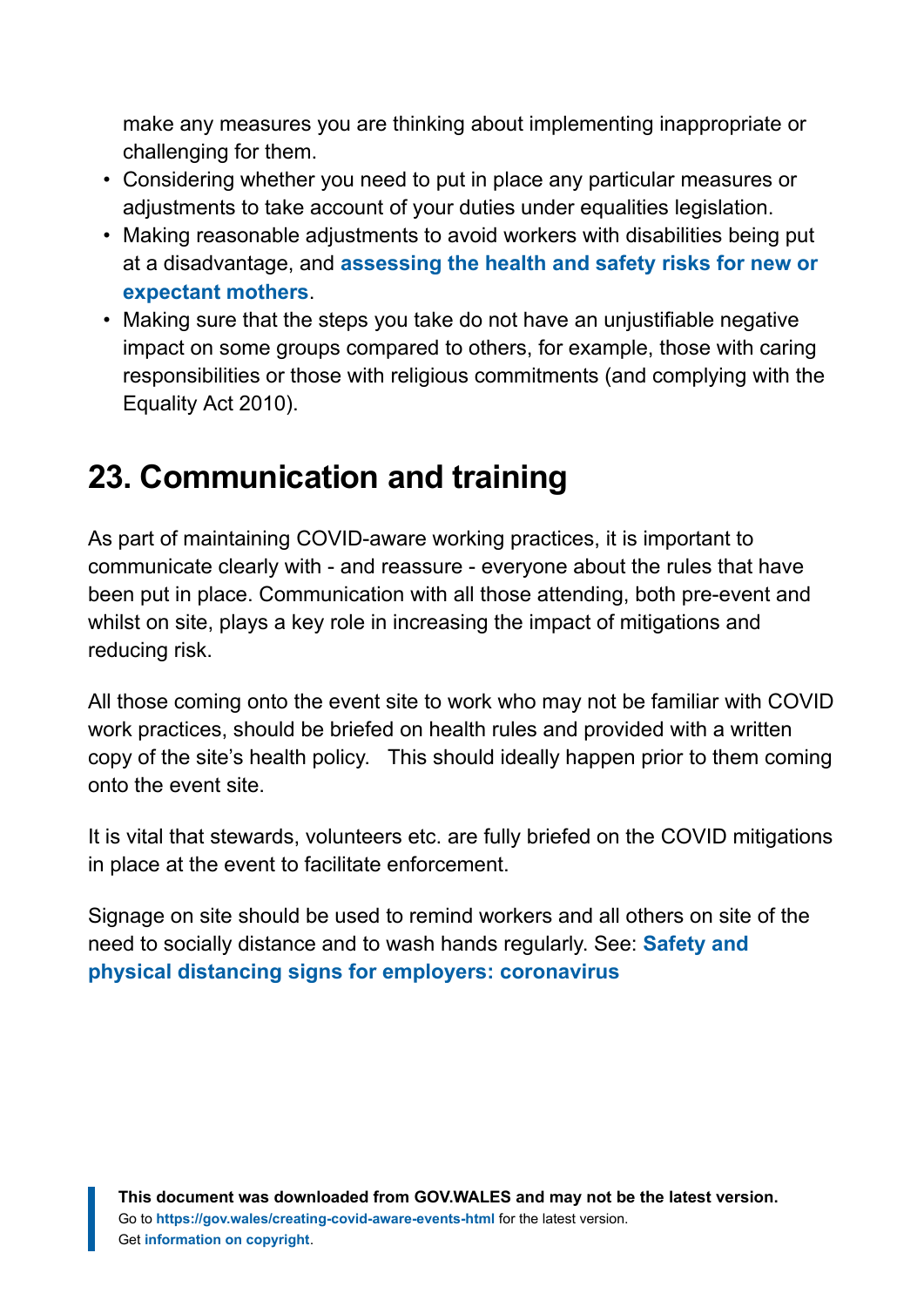### <span id="page-29-0"></span>**24. Collecting of personal data for Test Trace Protect**

The opening up of the economy following the COVID-19 outbreak is being supported by NHS Wales Test, Trace, Protect service. It is a legal requirement for venues, and those responsible for organising events, to take reasonable measures to collect the contact details of those attending the event site (including those who work for them, other staff and attendees) and to keep a record of those details for 21 days, see **[Keeping records of staff, customers,](https://gov.wales/keeping-records-staff-customers-and-visitors-test-trace-protect) [and visitors: test, trace, protect](https://gov.wales/keeping-records-staff-customers-and-visitors-test-trace-protect)**. This information must be made available to NHS Wales Test, Trace, Protect service if requested. They need to know who those who test positive may have been in contact with. By adhering to these Regulations you will help to identify people who may have been exposed to the virus.

Many events that sell tickets already have systems for recording their attendees. Those organising non-ticketed events must take all reasonable steps to obtain attendee information to help fight the virus. Details of how to collect and maintain records can be found here: **[Keeping records of staff, customers,](https://gov.wales/keeping-records-staff-customers-and-visitors-test-trace-protect) [and visitors: test, trace, protect](https://gov.wales/keeping-records-staff-customers-and-visitors-test-trace-protect)**. Contact information collected must be accurate. There must be r**[easonable measures](https://eur01.safelinks.protection.outlook.com/?url=https%3A%2F%2Fgov.wales%2Ftaking-all-reasonable-measures-minimise-risk-exposure-coronavirus-workplaces-and-premises-open&data=04%7C01%7CHelen.Butler%40gov.wales%7Cd1e57ccfcf034bb5997208d9151e56a8%7Ca2cc36c592804ae78887d06dab89216b%7C0%7C0%7C637564042303233709%7CUnknown%7CTWFpbGZsb3d8eyJWIjoiMC4wLjAwMDAiLCJQIjoiV2luMzIiLCJBTiI6Ik1haWwiLCJXVCI6Mn0%3D%7C1000&sdata=aVBgimOViTE83fGHM5j7y4XTABgNuwMcl8wAKuLzlR4%3D&reserved=0)** in place to ensure this is the case.

You will need to make it clear to your customers why this information is being collected and what is expected of them when arriving on site, whether it is data collection or providing ID to confirm data provided in advance. Explain what you intend to do and that it may be shared with the NHS Wales Test, Trace, Protect service. You can do this for example, by a verbal explanation, or on your website, or a notice displayed at your premises. Material is available to help you do this: **[Business Wales: COVID-19 Support for business tool kits](https://businesswales.gov.wales/coronavirus-advice/tool-kit)**.

You should tell people when you will share their details. This will only be in the event of a case, cluster or outbreak of coronavirus. A cluster or outbreak means more than one new case of coronavirus that is tracked back to your premises. The NHS Wales Test, Trace, Protect service will use this information to check if they, and any person in their party, may have been exposed. If the individual still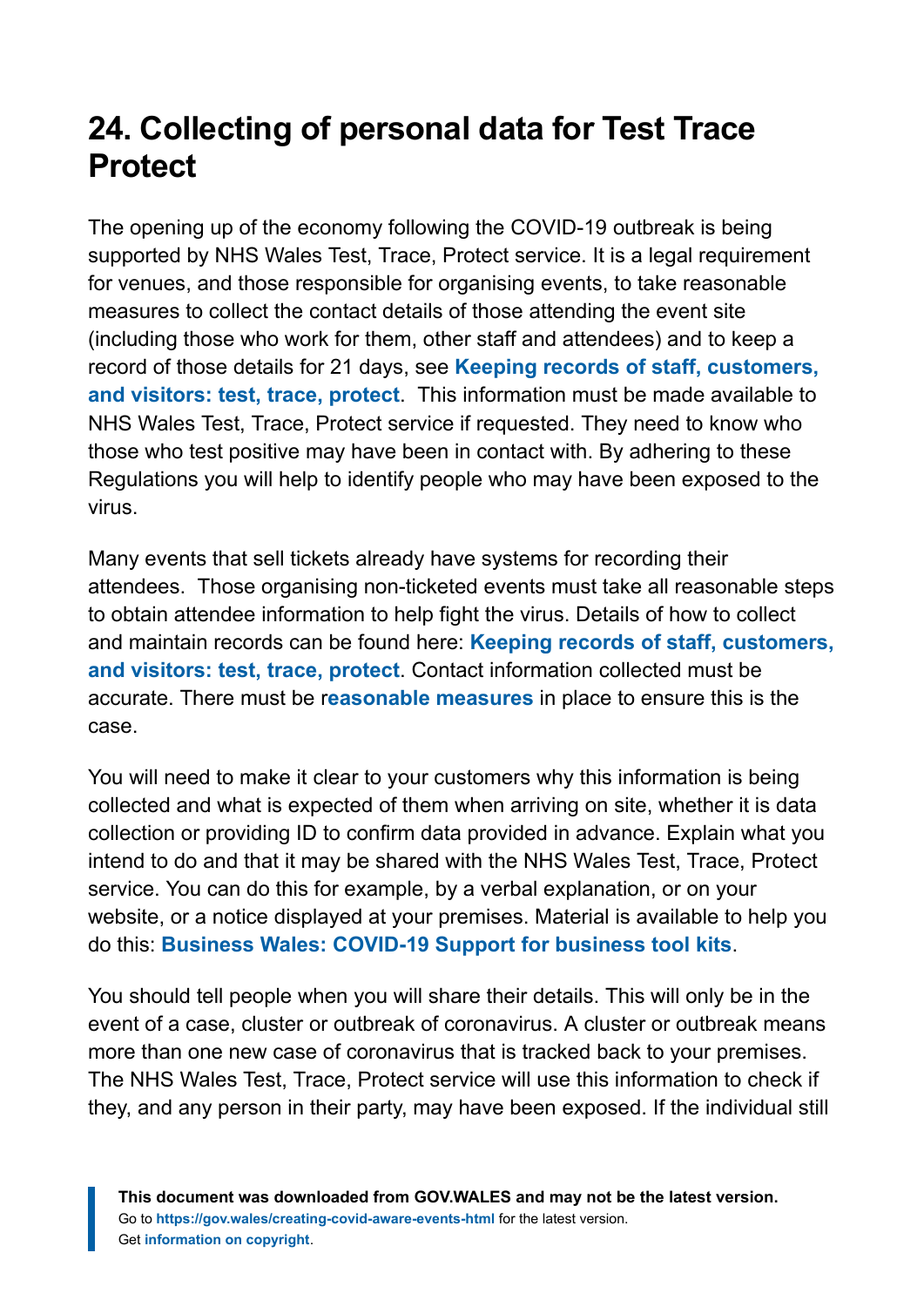does not want to share their details, and you are under a duty to collect those details, you should not allow them on the premises.

There is a NHS App and QR code posters pertaining, however, use of this app must be in addition to - not instead of - data collection for all those on site.

The NHS app does not replace the legal requirement for businesses in Wales to collect information from customers, staff and visitors, which is fully explained in the related guidance: **[Keeping records of staff, customers, and visitors: test,](https://gov.wales/keeping-records-staff-customers-and-visitors-test-trace-protect) [trace, protect](https://gov.wales/keeping-records-staff-customers-and-visitors-test-trace-protect)**

Organisers may consider developing their own app to facilitate data collection for the robust tracing of attendees

Organisers must ensure that data protection law and other legal requirements in relation to data are observed and when recording data, notifying people of any testing that is undertaken and completing a data impact assessment.

The data you are collecting is personal data and, under data protection law you are a data controller for that data. This means you have certain legal obligations in handling that data. You will need to be satisfied that you are complying with the data protection law. This is to protect the privacy of your staff, customers and visitors. It should be noted that those found not to be compliant with data protection law regulations may be subject to financial penalties. Information about these requirements can be found here: **[Keeping records of staff,](https://gov.wales/keeping-records-staff-customers-and-visitors-test-trace-protect) [customers, and visitors: test, trace, protect](https://gov.wales/keeping-records-staff-customers-and-visitors-test-trace-protect)**. Individuals have a number of rights under data protection law (see **[ICO guidance](https://eur01.safelinks.protection.outlook.com/?url=https%3A%2F%2Fico.org.uk%2Ffor-organisations%2Fguide-to-data-protection%2Fguide-to-the-general-data-protection-regulation-gdpr%2Findividual-rights%2Fright-to-be-informed%2F&data=04%7C01%7CHelen.Butler%40gov.wales%7Cd1e57ccfcf034bb5997208d9151e56a8%7Ca2cc36c592804ae78887d06dab89216b%7C0%7C0%7C637564042303273532%7CUnknown%7CTWFpbGZsb3d8eyJWIjoiMC4wLjAwMDAiLCJQIjoiV2luMzIiLCJBTiI6Ik1haWwiLCJXVCI6Mn0%3D%7C1000&sdata=9fSHQsiYZ6AALwqjH7bYl831%2BJ1RDbRsERcS2NDzm9A%3D&reserved=0)** for more details). You must ensure that they can exercise these rights.

Where events are pre-ticketed, consideration should be given to asking attendees to complete a pre-attendance health check questionnaire or provide evidence of a recent COVID test or vaccination. A reminder text that attendees must not come to the event if they or anyone they live with has any COVID-19 symptoms, or if they have been told by NHS Test Trace Protect to self-isolate as a contact of a positive case is also recommended.

Organisers may also wish to consider asking all those attending the event site to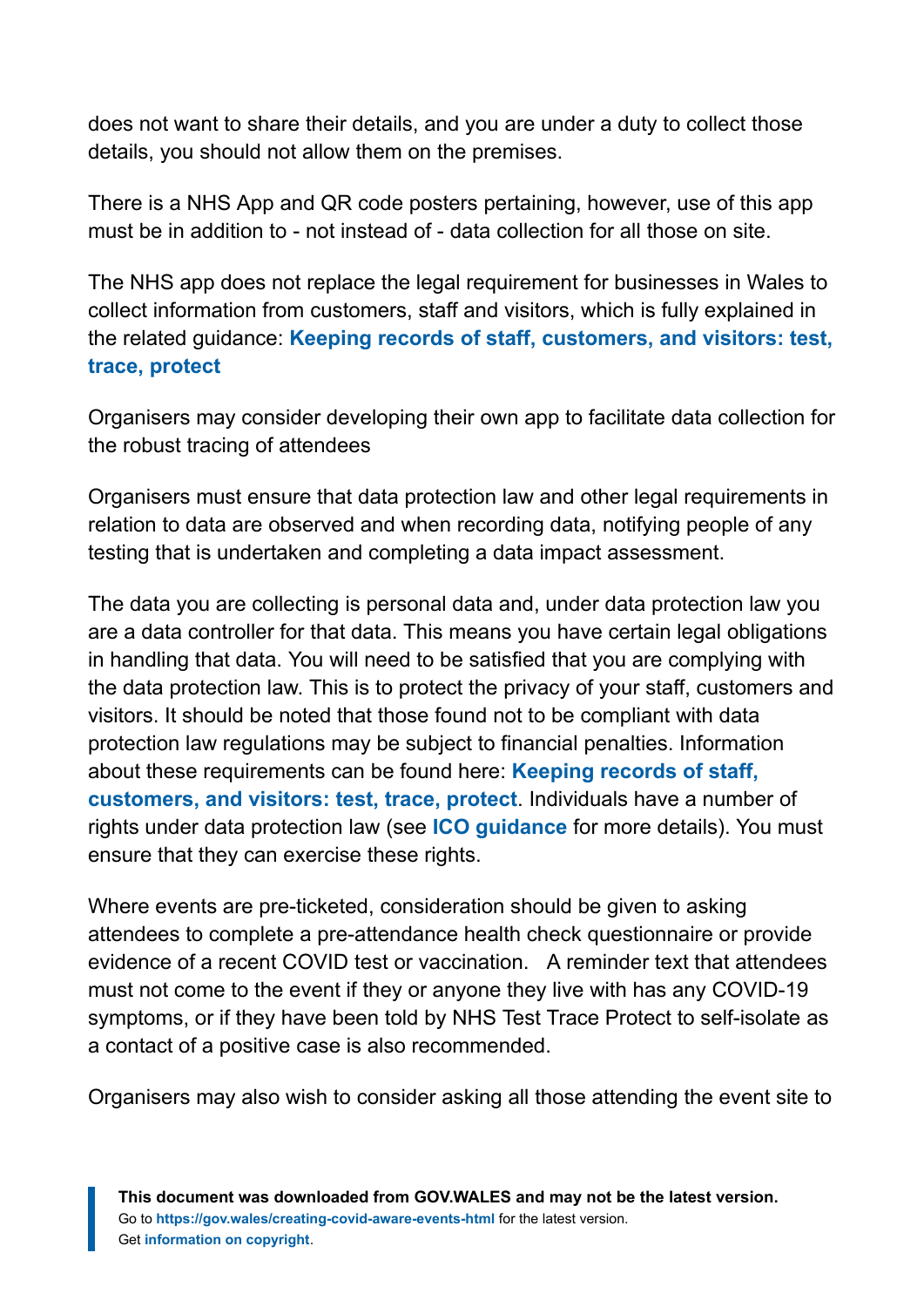undertake a voluntary at home rapid COVID test (Lateral Flow Device) in order to help protect themselves, others and the safe delivery of the event. Tests can be ordered through the Welsh Government website here: **[Get rapid lateral flow](https://gov.wales/get-rapid-lateral-flow-covid-19-tests-if-you-do-not-have-symptoms) [COVID-19 tests if you do not have symptoms](https://gov.wales/get-rapid-lateral-flow-covid-19-tests-if-you-do-not-have-symptoms)**.

Anyone with a positive test should not attend the event, self-isolate and arrange a follow up, confirmatory PCR test as soon as possible. Anyone who lives with them should also self-isolate.

### <span id="page-31-0"></span>**25. Deliveries**

Organisers should consider the management of deliveries to the site and how breakdown at the end of the event will be handled in a COVID-safe way. This may involve a range of measures, from staggering entry and exit times to encouraging delivery drivers to stay in their vehicles. Consideration should also be given to the loading and unloading of vehicles in line with COVID-safe working practices.

See:

- **HSE: [Drivers' Welfare at Delivery and](https://www.hse.gov.uk/coronavirus/drivers-transport-delivery.htm) Collection Sites**
- **[Working Safely During the COVID Pandemic](https://gov.wales/keep-wales-safe-work-html)**
- **[Working in or from a vehicle: coronavirus workplace guidance |](https://gov.wales/working-or-vehicle-coronavirus-workplace-guidance) [GOV.WALES](https://gov.wales/working-or-vehicle-coronavirus-workplace-guidance)**

### <span id="page-31-1"></span>**26. Suppliers and contractors**

All suppliers, contractors and self-employed/freelances (as well as those employed by them) coming onto the event site should be fully briefed (preferably in advance) about the site's COVID-safe rules. Agreement to comply with these rules should form part of contracts, wherever possible.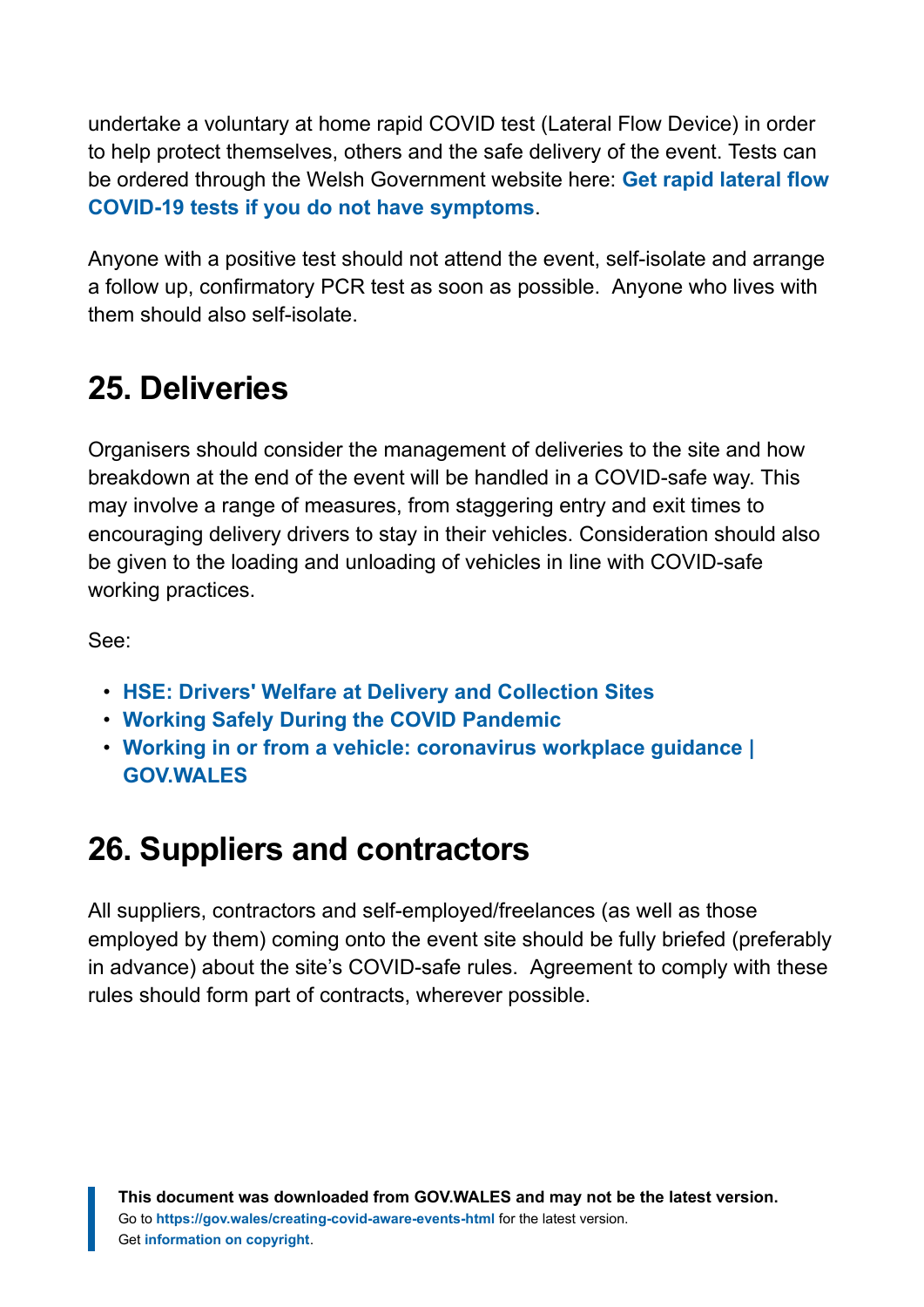### <span id="page-32-0"></span>**27. Traders and caterers etc.**

Compliance with the event site's COVID-19 safety rules should form part of the agreement between organisers and all those operating on the site, including traders, entertainers, caterers etc. This should include providing the organisers with risk assessments covering their operations on the site that include clear measures in relation to managing attendees on site/at the venue in order to avoid pinch points.

As part of individual risk assessments, traders, retailers and caterers should state how they will apply the appropriate guidance for what they will be doing on site – for example, traders should be operating to standards set for retailing.

The appropriate guidance that should be followed are:

- **FSA: [Adapting a Foodservice Business](https://www.food.gov.uk/business-guidance/reopening-and-adapting-your-food-business-during-covid-19)**
- **[Tourism and Hospitality Guidance, Wales](https://gov.wales/guidance-for-tourism-and-hospitality-businesses-coronavirus-html)**
- **[UK Hospitality Guidance, Wales](https://www.ukhospitality.org.uk/page/WalesGuidance)**
- **[Safe Retailing Guidance, Wales](https://gov.wales/retailers-coronavirus-workplace-guidance-html)**

#### <span id="page-32-1"></span>**28. Performances, including rehearsals, training and management of stages, dressing rooms and similar areas**

Guidance on how to rehearse, train, perform and manage performers, audiences, and participants while minimising the risk of spreading COVID-19 is available in the **[Performing arts guidance](https://gov.wales/rehearsing-performing-and-taking-part-performing-arts-guidance-phased-return-html) for a phased return**.

### <span id="page-32-2"></span>**29. Keeping attendees safe**

Where events are permitted, all reasonable measures must be taken to ensure that social distancing is maintained at all times.

Capacities should be assessed based on the size of the event space and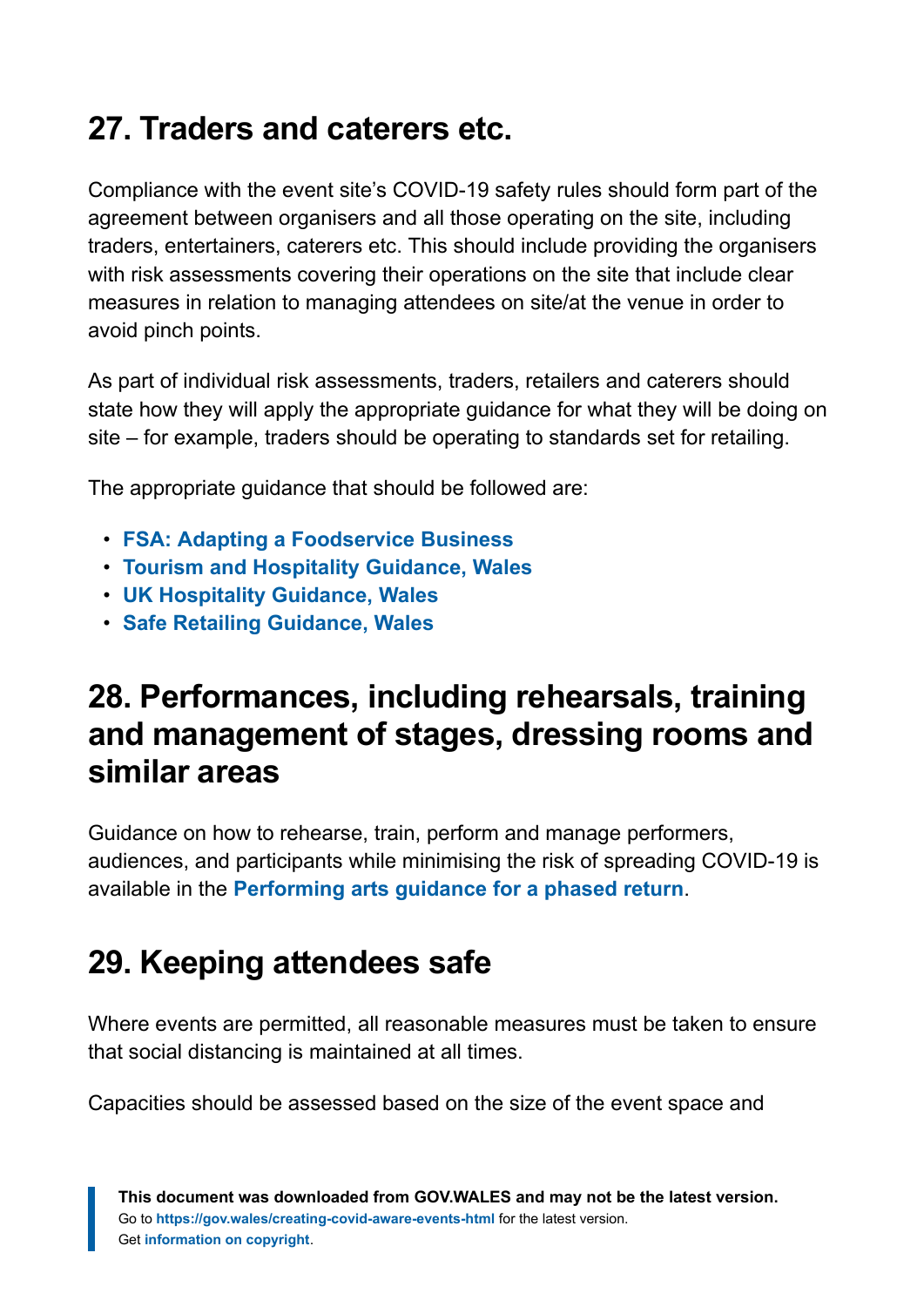expectations of audience behaviour to ensure that social distancing can be maintained. They should also be limited to avoid putting pressure on local and public transport.

The Centre for the Protection of National Infrastructure (CPNI) has published guidance on adapting existing search and screening processes to take account of physical distancing, see **[COVID-19 and the easing of lockdown](https://www.cpni.gov.uk/covid-19-easing-lockdown)**.

### <span id="page-33-0"></span>**30. Enclosed spaces and ventilation**

As set out in regulation 57 of the Regulations, 'premises are indoors if they are enclosed or substantially enclosed within the meaning given by regulation 3 of the **[Smoke-Free Premises and Vehicles \(Wales\) Regulations 2020](https://www.legislation.gov.uk/wsi/2020/1211/made)**.

Good ventilation is vital in helping to reduce the risk of spreading coronavirus, so event organisers should focus on improving general ventilation in all enclosed, or partially enclosed, areas by improving fresh air flow or using mechanical systems.

Those in control of a premises have a **[legal duty](https://eur01.safelinks.protection.outlook.com/?url=https%3A%2F%2Fwww.hse.gov.uk%2FpUbns%2Fpriced%2Fl24.pdf&data=04%7C01%7CCOVID19.PublicHealthGuidance.Clearance%40gov.wales%7Ca25d9a1e89194444794208d9033ce18a%7Ca2cc36c592804ae78887d06dab89216b%7C0%7C0%7C637544382275330636%7CUnknown%7CTWFpbGZsb3d8eyJWIjoiMC4wLjAwMDAiLCJQIjoiV2luMzIiLCJBTiI6Ik1haWwiLCJXVCI6Mn0%3D%7C1000&sdata=Prw3NCOLHcd%2BL1yTvu1Lsbh2yhiv7u0FceHysI0gnOM%3D&reserved=0)** to ensure effective ventilation. Further **[advice on air conditioning and ventilation is available from the](https://www.hse.gov.uk/coronavirus/equipment-and-machinery/air-conditioning-and-ventilation/index.htm) [HSE](https://www.hse.gov.uk/coronavirus/equipment-and-machinery/air-conditioning-and-ventilation/index.htm)**.

The Health and Safety Executive (HSE) has updated and expanded its advice to help employers provide adequate ventilation in their workplaces and premises during the pandemic. The guidance builds on helping you to identify and take action in poorly ventilated areas. It also provides guidance on other factors to consider when assessing the risk from aerosol transmission, and determining whether adequate ventilation is being provided to reduce this risk.

You should be maximising the fresh air in a space and this can be done by:

- natural ventilation
- mechanical ventilation
- a combination of natural and mechanical ventilation, for example where mechanical ventilation relies on natural ventilation to maximise fresh air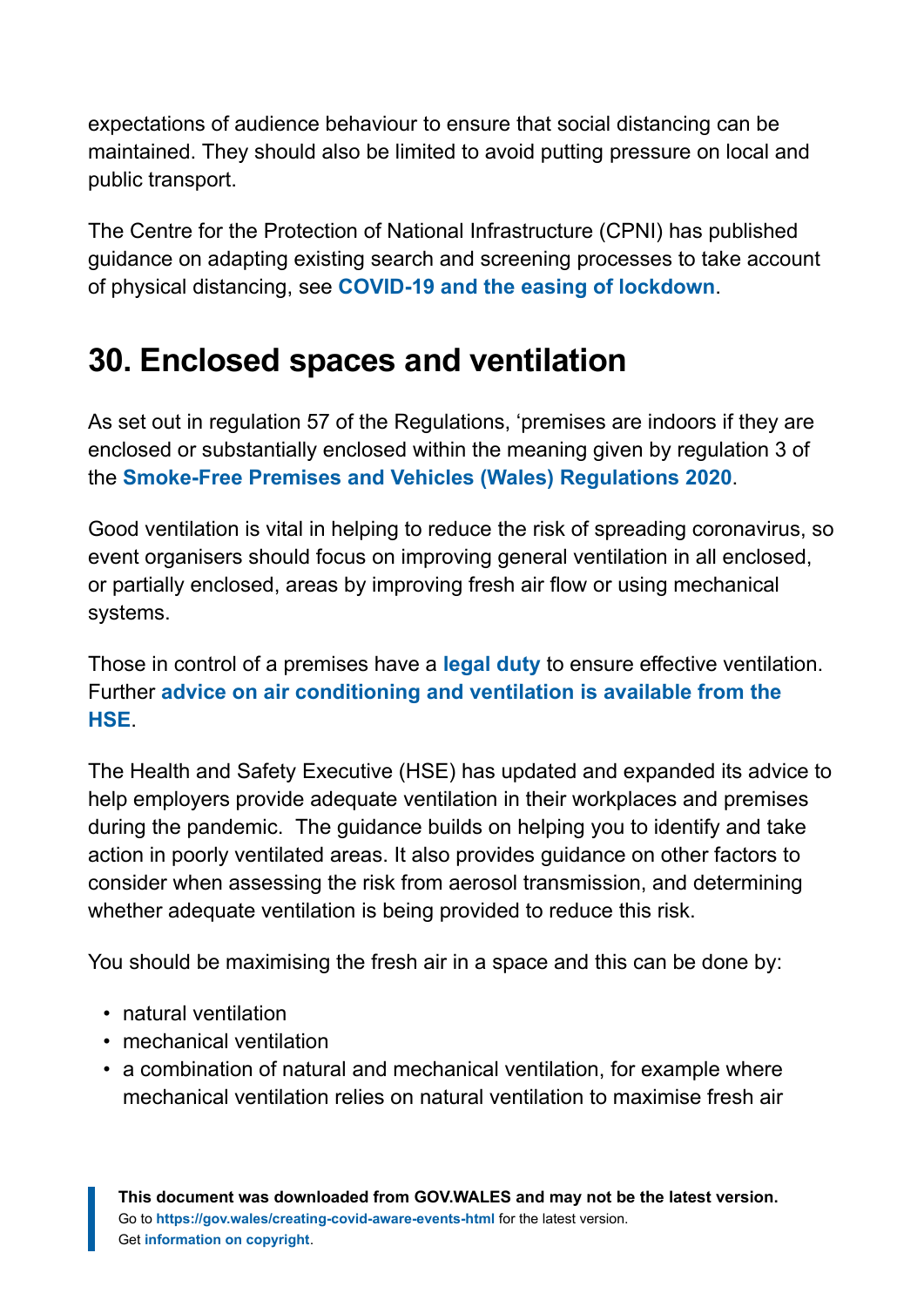Read the updated **[guidance on air conditioning and ventilation](https://eur01.safelinks.protection.outlook.com/?url=https%3A%2F%2Fwww.hse.gov.uk%2Fcoronavirus%2Fequipment-and-machinery%2Fair-conditioning-and-ventilation%2F&data=04%7C01%7CCOVID19.PublicHealthGuidance.Clearance%40gov.wales%7Ca25d9a1e89194444794208d9033ce18a%7Ca2cc36c592804ae78887d06dab89216b%7C0%7C0%7C637544382275340589%7CUnknown%7CTWFpbGZsb3d8eyJWIjoiMC4wLjAwMDAiLCJQIjoiV2luMzIiLCJBTiI6Ik1haWwiLCJXVCI6Mn0%3D%7C1000&sdata=cmzf4ZBpMISYA3tk3MpPcSWYeOjsqKvTPPwqVWtCjlE%3D&reserved=0)** and find out how you can provide adequate ventilation in your workplace, helping to protect workers and other people from transmission of coronavirus.

There is also advice available for building services, particularly around ventilation of buildings, both in use and when returning to buildings which have been closed from the following:

- **[Chartered Institution of Building Services Engineers](https://eur01.safelinks.protection.outlook.com/?url=https%3A%2F%2Fwww.cibse.org%2Fcoronavirus-covid-19%2Femerging-from-lockdown&data=04%7C01%7CCOVID19.PublicHealthGuidance.Clearance%40gov.wales%7Ca25d9a1e89194444794208d9033ce18a%7Ca2cc36c592804ae78887d06dab89216b%7C0%7C0%7C637544382275340589%7CUnknown%7CTWFpbGZsb3d8eyJWIjoiMC4wLjAwMDAiLCJQIjoiV2luMzIiLCJBTiI6Ik1haWwiLCJXVCI6Mn0%3D%7C1000&sdata=8uPWYNv7qcQHLQgfg8YTf5ma1SvRF7LUF54u4VSvRSU%3D&reserved=0)**
- **[The Building Engineers Services Association, and](https://eur01.safelinks.protection.outlook.com/?url=https%3A%2F%2Fwww.thebesa.com%2Fmedia%2F837569%2Fupdated-9the-april-refcom-tb-48-4-covid19-ac-systems.pdf&data=04%7C01%7CCOVID19.PublicHealthGuidance.Clearance%40gov.wales%7Ca25d9a1e89194444794208d9033ce18a%7Ca2cc36c592804ae78887d06dab89216b%7C0%7C0%7C637544382275350545%7CUnknown%7CTWFpbGZsb3d8eyJWIjoiMC4wLjAwMDAiLCJQIjoiV2luMzIiLCJBTiI6Ik1haWwiLCJXVCI6Mn0%3D%7C1000&sdata=gCkQqP58TzOKP506qQqJEy8VjpdQnRlCQH5emtqR7xk%3D&reserved=0)**
- **[REHVA](https://eur01.safelinks.protection.outlook.com/?url=https%3A%2F%2Fwww.rehva.eu%2Ffileadmin%2Fuser_upload%2FREHVA_COVID-19_guidance_document_ver2_20200403_1.pdf&data=04%7C01%7CCOVID19.PublicHealthGuidance.Clearance%40gov.wales%7Ca25d9a1e89194444794208d9033ce18a%7Ca2cc36c592804ae78887d06dab89216b%7C0%7C0%7C637544382275350545%7CUnknown%7CTWFpbGZsb3d8eyJWIjoiMC4wLjAwMDAiLCJQIjoiV2luMzIiLCJBTiI6Ik1haWwiLCJXVCI6Mn0%3D%7C1000&sdata=d7TAvTauV4pZ%2Bju%2FfdFFR23XdQUnTzkg2l0WY%2FxQwkE%3D&reserved=0)**

#### **Ventilation and the new variants (technical details for those with mechanical systems).**

Ventilation is a key mitigation measure to control the far-field (more than 2m) transmission of COVID-19 by aerosols between people who share the same indoor space. Ventilation is not likely to have significant impacts on close range transmission by droplets and aerosols (within 1-2m) or transmission via contact with surfaces (high confidence).

Higher viral load associated with people who have any new variant of concern could have significant implications for transmission via the air, as previous scientific modelling suggests that viral load is a major determinant of airborne transmission risks. As new variants of concern became apparent, SAGE stated that, for most workplaces and public environments, adequate ventilation equates to a flow rate of 8-10 l/s/person based on design occupancy, although guidance for some environments allows for lower flow rates of 5 l/s/person. Since the emergence of new variants of concern, SAGE has recommended where possible, increasing ventilation flow rates mentioned above by a factor of 1.7 (70%) to account for the increase in transmissibility.

For some existing and older buildings, ventilation systems may not have been designed to meet current standards and additional mitigations may be needed. As a precautionary measure it is recommended that ventilation is included as part of any workplace or public indoor environment COVID secure risk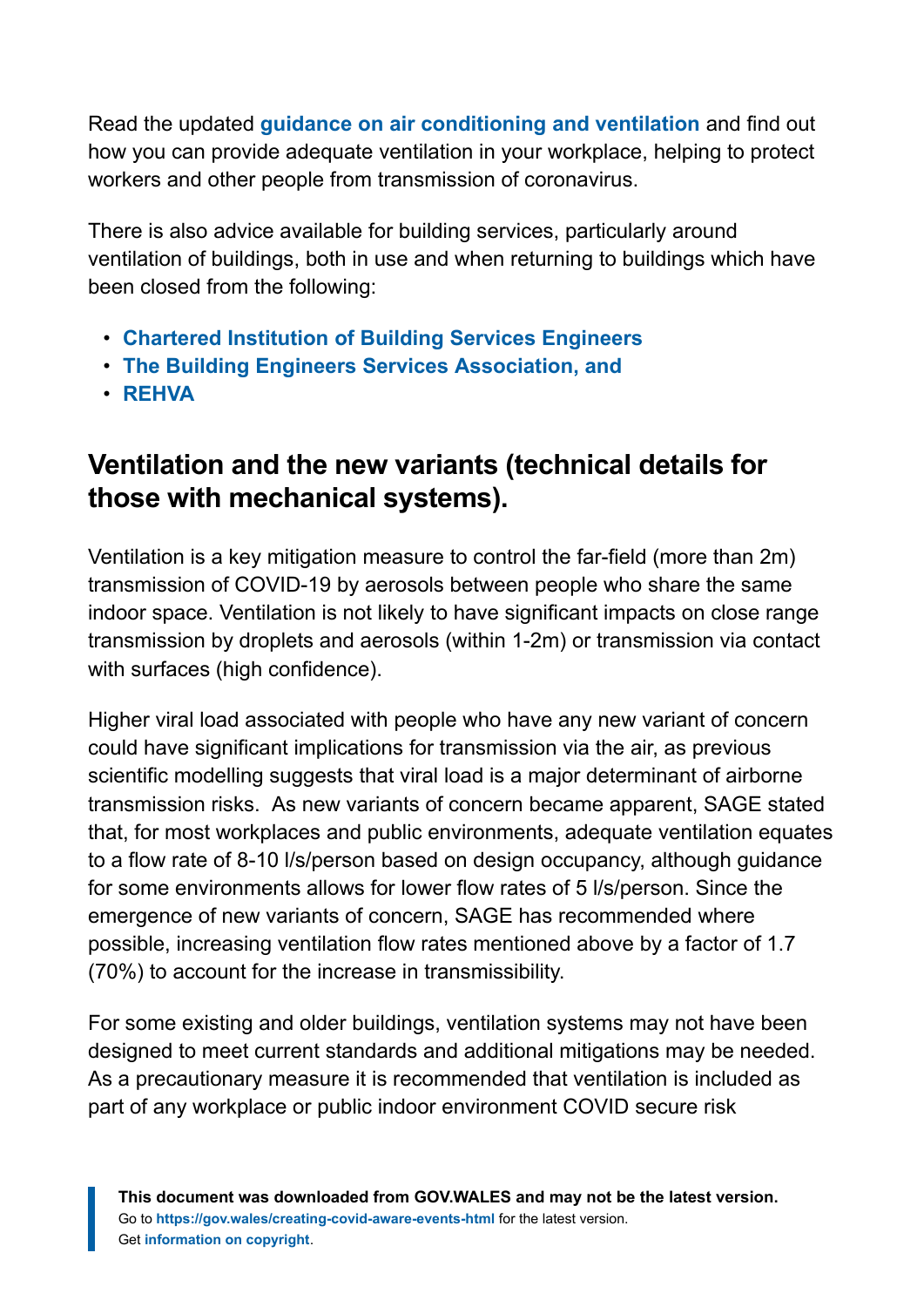assessment, and the necessary mitigation measures are adopted.

In most buildings, maintaining comfortable temperatures and humidity above 40-60% relative humidity is likely to be beneficial to reducing the survivability of the virus. However, this is likely to be less important than the ventilation rate mentioned above (medium confidence).

If buildings have been closed or had reduced occupancy water system stagnation can occur due to lack of use, increasing the risks of Legionnaires disease. **[HSE guidance covering water management and legionella is](https://www.hse.gov.uk/coronavirus/legionella-risks-during-coronavirus-outbreak.htm) [available](https://www.hse.gov.uk/coronavirus/legionella-risks-during-coronavirus-outbreak.htm)**.

#### **Steps that will usually be needed:**

- Checking any water supplies mains water supplies that have to be reconnected (because they were turned off when a premises was closed) will need running through to flush away any microbiological or chemical residue that might have built up while it was disconnected. The Drinking Water Inspectorate, who are the Regulators and technical experts in England and Wales, has produced this **[advice on maintaining drinking](https://cdn.dwi.gov.uk/wp-content/uploads/2020/11/24102459/Advice-Letter-AL02-2020.pdf) [water quality when reinstating water supplies after temporary closure](https://cdn.dwi.gov.uk/wp-content/uploads/2020/11/24102459/Advice-Letter-AL02-2020.pdf) [due to the COVID-19 outbreak](https://cdn.dwi.gov.uk/wp-content/uploads/2020/11/24102459/Advice-Letter-AL02-2020.pdf)**
- Checking whether you need to service or adjust ventilation systems, for example, so that they do not automatically reduce ventilation levels due to lower than normal occupancy levels.
- Most air conditioning systems do not need adjustment, however where systems serve multiple buildings or you are unsure, advice can be sought from your heating ventilation and air conditioning (HVAC) engineers or advisers.
- Removing any fans from, for example, workstations, to avoid the recirculation of air.
- Opening windows and doors frequently to encourage ventilation, where possible, and if it is safe to do so.

In the case of temporary structures, ventilation may be achieved by lifting or removing side walls.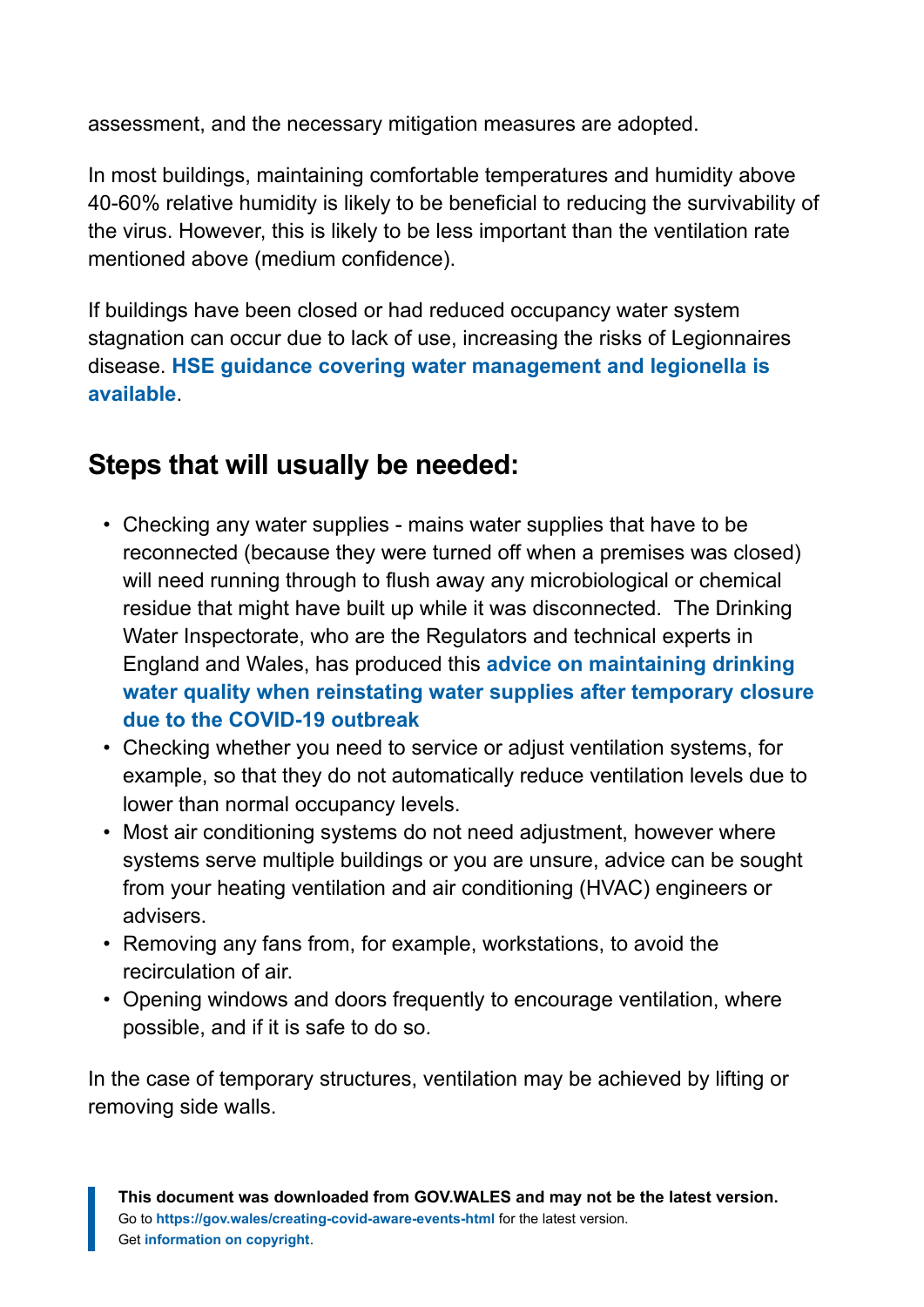When utilising outdoor spaces, the use of physical coverings, awnings, gazebos or marquees should be implemented in such a way so as to ensure that they are aligned with current public health advice. The effects of sunlight, wind direction and intensity, social distance and effective handwashing should all be considered.

Specifically, if they are closed on all sides and roof/ceiling they are considered and treated as an internal environment, and should be treated as such. In contrast if they are open-sided ( or more than 50% open as per the **[Smoke-Free](https://www.legislation.gov.uk/wsi/2020/1211/made) [Premises and Vehicles \(Wales\) Regulations 2020](https://www.legislation.gov.uk/wsi/2020/1211/made)**) they are to be considered and treated as an external environment. It is imperative that if marquees or similar are to be used they need to be part of the premises' risk assessments included in cleaning regimes, and monitored so as to ensure **[compliance with](https://gov.wales/creating-safer-public-places-coronavirus) [social distancing](https://gov.wales/creating-safer-public-places-coronavirus) requirements**.

Guidance on ventilation can be found in the following:

- **[UKHospitality guidance](https://www.ukhospitality.org.uk/page/UKHospitalityGuidanceforHospitality)**
- **[Visitor Economy Guidance](https://gov.wales/guidance-for-tourism-and-hospitality-businesses-coronavirus)**

### <span id="page-36-0"></span>**31. Attendee management**

Organisers, in consultation with those responsible for security and stewarding, should consider the requirements for social distancing (see above) and the risks of overcrowding when planning and, where necessary, restrict the numbers allowed on the site including staff, or in a particular area, at any one time. Depending on the type of event, this may be best achieved through ticket numbers. However, for events where there is no ticketing, organisers will need to consider using other communications approaches, such as signage, coupled with robust and effective site stewarding, to manage the numbers attending in accordance with the agreed capacities in order to ensure the required social distancing (see above).

Particular attention may be needed given to the management of attendees at events where alcohol may be present and there are event-related regulations in relation to hospitality provision on site.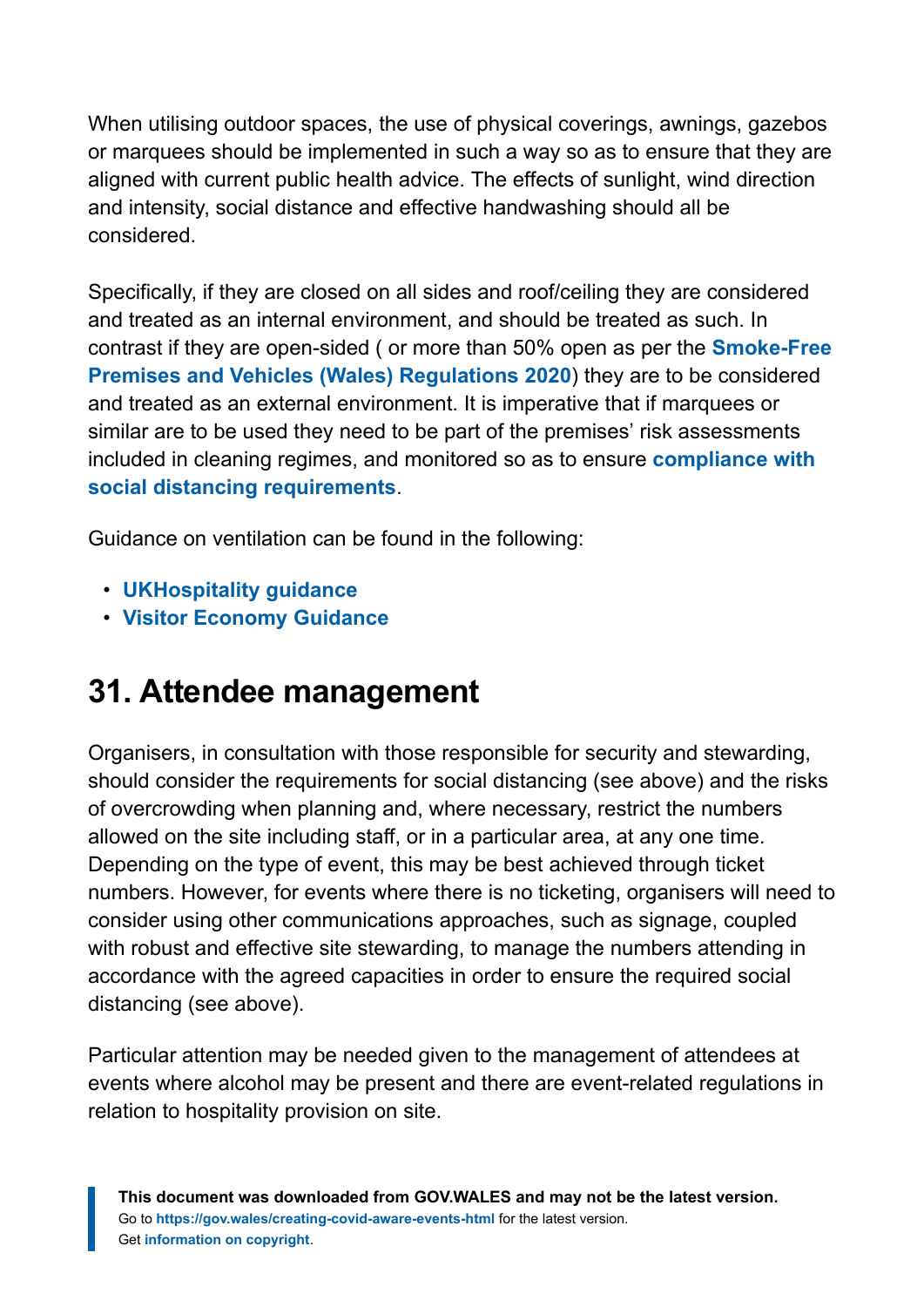As indicated above, in the case of "outdoor regulated events", regulations also apply to any attendant proposed hospitality provision, although, if provided, Food and Beverage, may be ordered and collected from indoors, with full mitigation measures in place (social distancing in queues, face coverings etc.) and taken outdoors.

### <span id="page-37-0"></span>**32. Attendee transport**

Organisers should discuss transport to and from the event site with the local Safety Advisory Group, or equivalent, and should anticipate that, with the public concerned about social distancing, more may travel to their event by car rather than using public transport. This may necessitate additional car parking arrangements or other mitigating actions.

Organisers should consider the cumulative impact of large numbers travelling to and from an event on local transport systems. If numbers are considered as "significant" in the overall context of the local area, particular attention should be given to attendee transport and potential risk. To address this, organisers should liaise with local authorities, neighbouring businesses, travel operators and local transport authorities as well as the organisers of any other events taking place in or around the venue with a view to minimising the impact and maintaining a COVID-safe environment. This may involve adjusting or staggering entry and exit times; arranging one-way travel routes between transport hubs and venues; or advising attendees to use particular forms of transport or to avoid particular transit routes.

Advance ticketing should be considered to control parking. Alternatively, an A-Z or odd/even number approach might be used to stagger arrivals at car parks.

Organisers should also be aware that, as service providers, their responsibilities under the Equality Act 2010 remain in place – see **[The Equality Act 2010](https://www.legislation.gov.uk/wsi/2011/1064/contents/made) [\(Statutory Duties\) \(Wales\) Regulations 2011](https://www.legislation.gov.uk/wsi/2011/1064/contents/made)**. This means that it is important to continue to ensure that any event is reasonably accessible to people living with a disability and that any COVID-19 related planning actions preserve existing accessibility, such as accessible car parking and access routes around a site.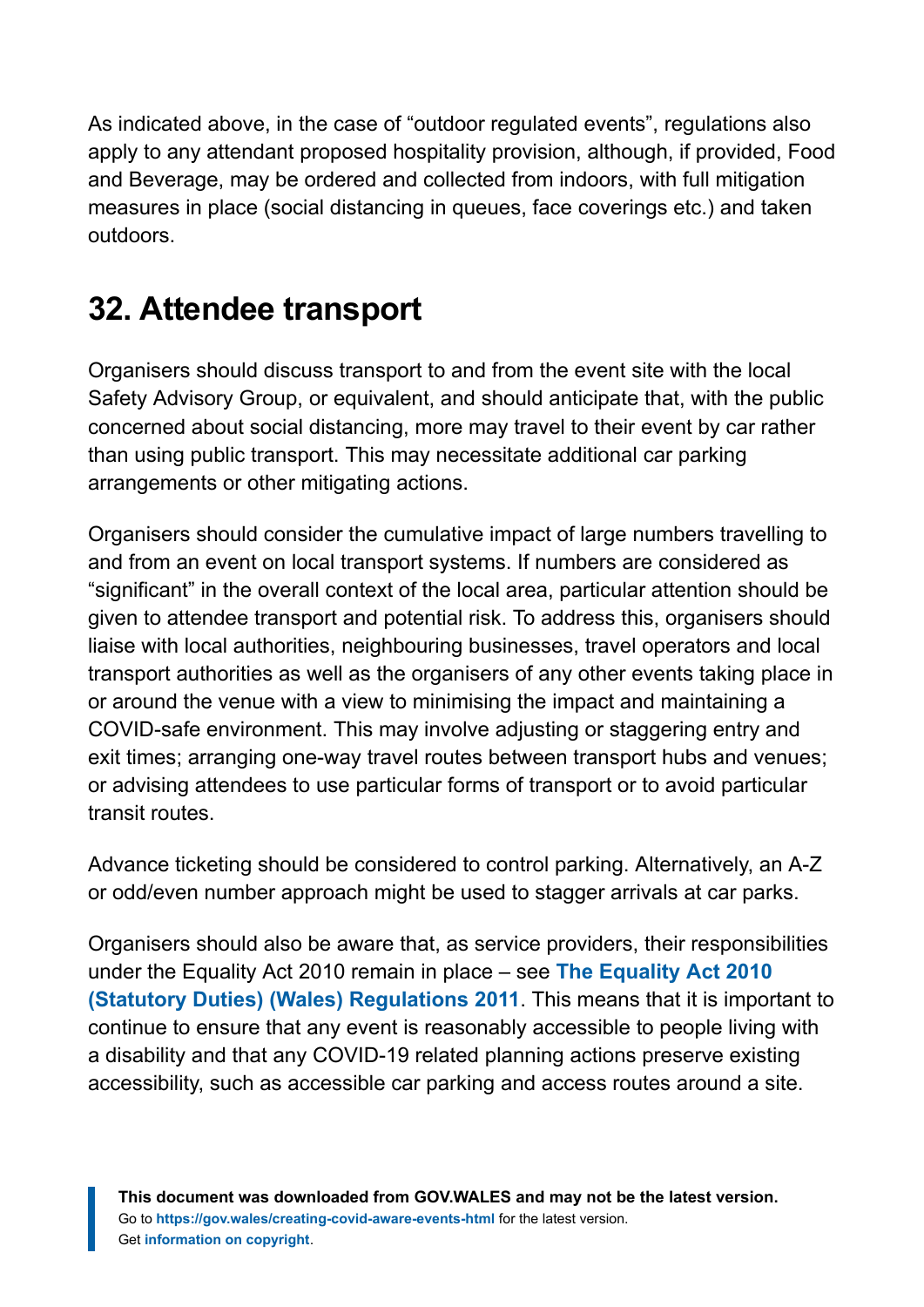See also:

- **[Travel and transport: advice](https://gov.wales/travel-and-transport-advice)**
- **[Travelling safely during the coronavirus pandemic: guidance for the](https://gov.wales/travelling-safely-during-coronavirus-pandemic-guidance-public-html) [public](https://gov.wales/travelling-safely-during-coronavirus-pandemic-guidance-public-html)**

### <span id="page-38-0"></span>**33. Seated areas**

At events where the audience is seated, such as conferences, meetings and theatres, all reasonable measures should must be taken to ensure required social distancing is maintained throughout, and the guidance for seating in performing arts venues should be followed: **[Managing audiences and](https://gov.wales/rehearsing-performing-and-taking-part-performing-arts-guidance-phased-return-html#section-55138) [performances](https://gov.wales/rehearsing-performing-and-taking-part-performing-arts-guidance-phased-return-html#section-55138)**.

Key points to follow for seating can also be found here: **[Keep Wales Safe:](https://gov.wales/guidance-for-tourism-and-hospitality-businesses-coronavirus-html) [guidance for tourism and hospitality](https://gov.wales/guidance-for-tourism-and-hospitality-businesses-coronavirus-html)**.

If regulations make any provision for events described as "normally seated", this can include temporary seating where attendees at the event would normally be seated. However, if temporary seating is deployed it remains subject to any restrictions pertaining to seated attendees, including, if applied, social distancing (and attendees must remain seated at all times except to visit toilets or to purchase food and beverage which, once purchased, should be consumed in the attendee's -seat).

### <span id="page-38-1"></span>**34. Ingress and egress**

Getting people in and out of venues, whether an exhibition, conference or a marquee etc, needs careful managing as these are potential pinch points where social distancing may be more difficult to control. This should be considered as part of the event's attendee management plan and those responsible for managing security and marshalling etc. should be consulted.

Special attention should be given to avoiding crowding at pinch points at key times, such as opening or closing times for the event.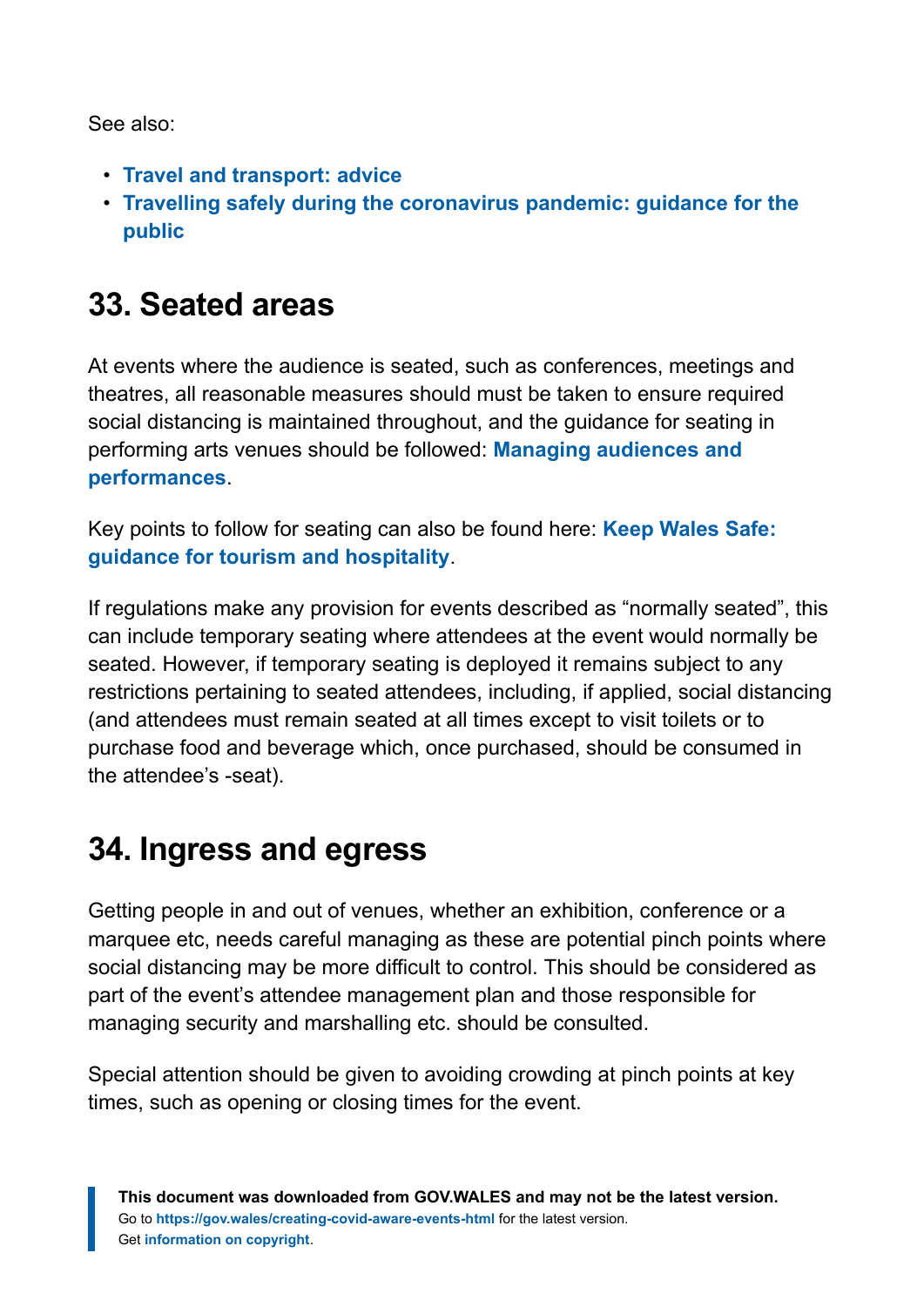Particular care needs to be taken to protect those working at these points to minimise the contact they have with attendees by taking measures such as electronic checking of tickets and asking attendees to empty bags into trays at security checkpoints.

### <span id="page-39-0"></span>**35. Emergency egress**

Every event should have an evacuation plan in case an emergency arises which requires workers and attendees to be moved away from an area or from the site altogether. This should be undertaken in consultation with those responsible for managing security and marshalling.

It should be noted that public safety should be a priority in such situations and whilst social distancing should be maintained if reasonably practicable, other factors may override this.

#### <span id="page-39-1"></span>**36. Community assurance**

Organisers should be aware that local communities are sometimes wary of visitors and the risks they perceive they pose of bringing infection into the area. Where events are taking place in areas where local residents may be affected, they should take steps to inform them of the measures they are putting in place to keep everyone safe.

### <span id="page-39-2"></span>**Appendix 1: considerations for events involving animals and show rings**

Additional considerations may be necessary at events involving animals:

#### **APHA animal health licensing and regulations**

Organisers should consider how these requirements can be managed to maintain social distancing and the safety of those involved in handling animals.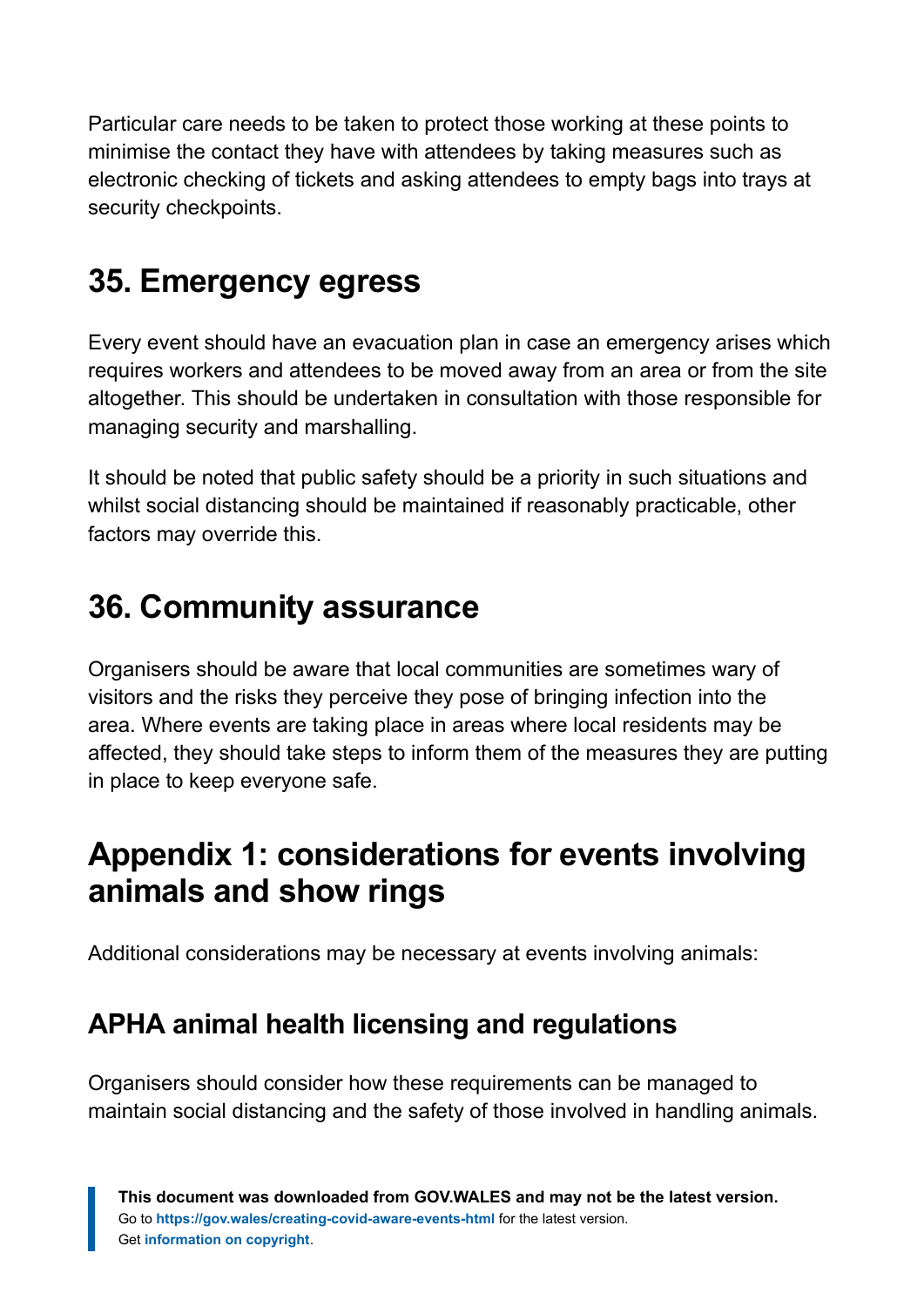Due to the biosecurity regulations for animal areas, disinfectant and hand washing points are already enhanced and the use of hand sanitizer in these areas as an alternative to the use of biosecurity measures is prohibited. See **[The](https://gov.wales/sites/default/files/consultations/2019-08/animal-welfare-licensing-of-animal-exhibits-wales-regulations-2020-guidance.pdf) [Animal Welfare \(Licensing of Animal Exhibits\) \(Wales\) Regulations 2020](https://gov.wales/sites/default/files/consultations/2019-08/animal-welfare-licensing-of-animal-exhibits-wales-regulations-2020-guidance.pdf)**.

#### **Animal disease control restrictions**

Organisers must consider the current animal disease situation in Wales and check what disease control restrictions may be in place for animals, if any, at a national or local level. For example, bans on certain species of animals gathering. See the Animal Health page at Wales.Gov for further information about current disease control restrictions. Information about bird gatherings in Wales can be found at the link below:

#### **[Bird gatherings: general licence for gatherings](https://gov.wales/bird-gatheringsgeneral-licence-gatherings)**

#### **Small animal Shows etc**

A feature at some events are small animal areas where visitors can walk around and see the animals that are being judged. Social distancing rules need to be applied in these areas with clear signage directing people to follow a one-way system around exhibits. The petting of the animals in these situations needs to be assessed separately as it could provide a contact point for passing on the virus. Account should be taken of the fact that the vaccination status of visitors of a variety of ages will change and consideration should be given to the implications of visitors, including children (who may not be vaccinated), petting animals.

#### **Stabling**

All reasonable precautions need to be taken to avoid cross contamination where stables and other areas are used by more than one person. Stables should be thoroughly cleaned and disinfected between uses.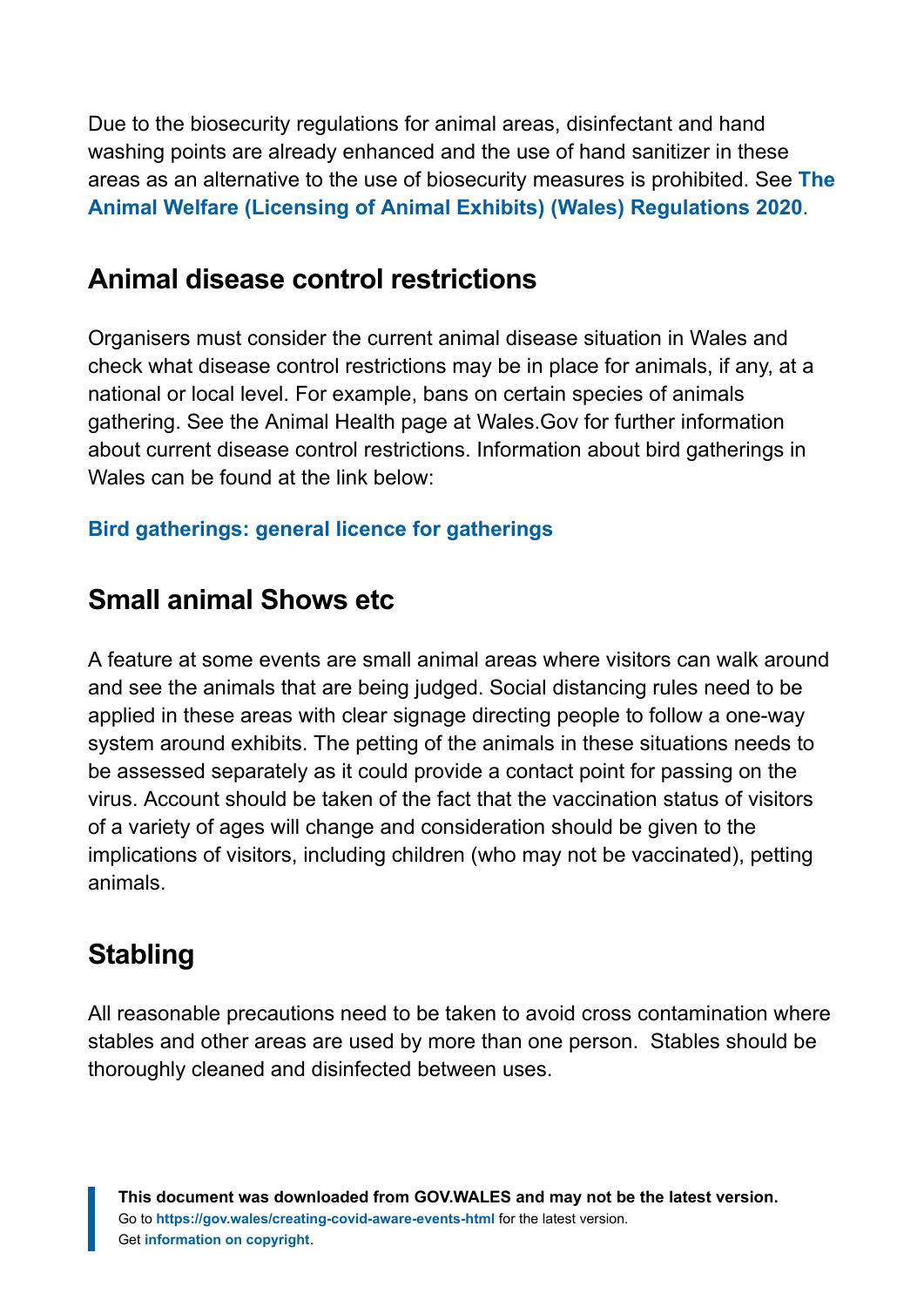#### **Non-cleanable surfaces**

Some materials used at events involving livestock, such as wood, cannot be disinfected. The erection of these areas should be managed to minimise crosscontact between workers and consideration should be given to using other materials at points (such as gates) that are likely to be touched by workers or the public. Covering these areas with a disinfectable material might be considered. See **[Keep Wales safe at work](https://gov.wales/keep-wales-safe-work-html)**.

#### **Biosecurity**

It is essential that in meeting the public health protection requirements, existing animal disease controls and biosecurity measures as specified by the Animal Gatherings Order are maintained. Livestock keepers should continue to follow regulatory livestock reporting and registration requirements when moving their animals to gatherings. Reporting and investigation of suspected notifiable diseases is continuing and keepers are still advised to contact their vet or APHA if they suspect disease. Additional distancing measures will remain in place if staff are to conduct investigations. See Welsh Government advice for livestock and equine owners here: **[Coronavirus \(COVID-19\): advice for livestock and](https://gov.wales/coronavirus-covid-19-advice-livestock-and-equine-owners) [equine owners](https://gov.wales/coronavirus-covid-19-advice-livestock-and-equine-owners)**.

#### **For green field events**

See the following:

- **[Principles for safe urban centres and green spaces](https://gov.wales/principles-safe-urban-centres-and-green-spaces-html)**
- **[Coronavirus \(Covid-19\) update](https://www.oss.org.uk/covid-19-update/)**
- **[Coronavirus \(COVID-19\): advice on accessing green spaces](https://www.gov.uk/guidance/coronavirus-covid-19-advice-on-accessing-green-spaces-safely) [safely](https://www.gov.uk/guidance/coronavirus-covid-19-advice-on-accessing-green-spaces-safely)** (DEFRA)
- **[COVID-19: cleaning historic surfaces](https://eur01.safelinks.protection.outlook.com/?url=https%3A%2F%2Fhistoricengland.org.uk%2Fcoronavirus%2Fhistoric-places%2Fcleaning-historic-surfaces%2F&data=04%7C01%7CHelen.Butler%40gov.wales%7Cb93a9c7610b24a940b1308d8f91018cf%7Ca2cc36c592804ae78887d06dab89216b%7C0%7C0%7C637533194817930856%7CUnknown%7CTWFpbGZsb3d8eyJWIjoiMC4wLjAwMDAiLCJQIjoiV2luMzIiLCJBTiI6Ik1haWwiLCJXVCI6Mn0%3D%7C1000&sdata=2LK%2FPujy7TuYSAn60HMpBLyEcN%2FqvEaohUxyjRI8ZtQ%3D&reserved=0)** (Historic England)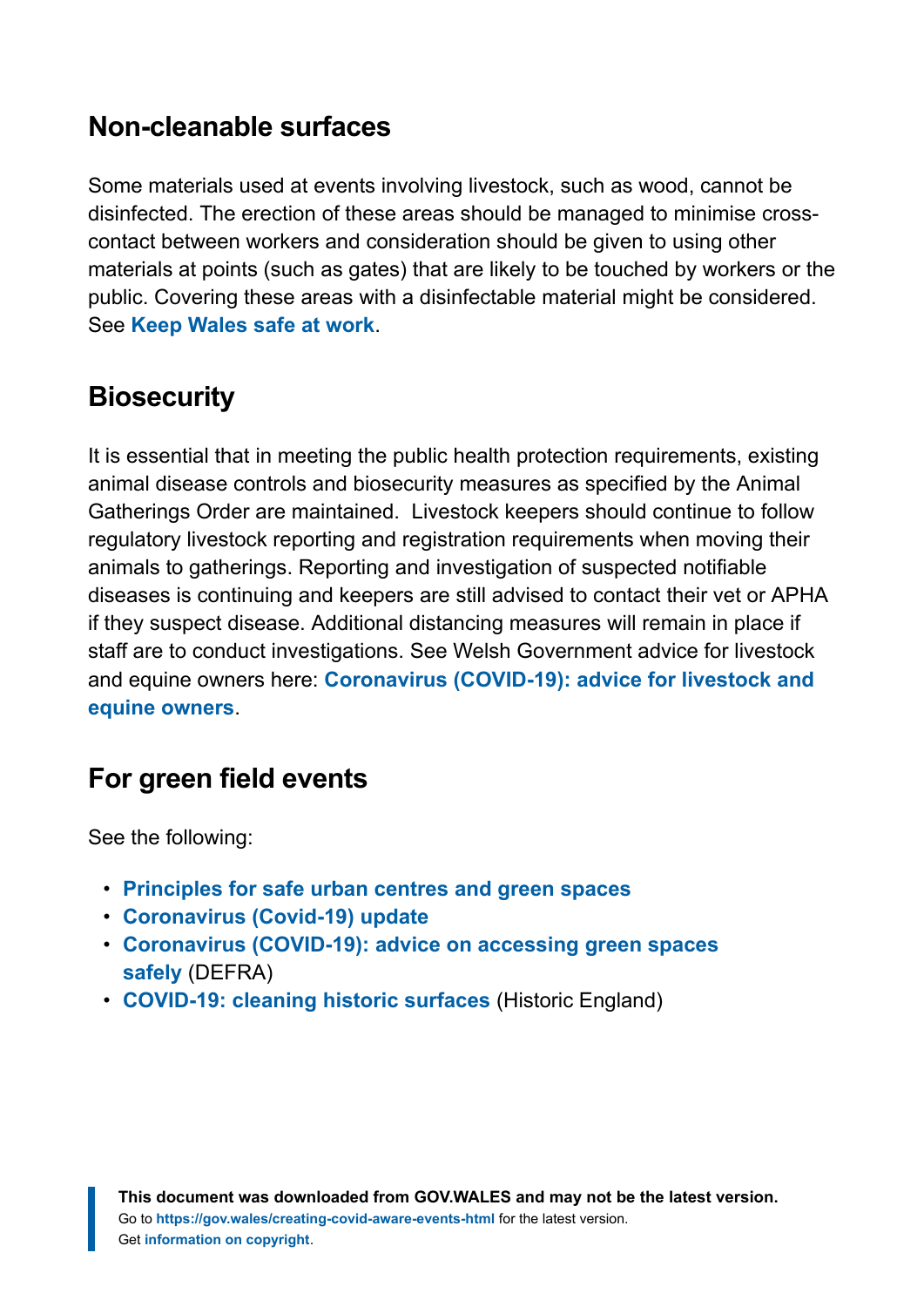## <span id="page-42-0"></span>**Appendix 2: definitions**

#### **Clinically extremely vulnerable:**

Clinically extremely vulnerable people will have previously received a letter telling them that they are in this group, or they will have been told by their GP and will have been previously advised to shield.

Guidance on this group can be found at: **[Guidance on protecting people](https://gov.wales/guidance-protecting-people-defined-medical-grounds-clinically-extremely-vulnerable-coronavirus) [defined on medical grounds as clinically extremely vulnerable from](https://gov.wales/guidance-protecting-people-defined-medical-grounds-clinically-extremely-vulnerable-coronavirus) coronavirus (COVID-19), [previously known as 'shielding'](https://gov.wales/guidance-protecting-people-defined-medical-grounds-clinically-extremely-vulnerable-coronavirus)**.

#### **People at increased risk:**

People who are at increased risk from COVID-19 include those aged 70 or over and those with some underlying health conditions. All members of this group are listed here: **[People at increased risk from coronavirus](https://gov.wales/people-increased-risk-coronavirus)**

- Compliance with all relevant Covid-19 aware guidance, depending on the type of event, this could include for example **[outdoor events](https://www.eventsindustryforum.co.uk/index.php/11-features/14-keeping-workers-and-audiences-safe-during-covid-19), [performing](https://gov.wales/rehearsing-performing-and-taking-part-performing-arts-guidance-phased-return-html) [arts](https://gov.wales/rehearsing-performing-and-taking-part-performing-arts-guidance-phased-return-html)** or **[sports events](https://gov.wales/sport-recreation-and-leisure-guidance-phased-return-html)** and
- Confirmation that the event does not pose a risk to public health.

### <span id="page-42-1"></span>**Appendix 3: other guidance**

#### **Welsh Government coronavirus (COVID-19) guidance**

- **[Coronavirus \(COVID-19\)](https://gov.wales/coronavirus)**
- **[Keep Wales safe at work](https://gov.wales/keep-wales-safe-work-html)**
- **[Business and employers: coronavirus](https://gov.wales/business-and-employers-coronavirus)**
- **[Workplace guidance for employers and employees: COVID-19](https://gov.wales/workplace-guidance-employers-and-employees-covid-19)**
- **[COVID-19 statutory sick pay enhancement scheme](https://gov.wales/covid-19-statutory-sick-pay-enhancement-scheme)**
- **[Self-isolation](https://gov.wales/self-isolation)**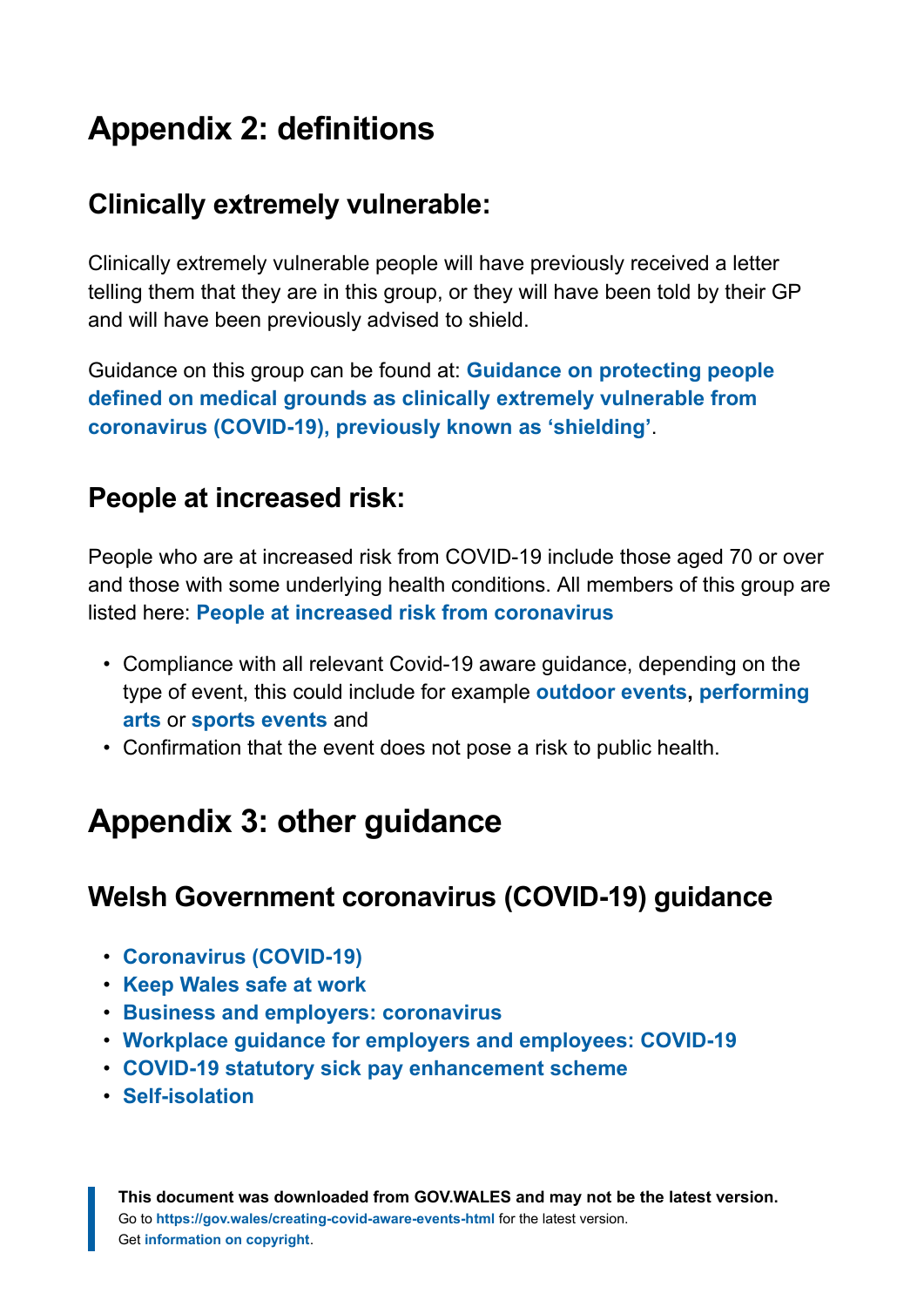- **[Staying safe and social distancing](https://gov.wales/staying-safe-social-distancing)**
- **[Guidance for tourism and hospitality businesses: coronavirus](https://gov.wales/guidance-for-tourism-and-hospitality-businesses-coronavirus)**
- **[Face coverings: guidance for public](https://gov.wales/face-coverings-guidance-public#section-52202)**
- **[Face coverings: guidance on measures to be taken by employers and](https://gov.wales/face-coverings-guidance-measures-be-taken-employers-and-managers-premises) [managers of premises](https://gov.wales/face-coverings-guidance-measures-be-taken-employers-and-managers-premises)**
- **[Safety and physical distancing signs for employers: coronavirus](https://gov.wales/safety-and-physical-distancing-signs-employers-coronavirus)**
- **[Equality planning and strategy](https://gov.wales/equality-planning-strategy)**
- **[Providing safer toilets for public use: coronavirus](https://gov.wales/providing-safer-toilets-public-use-coronavirus-html)**
- **[Smoke-Free Premises Legislation, Wales](https://www.legislation.gov.uk/wsi/2007/787/contents/made)**
- **[Coronavirus \(COVID-19\): advice for livestock and equine owners](https://gov.wales/coronavirus-covid-19-advice-livestock-and-equine-owners)**

#### **NHS/Testing/App**

- **[Test Trace Protect](https://gov.wales/test-trace-protect)**
- **[NHS COVID-19 app](https://gov.wales/nhs-covid-19-app)**
- **[Guidance on protecting people defined on medical grounds as](https://gov.wales/guidance-protecting-people-defined-medical-grounds-clinically-extremely-vulnerable-coronavirus) [clinically extremely vulnerable from coronavirus \(COVID-19\) –](https://gov.wales/guidance-protecting-people-defined-medical-grounds-clinically-extremely-vulnerable-coronavirus) [previously known as 'shielding'](https://gov.wales/guidance-protecting-people-defined-medical-grounds-clinically-extremely-vulnerable-coronavirus)**

#### **Data protection**

• **[Keeping records of staff, customers, and visitors: test, trace, protect](https://gov.wales/keeping-records-staff-customers-and-visitors-test-trace-protect)**

#### **Deliveries**

- **[Drivers' welfare at delivery and collection sites during the coronavirus](https://www.hse.gov.uk/coronavirus/drivers-transport-delivery.htm) [\(COVID-19\) pandemic](https://www.hse.gov.uk/coronavirus/drivers-transport-delivery.htm)**
- **[Working in or from a vehicle: coronavirus workplace guidance](https://gov.wales/working-or-vehicle-coronavirus-workplace-guidance)**

#### **Travel**

- **[Travel and transport: advice](https://gov.wales/travel-and-transport-advice)**
- **[Travelling safely \(coronavirus\): guidance for the public](https://gov.wales/travelling-safely-coronavirus-guidance-public)**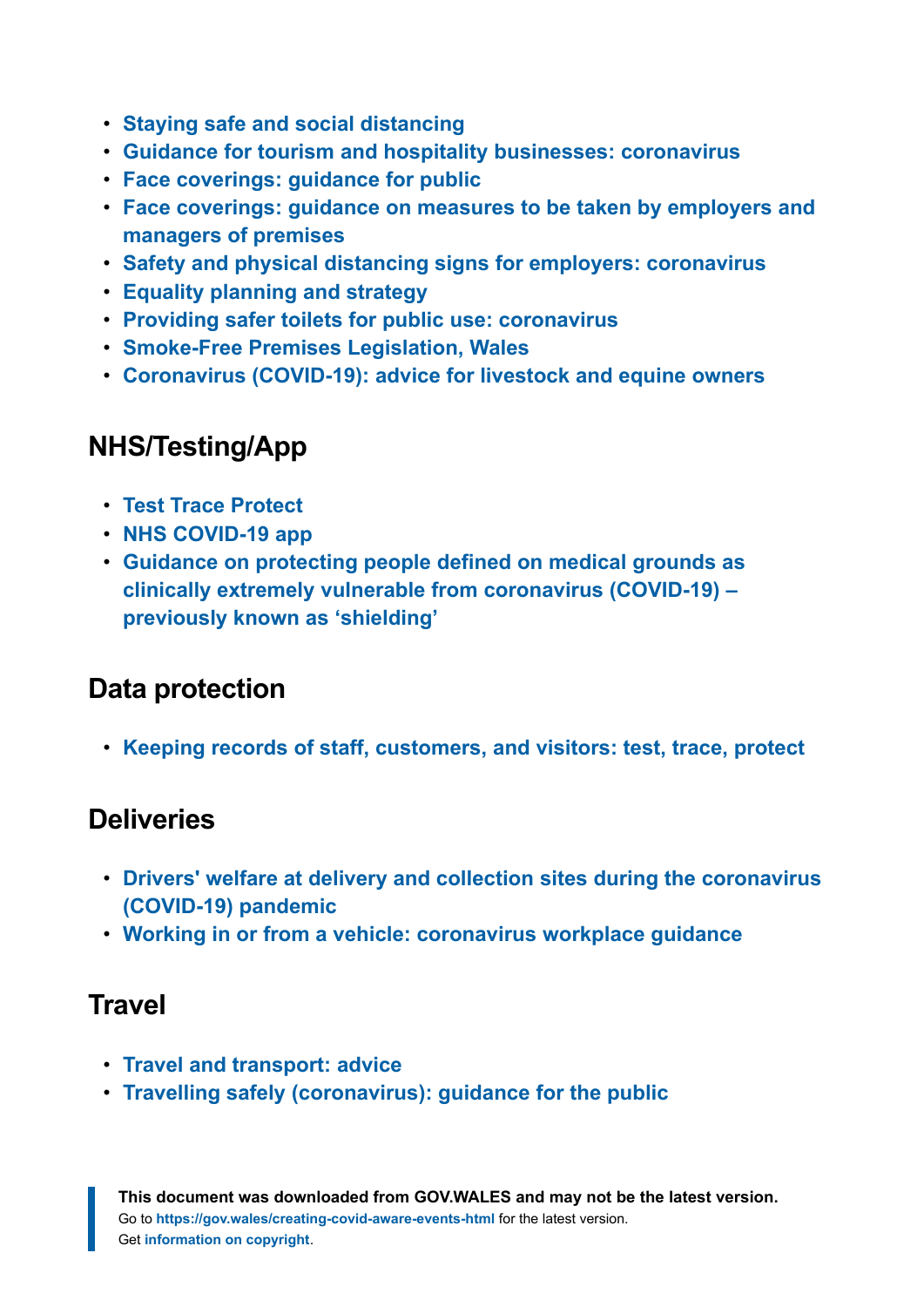#### **Hospitality**

- **[Reopening and adapting your food business during COVID-19](https://www.food.gov.uk/business-guidance/reopening-and-adapting-your-food-business-during-covid-19)**
- **[Guidance for tourism and hospitality businesses: coronavirus](https://gov.wales/guidance-for-tourism-and-hospitality-businesses-coronavirus)**
- **[UKHospitality guidance](https://www.ukhospitality.org.uk/page/UKHospitalityGuidanceforHospitality)**
- **[National Caravan Council](https://www.thencc.org.uk/)**
- **[Caravan and Motorhome Club](https://www.caravanclub.co.uk/)**

#### **Retailing**

• **[Retailers: coronavirus guidance](https://gov.wales/retailers-coronavirus-guidance)**

#### **Business events**

- **[The Association of Event Venues e-guide](https://www.aev.org.uk/e-guide)**
- **[Meetings Industry Association](https://www.mia-uk.org/)**
- **[Association of Event Organisers](https://www.aeo.org.uk/covid-19)**
- **[International Congress and Convention Association](https://www.iccaworld.org/)**
- **[International Association of Convention Centres](https://aipc.org/)**
- **[The Global Association of the Exhibition Industry](https://www.ufi.org/)**
- **[Event Supplier and Services Association](https://www.essa.uk.com/)**
- **[Business Visits and Event Partnership](https://www.businessvisitsandeventspartnership.com/)**

#### **Venues**

• **[Culture and heritage destinations and venues: guidance for a phased](https://gov.wales/culture-and-heritage-destinations-and-venues-guidance-phased-return) [return](https://gov.wales/culture-and-heritage-destinations-and-venues-guidance-phased-return)**

#### **Outdoor Events**

- **[Events Industry Forum](https://www.eventsindustryforum.co.uk/index.php/11-features/14-keeping-workers-and-audiences-safe-during-covid-19)**
- **[The Purple Guide](https://www.thepurpleguide.co.uk/)** (includes COVID guidance for outdoor event as well as festivals)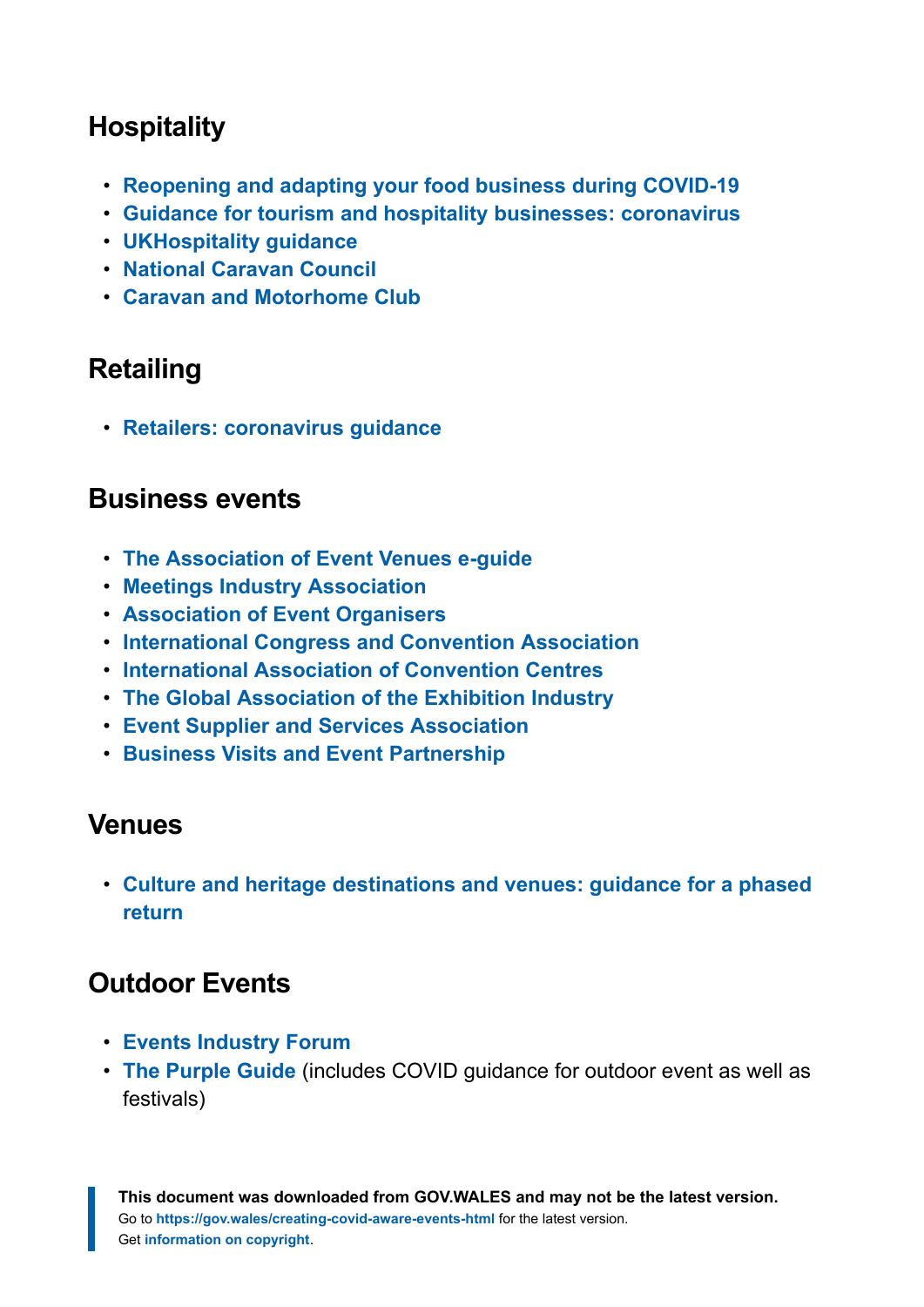#### **Performing Arts**

- **[Performing Arts Guidance](https://gov.wales/rehearsing-performing-and-taking-part-performing-arts-guidance-phased-return-html)**
- **[Festivals Guidance](https://www.thepurpleguide.co.uk/index.php/the-purple-guide/information-news-updates/121-new-covid-19-planning-guidance-published-for-uk-festivals)**

#### **Circuses**

• **[Circus Safety Tool Kit](https://circusgb.com/safety-tool-kit)**

#### **Spectators**

• **[Sport, recreation and leisure: guidance for a safe return](https://gov.wales/sport-recreation-and-leisure-guidance-phased-return-html)**

#### **Sports events**

- **[Guide to Safety at Sports Grounds 'Green Guide'](https://sgsa.org.uk/greenguide/)**
- **[Sport, recreation and leisure: guidance for a safe return](https://gov.wales/sport-recreation-and-leisure-guidance-phased-return-html)**

#### **General guidance**

- **[Business and employers: coronavirus](https://gov.wales/business-and-employers-coronavirus)**
- **[Workplace guidance for employers and employees: COVID-19](https://gov.wales/workplace-guidance-employers-and-employees-covid-19)**
- **[Principles for safe urban centres and green spaces](https://gov.wales/principles-safe-urban-centres-and-green-spaces-html)**
- **[COVID-19: Cleaning and Disinfecting Historic Surfaces](https://historicengland.org.uk/coronavirus/historic-places/cleaning-disinfecting-historic-surfaces/)**
- **[Principles for safe urban centres and green spaces](https://gov.wales/principles-safe-urban-centres-and-green-spaces-html)**

#### **Centre for the Protection of National Infrastructure (CPNI) advice**

- **All COVID-19 [security advice](https://www.cpni.gov.uk/staying-secure-during-covid-19-0)**
- **[Advice on access control systems](https://www.cpni.gov.uk/system/files/documents/9c/3d/COVID-AACS%20copy%203%20%20%20-%20%20Read-Only.pdf)**
- **[Advice on security guarding](https://www.cpni.gov.uk/system/files/documents/9a/55/COVID-Guard%20force%20response%20v0.2%20%20-%20%20Read-Only.pdf)**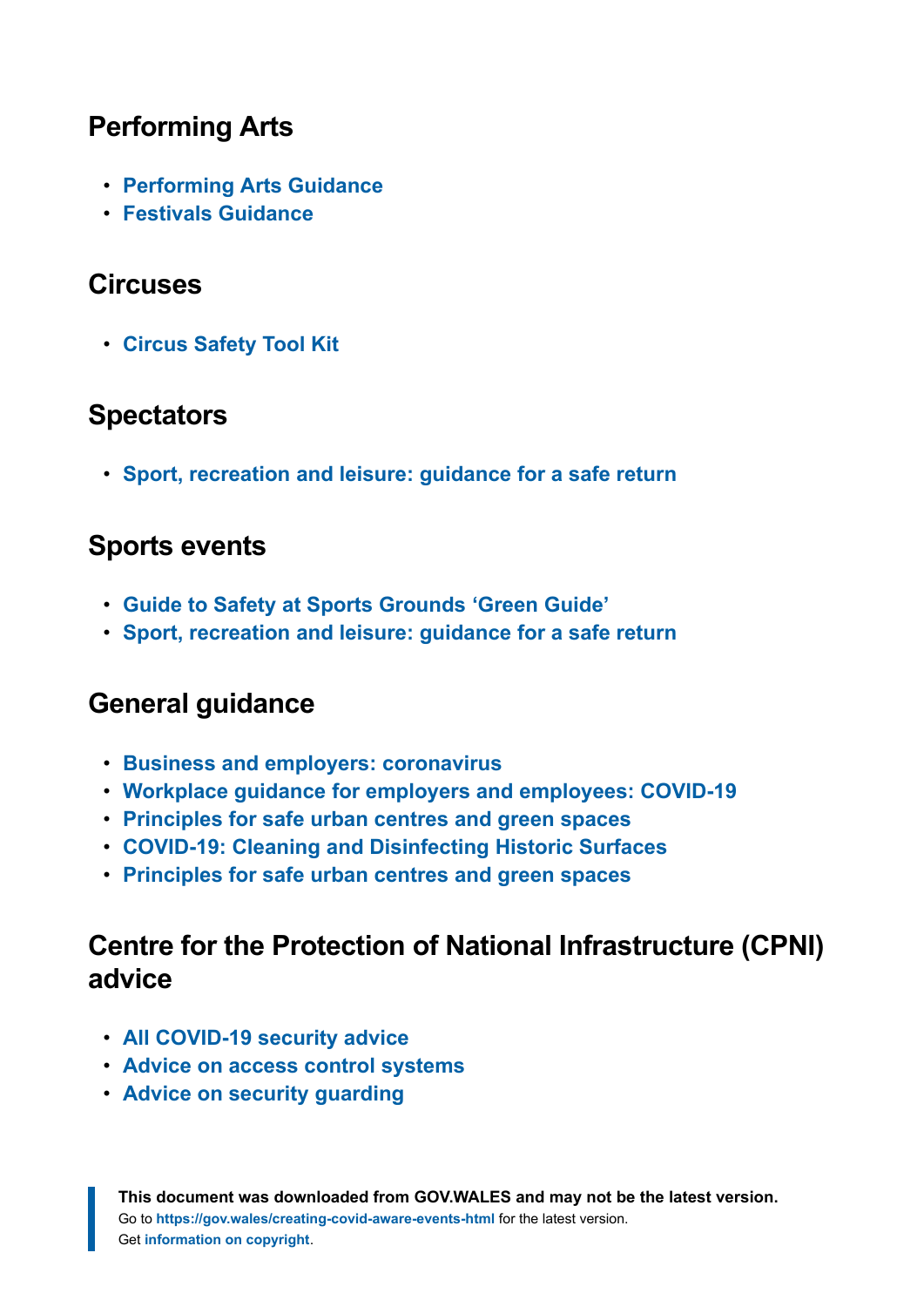- **[Advice on hostile reconnaissance](https://www.cpni.gov.uk/system/files/documents/23/de/understanding-hostile-reconnaissance-understanding-and-countering-the-threat.pdf)**
- **COVID-19 [workplace actions campaign \(messaging about distancing](https://www.cpni.gov.uk/covid-19-workplace-actions-0) [and hygiene\)](https://www.cpni.gov.uk/covid-19-workplace-actions-0)**

#### **National Counter Terrorism Security Office advice**

- **[General security advice](https://www.gov.uk/government/organisations/national-counter-terrorism-security-office)**
- **[Crowded places guidance](https://www.gov.uk/government/publications/crowded-places-guidance)**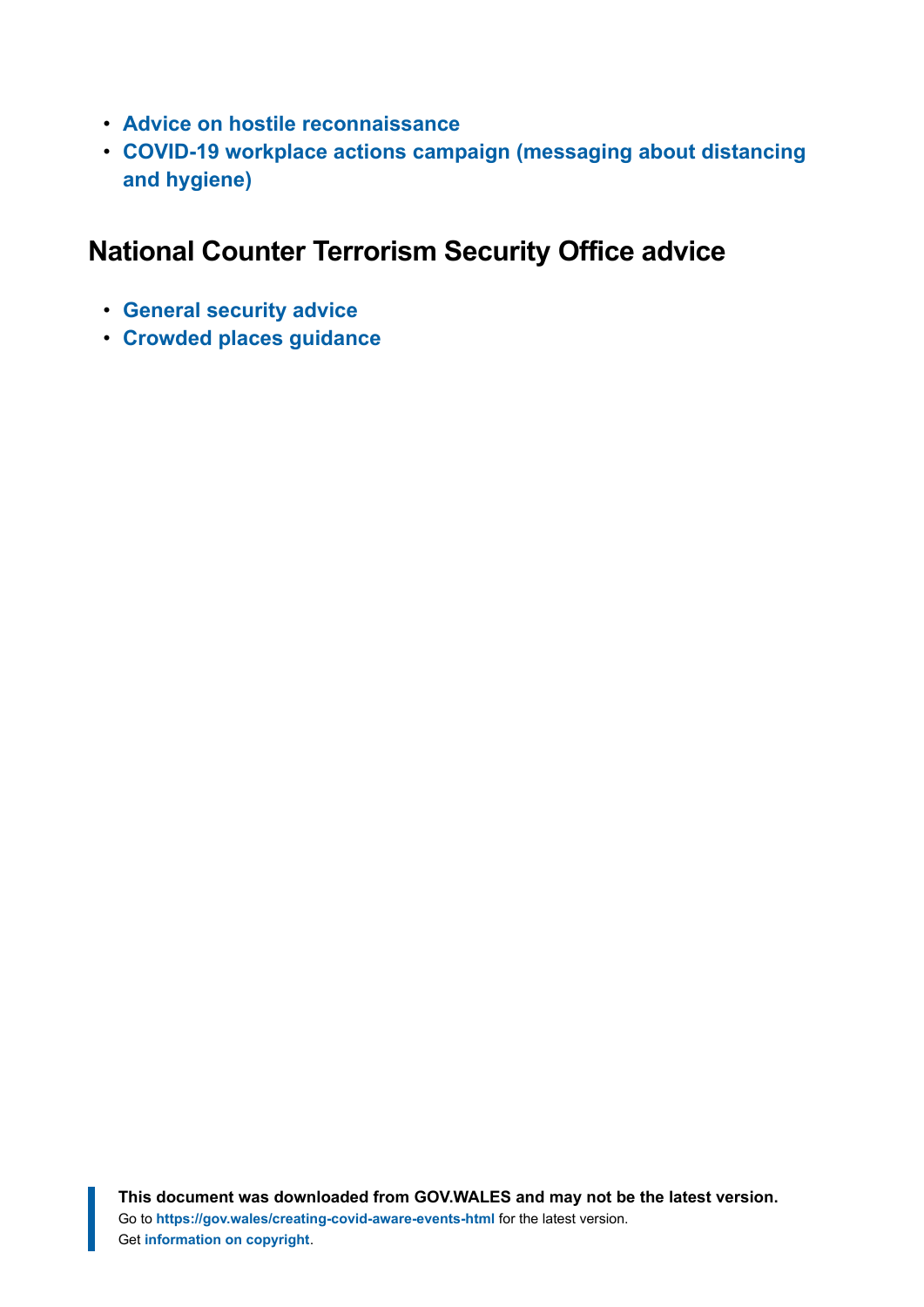### **About this document**

This document is a copy of the web page **[Creating COVID-aware events](https://gov.wales/creating-covid-aware-events-html)** downloaded.

Go to **<https://gov.wales/creating-covid-aware-events-html>** for the latest version.

This document may not be fully accessible, for more information refer to our **[accessibility statement](https://gov.wales/accessibility-statement-govwales)**.

Get **[information on copyright](https://gov.wales/copyright-statement)**.